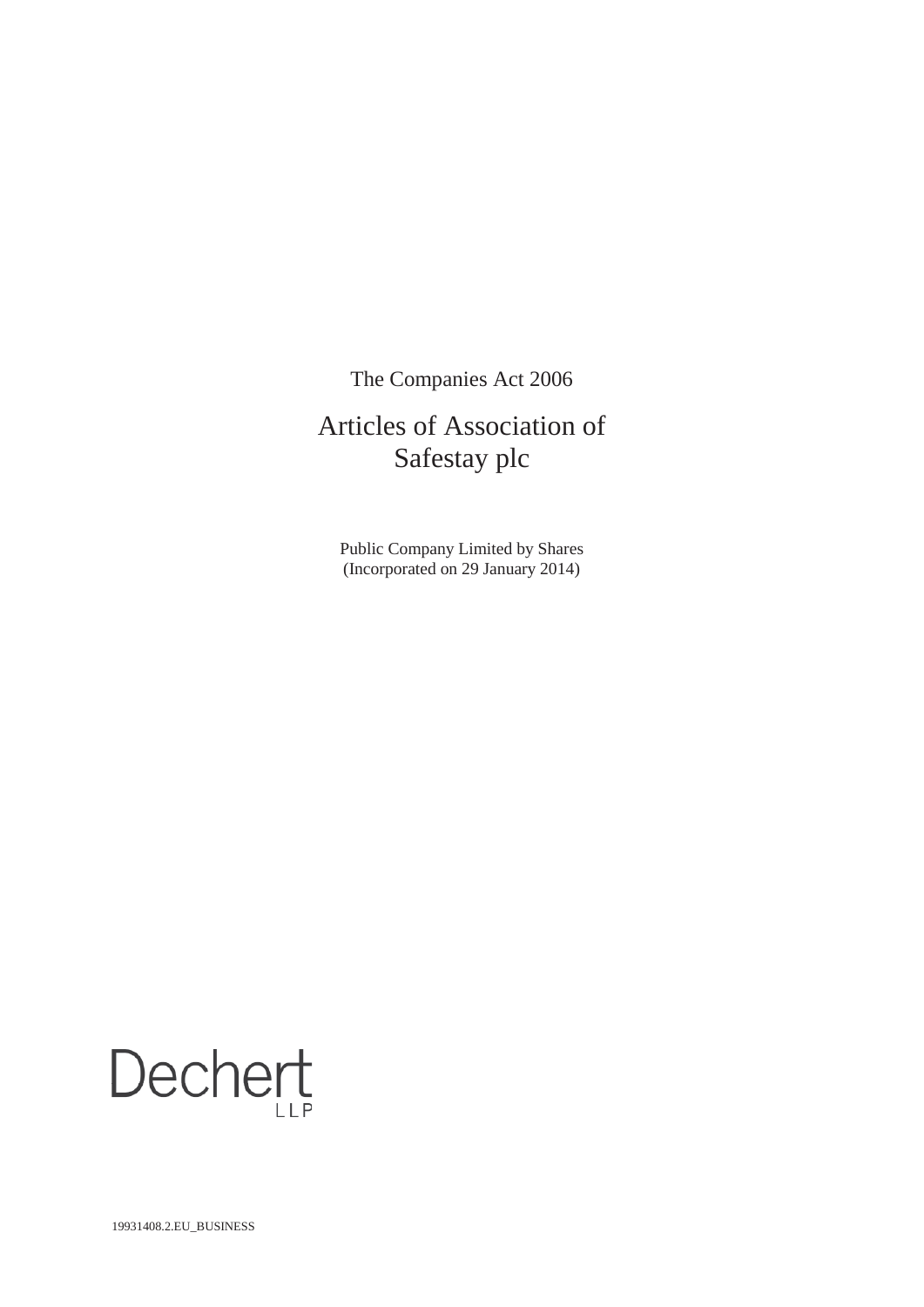# Table of Contents

# Page

| 1.  |  |
|-----|--|
| 2.  |  |
|     |  |
| 3.  |  |
| 4.  |  |
| 5.  |  |
| 6.  |  |
| 7.  |  |
| 8.  |  |
| 9.  |  |
| 10. |  |
|     |  |
| 11. |  |
| 12. |  |
| 13. |  |
| 14. |  |
| 15. |  |
| 16. |  |
|     |  |
| 17. |  |
| 18. |  |
| 19. |  |
| 20. |  |
| 21. |  |
|     |  |
| 22. |  |
| 23. |  |
| 24. |  |
|     |  |
| 25. |  |
| 26. |  |
| 27. |  |
| 28. |  |
|     |  |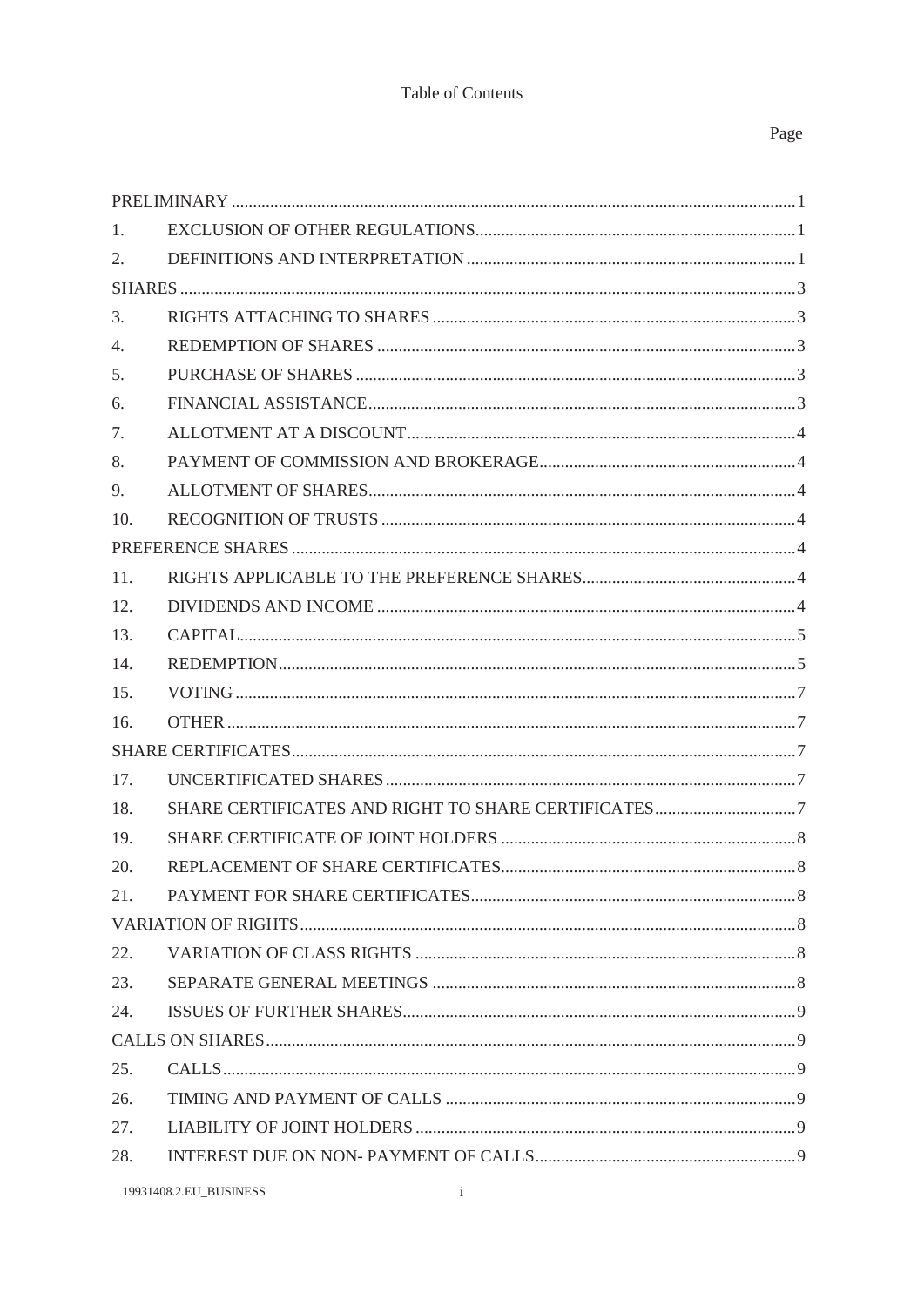| 29. |                                                   |  |
|-----|---------------------------------------------------|--|
| 30. |                                                   |  |
| 31. |                                                   |  |
|     |                                                   |  |
| 32. |                                                   |  |
| 33. |                                                   |  |
| 34. |                                                   |  |
| 35. |                                                   |  |
| 36. |                                                   |  |
| 37. |                                                   |  |
| 38. |                                                   |  |
| 39. |                                                   |  |
| 40. |                                                   |  |
| 41. |                                                   |  |
| 42. |                                                   |  |
|     |                                                   |  |
| 43. |                                                   |  |
| 44. |                                                   |  |
| 45. |                                                   |  |
| 46. |                                                   |  |
| 47. |                                                   |  |
| 48. |                                                   |  |
| 49. |                                                   |  |
| 50. |                                                   |  |
|     |                                                   |  |
| 51. |                                                   |  |
| 52. |                                                   |  |
| 53. |                                                   |  |
| 54. |                                                   |  |
|     |                                                   |  |
| 55. |                                                   |  |
| 56. |                                                   |  |
| 57. |                                                   |  |
| 58. |                                                   |  |
| 59. |                                                   |  |
|     |                                                   |  |
| 60. |                                                   |  |
|     | 19931408.2.EU_BUSINESS<br>$\overline{\mathbf{1}}$ |  |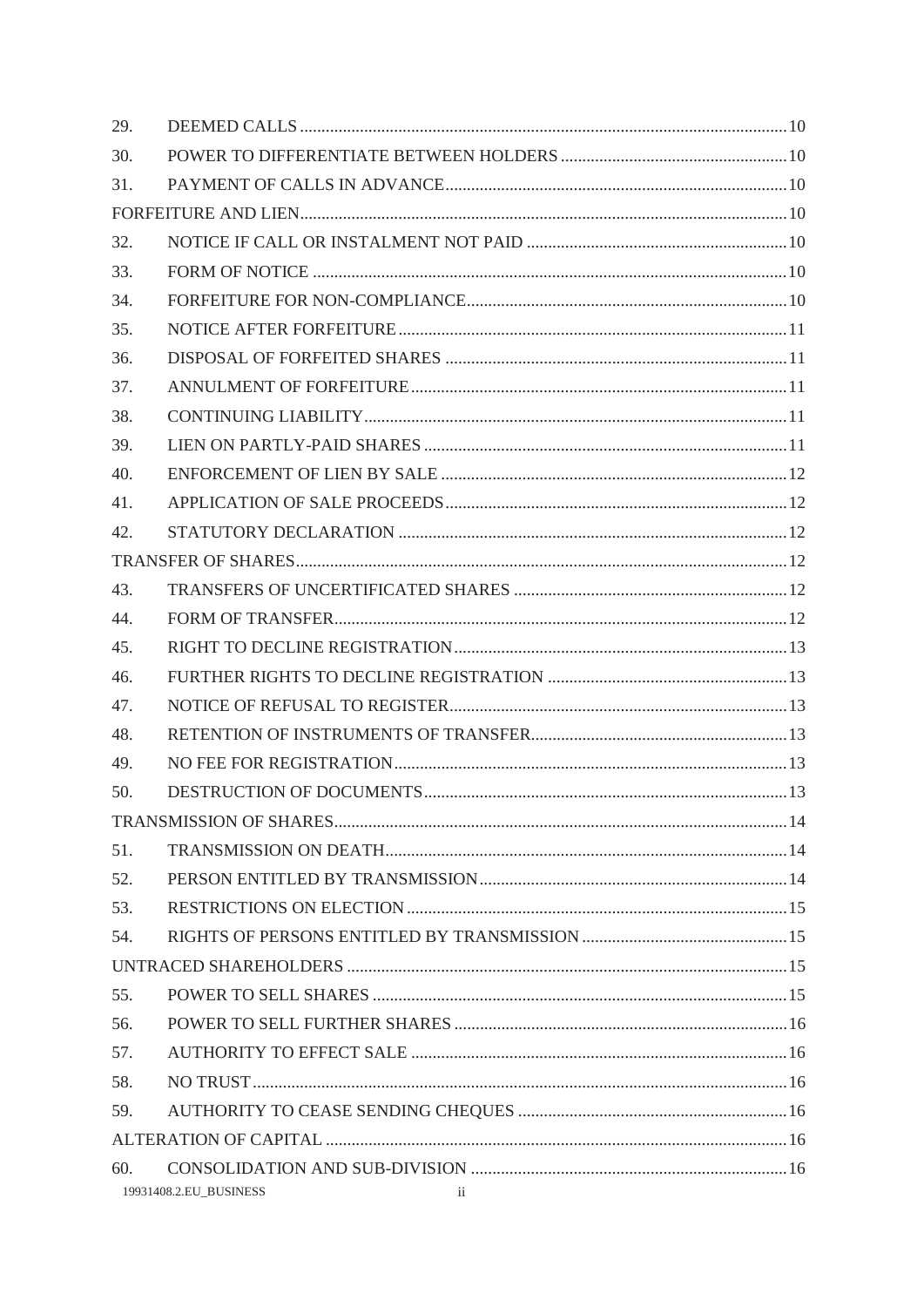| 61. |                                                            |  |
|-----|------------------------------------------------------------|--|
| 62. |                                                            |  |
|     |                                                            |  |
| 63. |                                                            |  |
| 64. |                                                            |  |
| 65. |                                                            |  |
|     |                                                            |  |
| 66. |                                                            |  |
| 67. |                                                            |  |
| 68. | OMISSION OR NON-RECEIPT OF NOTICE OF RESOLUTION OR MEETING |  |
| 69. |                                                            |  |
|     |                                                            |  |
| 70. |                                                            |  |
| 71. |                                                            |  |
| 72. | ARRANGEMENTS FOR SIMULTANEOUS ATTENDANCE, SECURITY AND     |  |
| 73. |                                                            |  |
| 74. |                                                            |  |
| 75. |                                                            |  |
| 76. |                                                            |  |
| 77. |                                                            |  |
| 78. |                                                            |  |
|     |                                                            |  |
| 79. |                                                            |  |
| 80. |                                                            |  |
| 81. | SUSPENSION OF RIGHTS FOR NON-PAYMENT OF CALLS AND NON-     |  |
| 82. |                                                            |  |
| 83. |                                                            |  |
| 84. |                                                            |  |
| 85. |                                                            |  |
| 86. |                                                            |  |
| 87. |                                                            |  |
| 88. |                                                            |  |
| 89. |                                                            |  |
| 90. |                                                            |  |
| 91. |                                                            |  |
|     | 19931408.2.EU BUSINESS<br>$\overline{\mathbf{u}}$ iii      |  |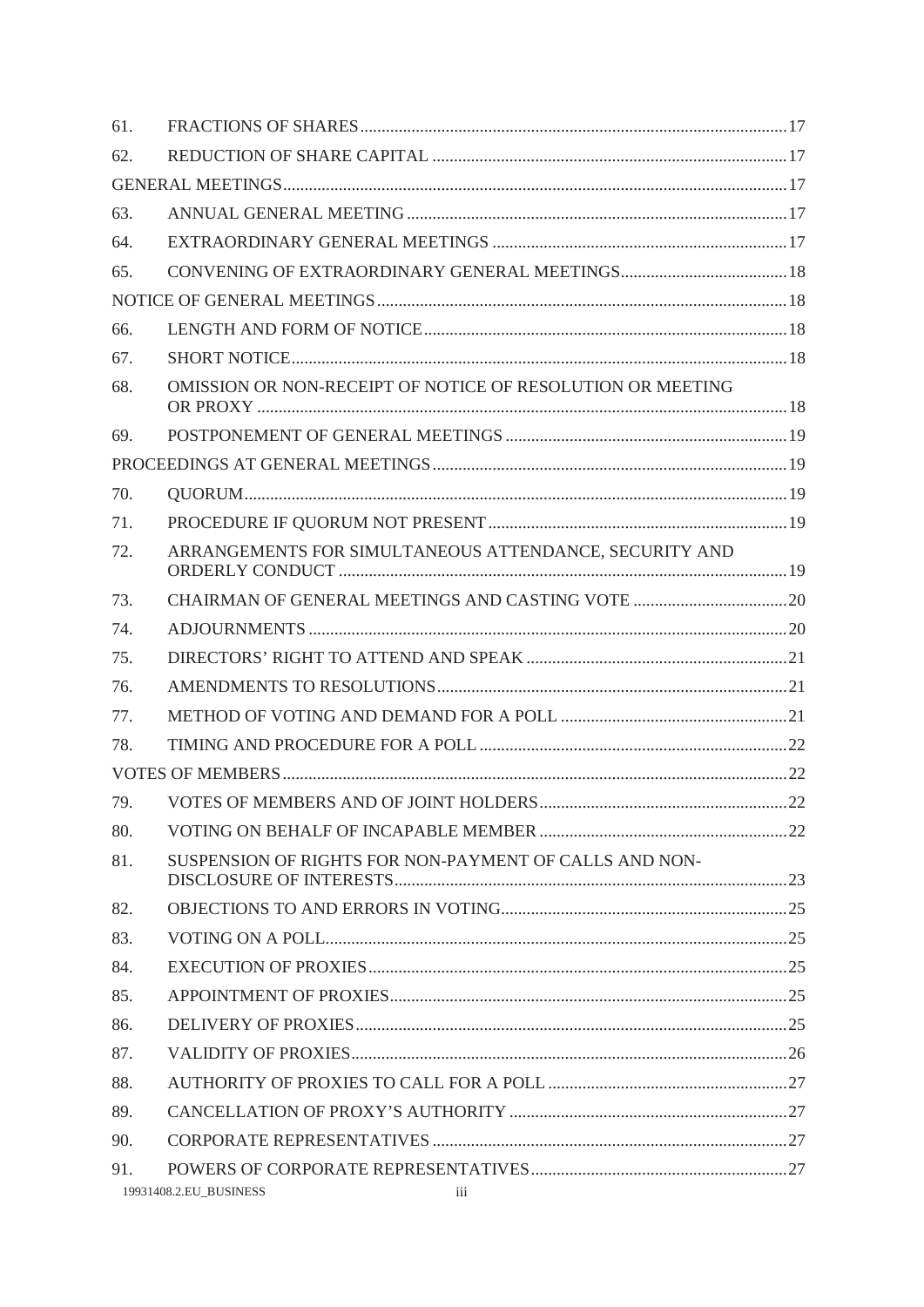| 92.  |                                                                |  |
|------|----------------------------------------------------------------|--|
| 93.  |                                                                |  |
| 94.  |                                                                |  |
| 95.  |                                                                |  |
| 96.  |                                                                |  |
| 97.  |                                                                |  |
|      |                                                                |  |
| 98.  |                                                                |  |
|      |                                                                |  |
| 99.  | DIRECTORS' BORROWING POWERS AND RESTRICTIONS ON BORROWING 29   |  |
|      |                                                                |  |
| 100. |                                                                |  |
| 101. | PENSIONS, INSURANCE AND GRATUITIES FOR DIRECTORS AND OTHERS 32 |  |
| 102. |                                                                |  |
| 103. |                                                                |  |
| 104. |                                                                |  |
| 105. |                                                                |  |
| 106. | DIRECTORS' PERMITTED INTERESTS AND ENTITLEMENT TO VOTE 33      |  |
| 107. |                                                                |  |
| 108. |                                                                |  |
| 109. |                                                                |  |
|      |                                                                |  |
| 110. |                                                                |  |
|      | RETIREMENT AND SUBMISSION FOR RE-ELECTION OF DIRECTORS38       |  |
| 111. |                                                                |  |
| 112. | APPOINTMENT OF DIRECTORS BY SEPARATE RESOLUTION 38             |  |
| 113. |                                                                |  |
| 114. | CASUAL VACANCIES AND ADDITIONAL DIRECTORS - POWERS OF          |  |
| 115. | CASUAL VACANCIES AND ADDITIONAL DIRECTORS - POWERS OF          |  |
| 116. |                                                                |  |
| 117. |                                                                |  |
|      |                                                                |  |
| 118. |                                                                |  |
| 119. |                                                                |  |
|      |                                                                |  |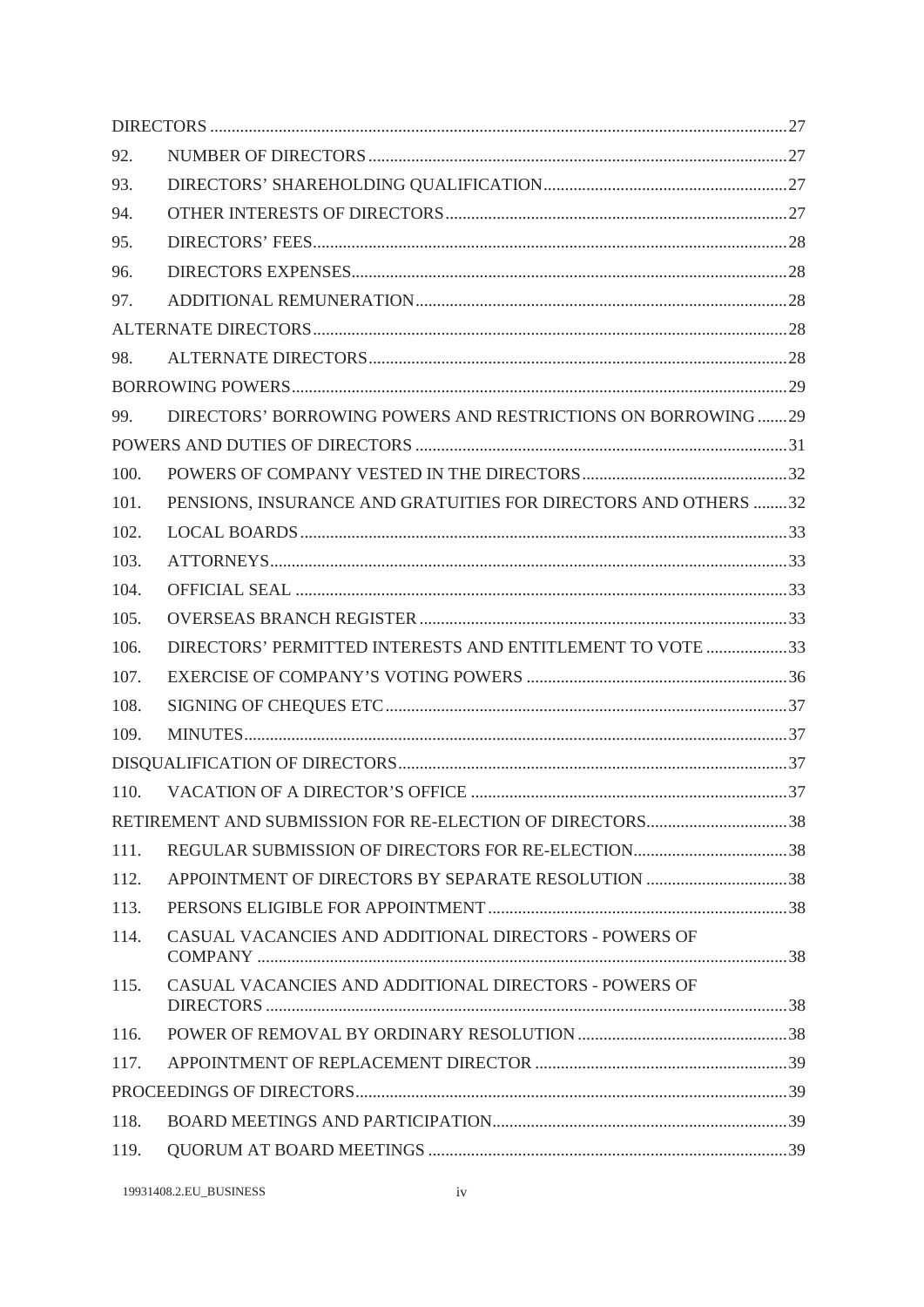| 120. |                                                            |  |
|------|------------------------------------------------------------|--|
| 121. |                                                            |  |
| 122. |                                                            |  |
| 123. | APPOINTMENT OF CHAIRMAN AND DEPUTY CHAIRMAN OF MEETINGS 40 |  |
| 124. | DELEGATION OF DIRECTORS' POWERS TO COMMITTEES AND          |  |
| 125. |                                                            |  |
| 126. |                                                            |  |
|      |                                                            |  |
| 127. |                                                            |  |
| 128. |                                                            |  |
| 129. |                                                            |  |
|      |                                                            |  |
| 130. |                                                            |  |
|      |                                                            |  |
| 131. |                                                            |  |
|      |                                                            |  |
| 132. |                                                            |  |
|      |                                                            |  |
| 133. |                                                            |  |
| 134. | PAYMENT OF INTERIM AND FIXED DIVIDENDS BY DIRECTORS42      |  |
| 135. |                                                            |  |
| 136. |                                                            |  |
| 137. | DEDUCTIONS OF AMOUNTS DUE ON SHARES AND WAIVER OF          |  |
| 138. |                                                            |  |
| 139. |                                                            |  |
| 140. |                                                            |  |
| 141. |                                                            |  |
|      |                                                            |  |
| 142. |                                                            |  |
| 143. |                                                            |  |
| 144. |                                                            |  |
|      |                                                            |  |
| 145. |                                                            |  |
| 146. |                                                            |  |
| 147. |                                                            |  |
|      |                                                            |  |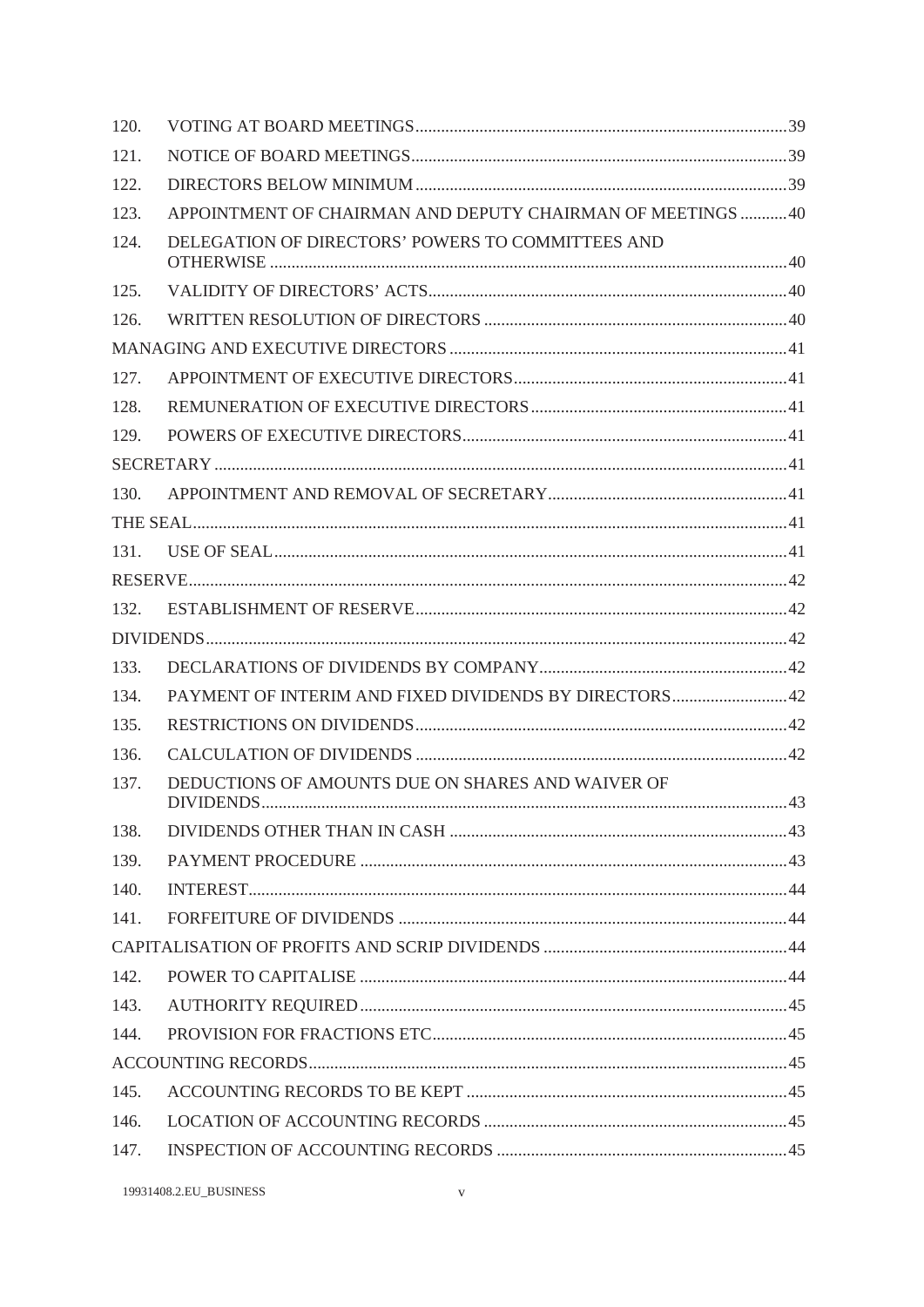| 148.            |                                                         |  |
|-----------------|---------------------------------------------------------|--|
| 149.            |                                                         |  |
| <b>AUDIT 45</b> |                                                         |  |
|                 |                                                         |  |
|                 |                                                         |  |
| 151.            | SERVICE OF NOTICE AND CURTAILMENT OF POSTAL SERVICE 46  |  |
| 152.            |                                                         |  |
| 153.            |                                                         |  |
| 154.            |                                                         |  |
| 155.            | SERVICE OF NOTICE ON PERSONS ENTITLE BY TRANSMISSION 47 |  |
|                 |                                                         |  |
| 156.            |                                                         |  |
|                 |                                                         |  |
|                 |                                                         |  |
|                 |                                                         |  |
| 158.            |                                                         |  |
|                 |                                                         |  |
| 159.            |                                                         |  |
| 160.            |                                                         |  |
| 161.            |                                                         |  |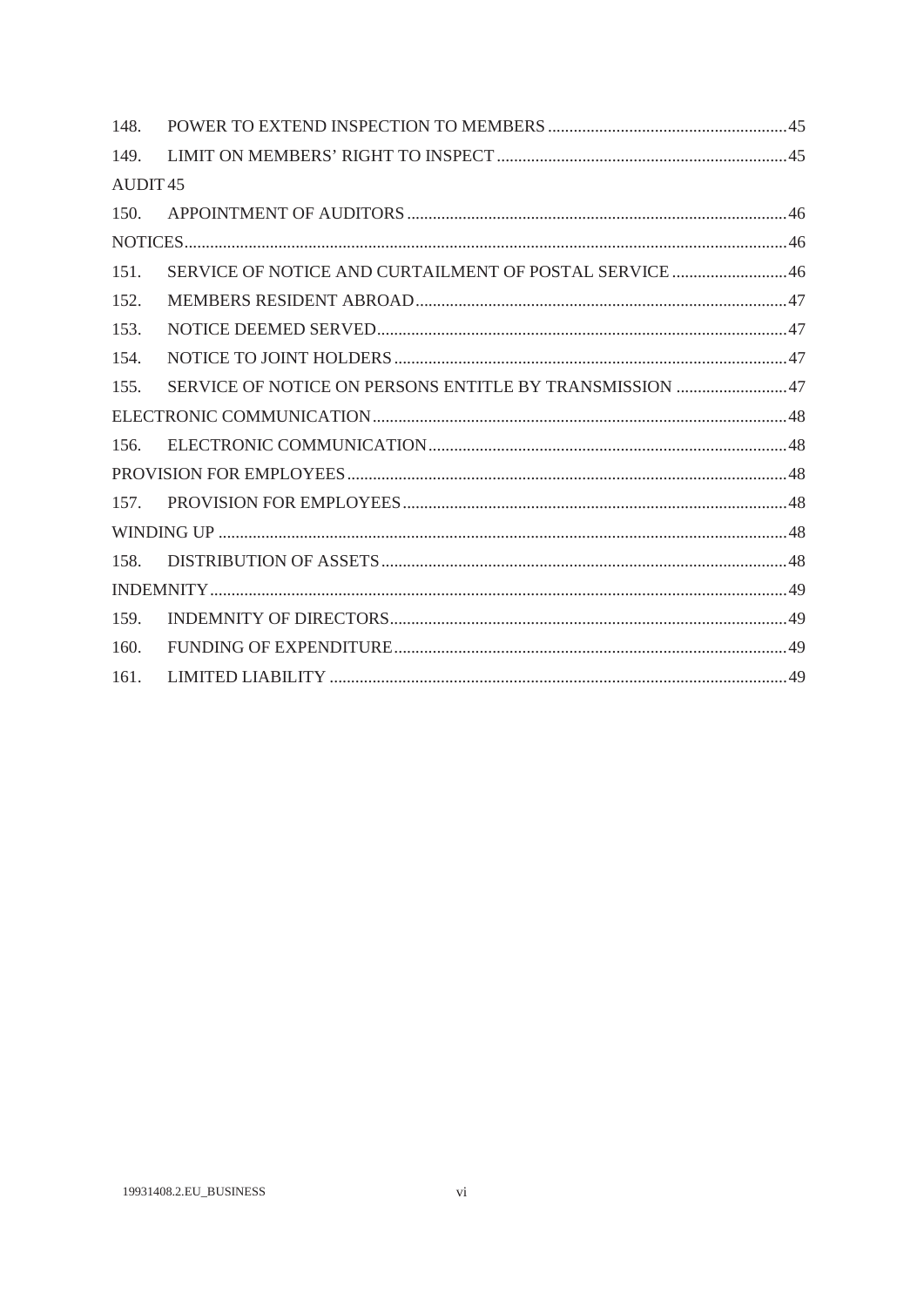(No. 08866498)

The Companies Act 2006

# Articles of Association of Safestay plc

Public Company Limited by Shares (Incorporated on 29 January 2014)

#### **PRELIMINARY**

# **1. Exclusion of Other Regulations**

These Articles comprise the articles of association of the Company and no regulations set out in any statute or statutory instrument concerning companies shall apply as articles of association of the Company.

# **2. Definitions and Interpretation**

2.1 In these Articles, unless the context otherwise requires, the following expressions have the following meanings:

| Act              | the Companies Act 2006;                                                                                                                                                                                                                                                                                                                                                                   |
|------------------|-------------------------------------------------------------------------------------------------------------------------------------------------------------------------------------------------------------------------------------------------------------------------------------------------------------------------------------------------------------------------------------------|
| address          | in any case where electronic form is permitted by or pursuant<br>to these Articles or the Act, include a number or address used<br>for the purpose of sending or receiving notices, documents or<br>information by electronic means but, in any other case, shall<br>not include any number or address used for such purpose;                                                             |
| AIM              | the AIM market of the London Stock Exchange;                                                                                                                                                                                                                                                                                                                                              |
| <b>Arrears</b>   | in relation to the Preference Shares, all accruals, deficiencies<br>and arrears of any dividend payable in respect of such<br>Preference Shares whether or not earned or declared and<br>irrespective of whether or not the Company has had at any<br>time sufficient distributable profits to pay such dividend and<br>all Interests payable on such accruals, deficiencies and arrears; |
| <b>Articles</b>  | these articles of association as altered from time to time;                                                                                                                                                                                                                                                                                                                               |
| Auditors         | the auditors for the time being of the Company;                                                                                                                                                                                                                                                                                                                                           |
| clear days       | in relation to a period of a notice, that period calculate din<br>accordance with section 360 of the Act;                                                                                                                                                                                                                                                                                 |
| <b>Company</b>   | Safestay plc;                                                                                                                                                                                                                                                                                                                                                                             |
| <b>Directors</b> | the directors for the time being of the Company, or, as the<br>case may be, the board of directors for the time being of the<br>Company or the persons present at a duly convened meeting                                                                                                                                                                                                 |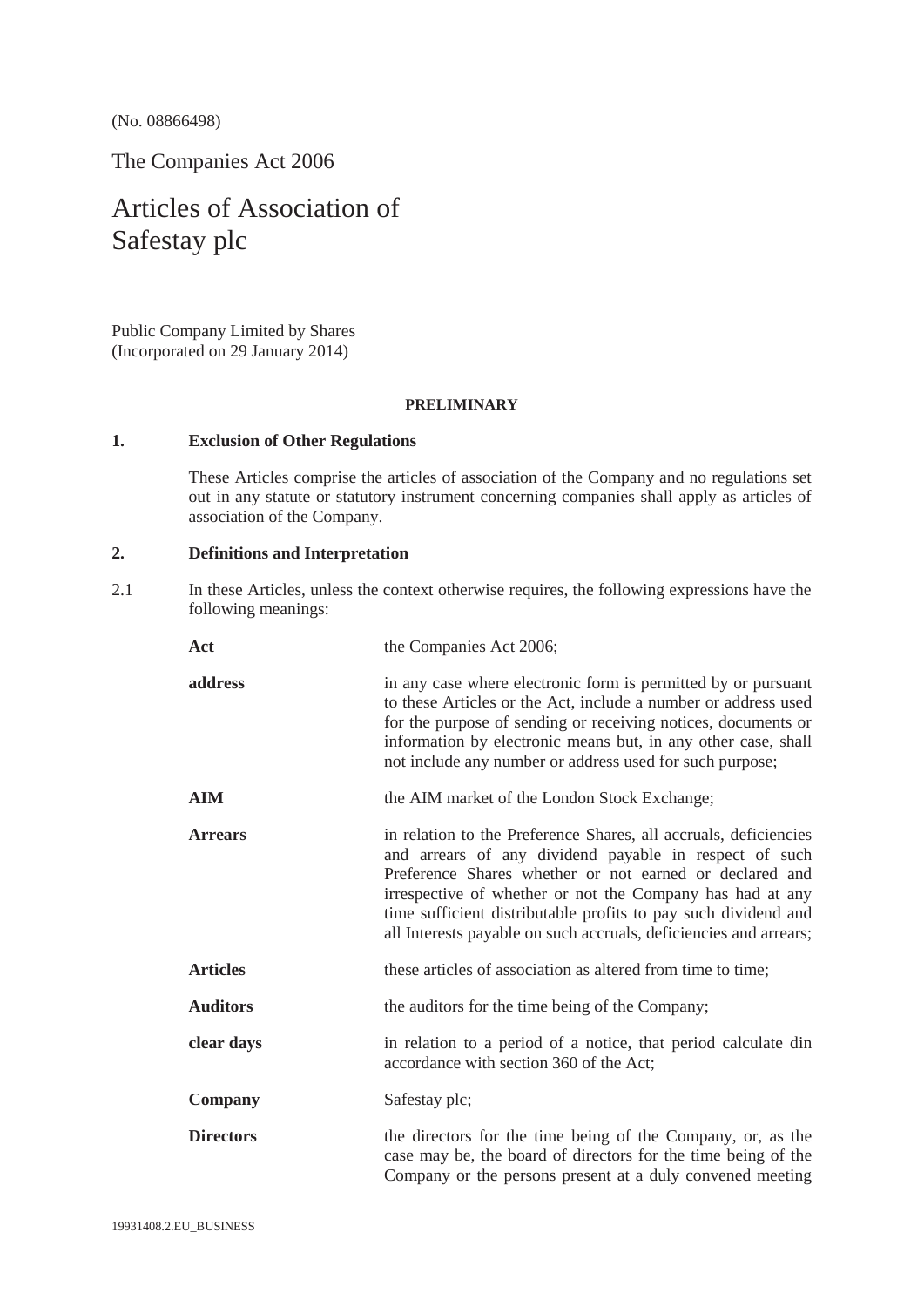|                                               | of the board of directors or any duly authorised committee<br>thereof at which a quorum is present;                                                                                                                          |
|-----------------------------------------------|------------------------------------------------------------------------------------------------------------------------------------------------------------------------------------------------------------------------------|
| <b>Dividend Date</b>                          | the date on which the Preference Dividend is due for payment<br>in accordance with these Articles;                                                                                                                           |
| electronic<br>form<br>and<br>electronic means | shall, where the context so admits, have the same meaning as<br>in the Act;                                                                                                                                                  |
| <b>Interest</b>                               | interest (calculated on a day to day basis and compounded<br>with half-yearly rests) of 2 percentage points above the base<br>lending rate of Barclays Bank plc from time to time;                                           |
| <b>London Stock Exchange</b>                  | London Stock Exchange plc;                                                                                                                                                                                                   |
| <b>Member</b>                                 | a member of the Company;                                                                                                                                                                                                     |
| <b>Office</b>                                 | the registered office for the time being of the Company;                                                                                                                                                                     |
| <b>Preference Dividend</b>                    | the fixed dividend payable on the Preference Shares in<br>accordance with Article 12;                                                                                                                                        |
| <b>Preference Shares</b>                      | the cumulative, redeemable preference shares of $£1.00$ each in<br>the capital of the Company;                                                                                                                               |
| dematerialised<br>instruction                 | <b>properly authenticated</b> shall have the same meaning as in the Regulations;                                                                                                                                             |
|                                               |                                                                                                                                                                                                                              |
| <b>Redemption Date</b>                        | the date of redemption of any Preference Shares pursuant to<br>Articles 14.1, 14.2 or 14.3;                                                                                                                                  |
| <b>Register</b>                               | the register of members of the Company required to be kept<br>by the Statutes;                                                                                                                                               |
| <b>Regulations</b>                            | the Uncertificated Securities Regulations 2001;                                                                                                                                                                              |
| relevant system                               | shall have the same meaning as in the Regulations;                                                                                                                                                                           |
| <b>Seal</b>                                   | the common seal of the Company or any official or securities<br>seal that the Company may have or be permitted to have under<br>the Statutes;                                                                                |
| <b>Secretary</b>                              | includes a joint, deputy or assistant secretary, and any person<br>appointed by the Directors to perform the duties of the<br>secretary of the Company;                                                                      |
| <b>Statutes</b>                               | the Companies Acts as defined by section 2 of the Act, and<br>includes the Regulations, and every other statute or<br>subordinate legislation for the time being in force concerning<br>companies and affecting the Company; |
| treasury shares                               | qualifying shares (within the meaning of section $724(2)$ of the<br>Act) held by the Company under section $724(3)(a)$ of the Act;                                                                                           |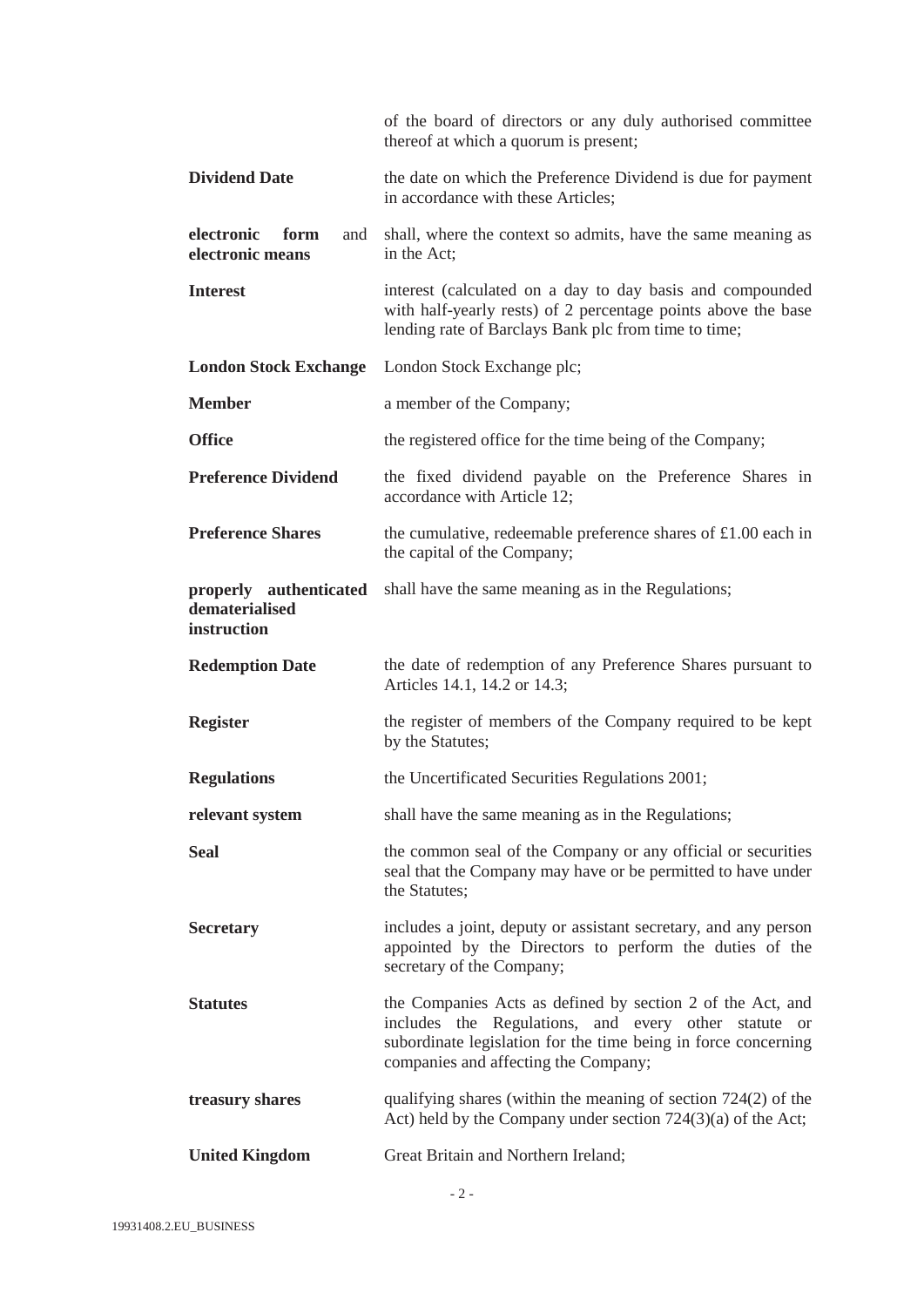| in writing and written | includes printing, lithography, typewriting, photography and |
|------------------------|--------------------------------------------------------------|
|                        | other modes of representing or reproducing words in visible  |
|                        | form, whether sent or supplied in electronic form, made      |
|                        | available on a website or otherwise.                         |

- 2.2 Words importing the singular number only shall include the plural, and vice versa.
- 2.3 Words importing the masculine gender only shall include the feminine gender.
- 2.4 Words importing individuals and words importing persons shall include bodies corporate and unincorporated associations.
- 2.5 Any reference herein to the provisions of any statute or of any subordinate legislation shall include any amendment or re-enactment (with or without amendment) thereof for the time being in force.
- 2.6 Subject as aforesaid, and unless the context otherwise requires, words and expressions defined in the Statutes, or the Regulations, shall bear the same meanings in these Articles.
- 2.7 A special resolution shall be effective for any purpose for which an ordinary resolution is expressed to be required under any provision of these Articles.
- 2.8 References herein to a share being in uncertificated form are references to that share being an uncertificated unit of a security.
- 2.9 Headings to these Articles are for convenience only and shall not affect construction.

## **SHARES**

# **3. Rights attaching to shares**

Subject to the provisions of the Statutes and without prejudice to the rights attaching to any existing shares or class of shares, any share in the Company may be issued with such rights (including preferred, deferred or other special rights) or such restrictions, whether in regard to dividend, voting, return of capital or otherwise, as the Company may from time to time by ordinary resolution determine (or, in the absence of any such determination, as the Directors may determine).

# **4. Redemption of shares**

Subject to the provisions of the Statutes, any shares may be issued which are to be redeemed or are liable to be redeemed at the option of the Company or the shareholder. The terms and conditions and manner of redemption may be determined by the Directors provided that this is done before the shares are allotted.

# **5. Purchase of shares**

- 5.1 Subject to the provisions of the Statutes, the Company may purchase any of its own shares (including any redeemable shares).
- 5.2 On any purchase by the Company of its own shares, neither the Company nor the Directors shall be required to select the shares to be purchased rateably or in any manner as between the holders of shares of the same class or as between them and the holders of shares of any other class or in accordance with the rights as to dividends or capital conferred by any class of shares.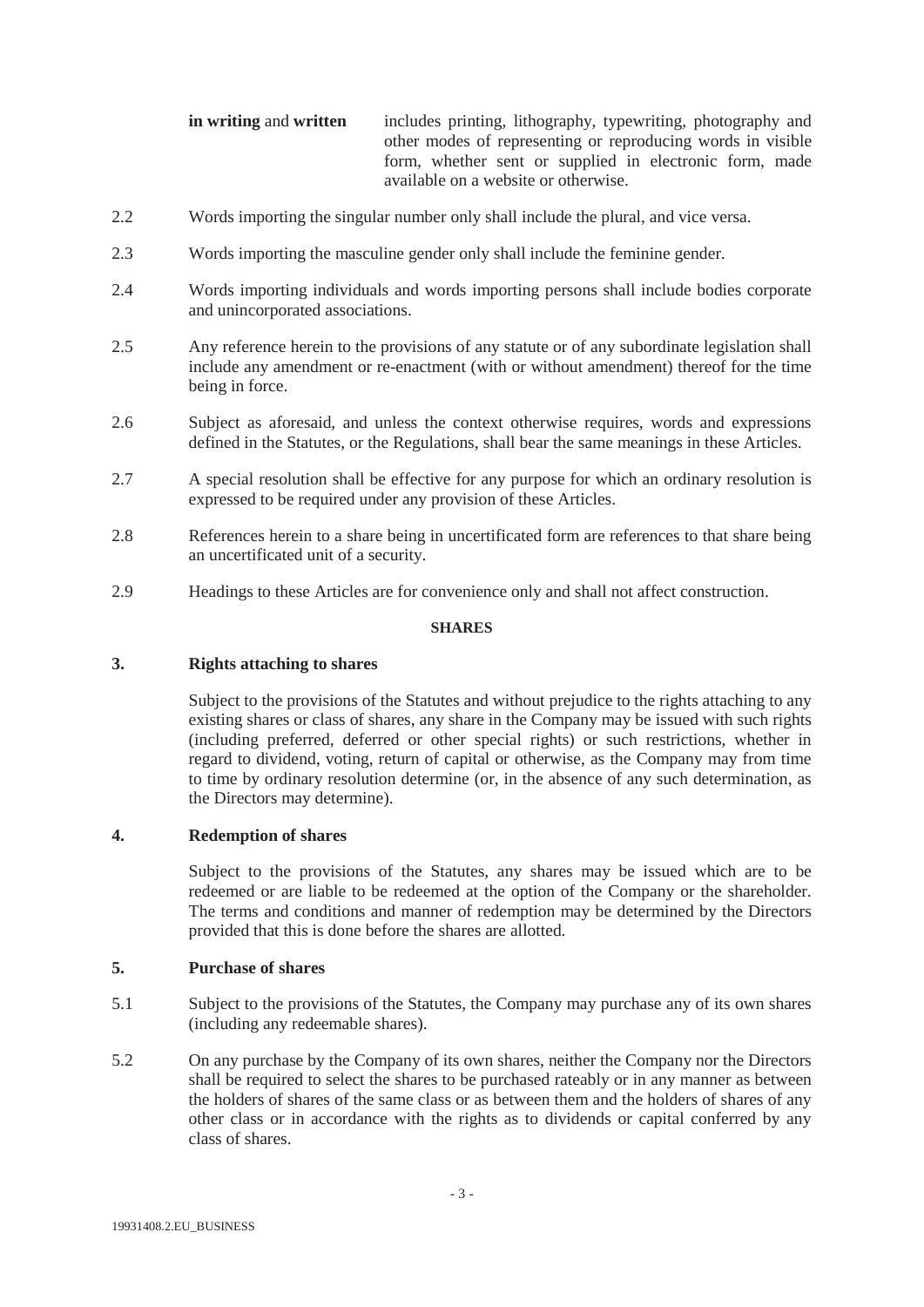## **6. Financial assistance**

The Company shall not give any financial assistance for the acquisition of shares in the Company except and in so far as permitted by the Statutes.

# **7. Allotment at a discount**

The shares of the Company shall not be allotted at a discount and save as permitted by the Statutes shall not be allotted except as paid up at least as to one-quarter of their nominal value and the whole of any premium thereon.

## **8. Payment of commission and brokerage**

The Company may exercise the powers of paying commissions conferred by the Statutes to the full extent thereby permitted. Such commission may be satisfied by the payment of cash or the allotment of fully or partly paid shares or partly in one way and partly in the other. The Company may also on any issue of shares pay such brokerage as may be lawful.

## **9. Allotment of shares**

Save as otherwise provided in the Statutes or in these Articles, the Directors may allot (with or without conferring a right of renunciation), grant options over, offer or otherwise deal with or dispose of shares in the Company to such persons at such times and generally on such terms and conditions as they may determine. The Directors may at any time after the allotment of any share but before any person has been entered in the Register as the holder, recognise a renunciation thereof by the allottee in favour of some other person and may accord to any allottee of a share a right to effect such renunciation upon and subject to such terms and conditions as the Directors may think fit to impose. In accordance with section 551 of the Companies Act 2006 the Directors be generally and unconditionally authorised to allot Preference Shares up to an aggregate nominal amount of £50,000 provided that this authority shall, unless renewed, varied or revoked by the Company, expire on the fifth anniversary of the date of incorporation of the Company.

# **10. Recognition of trusts**

Except as required by law or pursuant to the provisions of these Articles, no person shall be recognised by the Company as holding any share upon any trust, and (except only as by these Articles or by law otherwise provided or under an order of a court of competent jurisdiction) the Company shall not be bound by or be compelled in any way to recognise (even when having notice thereof) any equitable, contingent, future or partial interest in any share or any interest in any fractional part of a share or any other rights in respect of any share except an absolute right to the entirety thereof in the registered holder.

#### **PREFERENCE SHARES**

# **11. Rights applicable to the Preference Shares**

11.1 The special rights and restrictions applicable to the Preference Shares are set out in Articles 12 to 16.

# **12. Dividends and Income**

12.1 The Company shall, in priority to any payment of dividends to the holders of all other shares in the capital of the Company, pay to the holders of the Preference Shares out of the profits available for distribution in respect of each financial year of the Company a fixed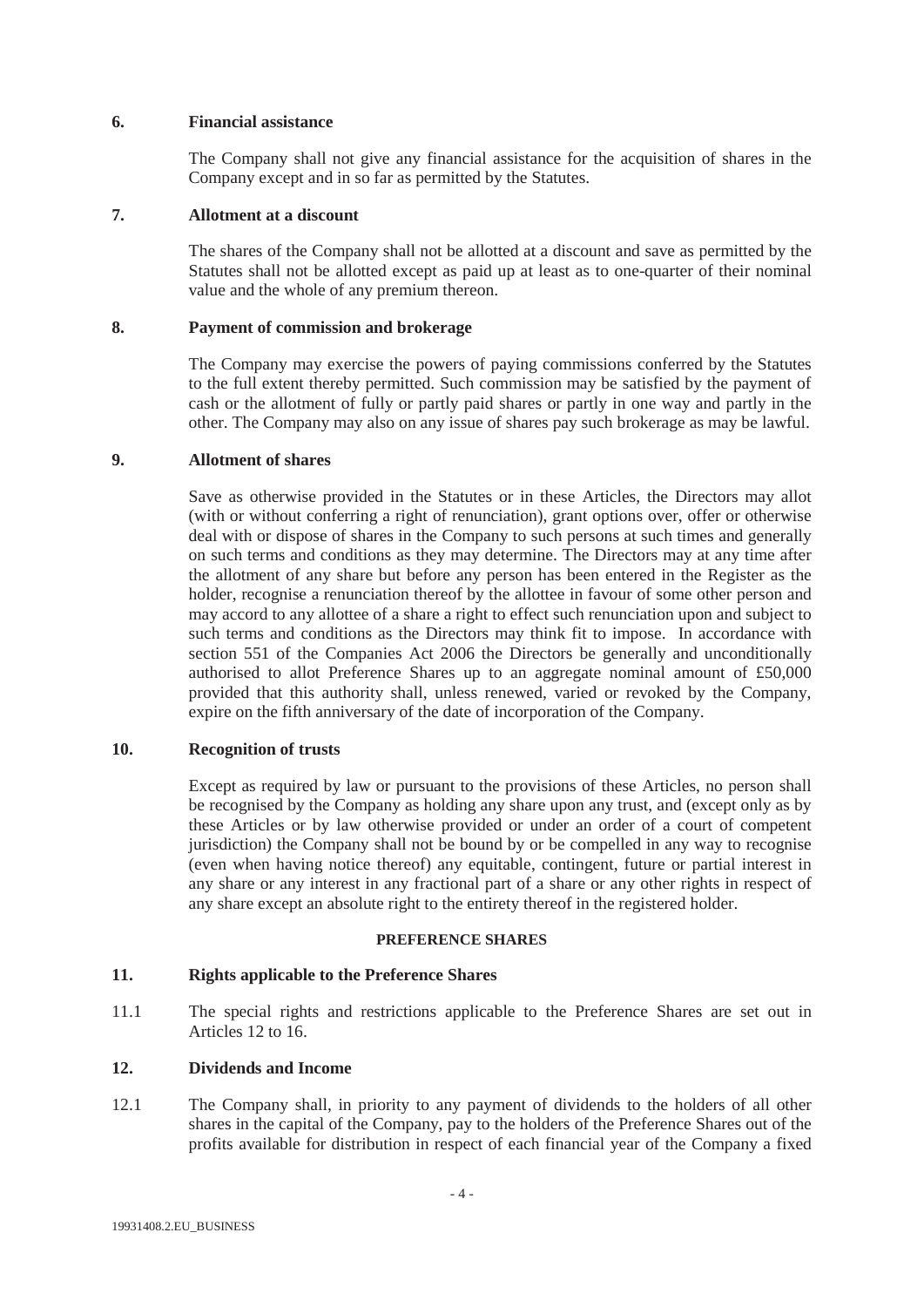cumulative preferential dividend ("**Preference Dividend**") at a rate of 2 per cent. per annum on the nominal amount of each Preference Share from time to time paid up thereon.

- 12.2 The Preference Dividend shall accrue on a daily basis from the first anniversary of the date of issue of each Preference Share and shall be payable annually in arrears on 31 March or if such date is a Saturday, Sunday or public holiday in England, on the next subsequent business day.
- 12.3 The first Preference Dividend payment shall be made on the next subsequent Dividend Date in respect of the period from the first anniversary of the date of issue of the relevant Preference Shares to such Dividend Date.
- 12.4 Unless the Company is prohibited, whether by reason of any principle of law or otherwise, the Preference Dividend shall (notwithstanding any provision of these Articles and notwithstanding that there has not been any resolution of the directors or of the Company in general meeting) be paid immediately on the relevant Dividend Date and if not then paid shall be a debt due by the Company which shall bear Interest with effect from the relevant Dividend Date and shall be paid first as to such Interest and secondly as to such Preference Dividend as soon as the Company is lawfully able to make such payment and no dividend shall be proposed, declared or paid on any other class of share in the capital of the Company, nor any return of capital made whether by redemption or otherwise, unless and until all Arrears of the relevant Preference Dividend have been paid.
- 12.5 The holders of the Preference Shares shall not be entitled to any further right of participation in the profits or income of the Company.

## **13. Capital**

- 13.1 Subject to the provisions of these Articles, on a return of capital on a winding up or otherwise (other than on conversion, redemption or purchase by the Company of its own shares in accordance with these Articles) the assets of the Company available for distribution to its members shall be applied in paying to the holders of Preference Shares, in priority to any payment to the holders of all other shares in the capital of the Company:
	- 13.1.1 first, a sum equal to all Arrears of the Preference Dividend calculated down to and including the date of the commencement of winding up (in the case of a winding up) or of the return of capital (in any other case); and
	- 13.1.2 secondly, a sum equal to the nominal amount paid up on the Preference Shares.
- 13.2 The holders of the Preference Shares shall not be entitled to any further right of participation in the assets of the Company on a winding up or other return of capital.

# **14. Redemption**

- 14.1 The Company may, subject to the Statutes, at any time and from time to time after the date of issue of the Preference Shares on giving to the holders of such Preference Shares at that date not less than 7 days' prior written notice of the date when such redemption is to be effected, redeem all or any of such Preference Shares. In case of a partial redemption under this Article such redemption shall be pro rata to individual holdings of Preference **Shares**.
- 14.2 The Company shall, subject to the provisions of the Statute, redeem on the second anniversary of the date of issue of any Preference Shares all such Preference Shares (if any) in issue on that date (or if such date is a Saturday, Sunday or public holiday in England, on the next subsequent business day).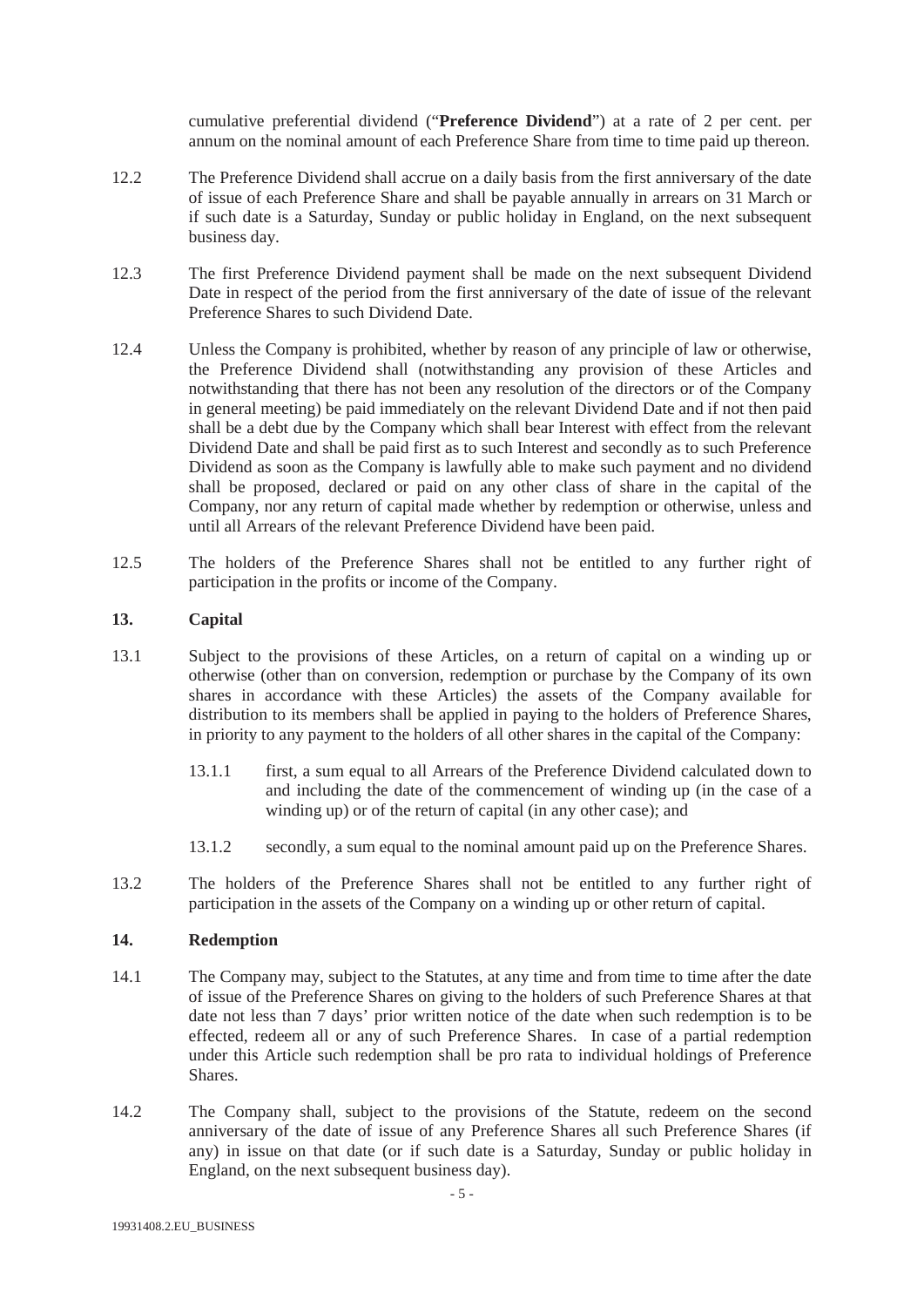- 14.3 If the Company shall be unable in compliance with the Statutes to redeem all or any of the Preference Shares on the appropriate Redemption Date then the Company shall redeem such number of the Redemption Shares as may lawfully be redeemed at such time pro rata (disregarding any fractional entitlements) to the proportionate number of such Preference Shares held by each holder. The Company shall redeem, as soon after such date or dates as it shall be lawfully permitted to do so, the remaining number of Preference Shares which would otherwise have fallen to be redeemed on such date in accordance with the provisions of this Article.
- 14.4 There shall be paid on each Preference Share so redeemed the nominal amount paid up thereon together with a sum equal to all Arrears in respect of such Preference Share to be calculated down to and including the appropriate Redemption Date.
- 14.5 Any notice of redemption shall specify the particular Preference Shares to be redeemed, the Redemption Date and the place at which the certificates for such shares are to be presented for redemption and upon the Redemption Date each of the holders of the Preference Shares concerned shall be bound to deliver to the Company at such place the certificates for the shares concerned in order that the same may be redeemed. Upon such delivery, the Company shall pay to such holder (or to his order) the amount due to him in respect of such redemption. If any certificate so delivered to the Company includes any Preference Shares not redeemable on that occasion a fresh certificate for such shares shall be issued without charge to the holder delivering such certificate to the Company.
- 14.6 As from the relevant Redemption Date the Preference Share Dividend shall cease to accrue on the Preference Shares due for redemption. Such shares shall be treated as having been redeemed, whether or not the certificates therefor shall have been delivered and the redemption monies paid. The redemption monies, if remaining unpaid, shall constitute a debt of the Company, subject to all the provisions of these Articles relating to monies payable on or in respect of a share.
- 14.7 If any holder of any of the Preference Shares to be redeemed shall fail or refuse to deliver up the certificate or certificates held by him at the time and place fixed for the redemption of such shares or shall fail or refuse to accept payment of the redemption monies payable in respect thereof, the redemption monies payable to such holder shall be set aside and paid into a separate interest-bearing account with the Company's bankers (designated for the benefit of such holder). Such setting aside shall be deemed for all purposes hereof to be a payment to such holder. All such holder's rights as a holder of the relevant Preference Shares shall cease and determine as from the relevant Redemption Date and the Company shall thereby be discharged from all obligations in respect thereof. The Company shall not be responsible for the safe custody of the monies so placed on deposit or for the interest thereon except such interest as the said monies may earn while on deposit less any expenses incurred by the Company in connection therewith.
- 14.8 The receipt of the registered holder from time to time of any Preference Shares, or, in the case of joint registered holders, the receipt of any of them for the monies payable on redemption shall constitute an absolute discharge of the Company in respect thereof.
- 14.9 Each holder of the Preference Shares shall be entitled to require the Company to redeem all or any of the Preference Shares held by him at any time when all or part of the Preference Dividend payable on such Preference Shares is in arrears for at least twelve months on the terms set out in Article 14.4.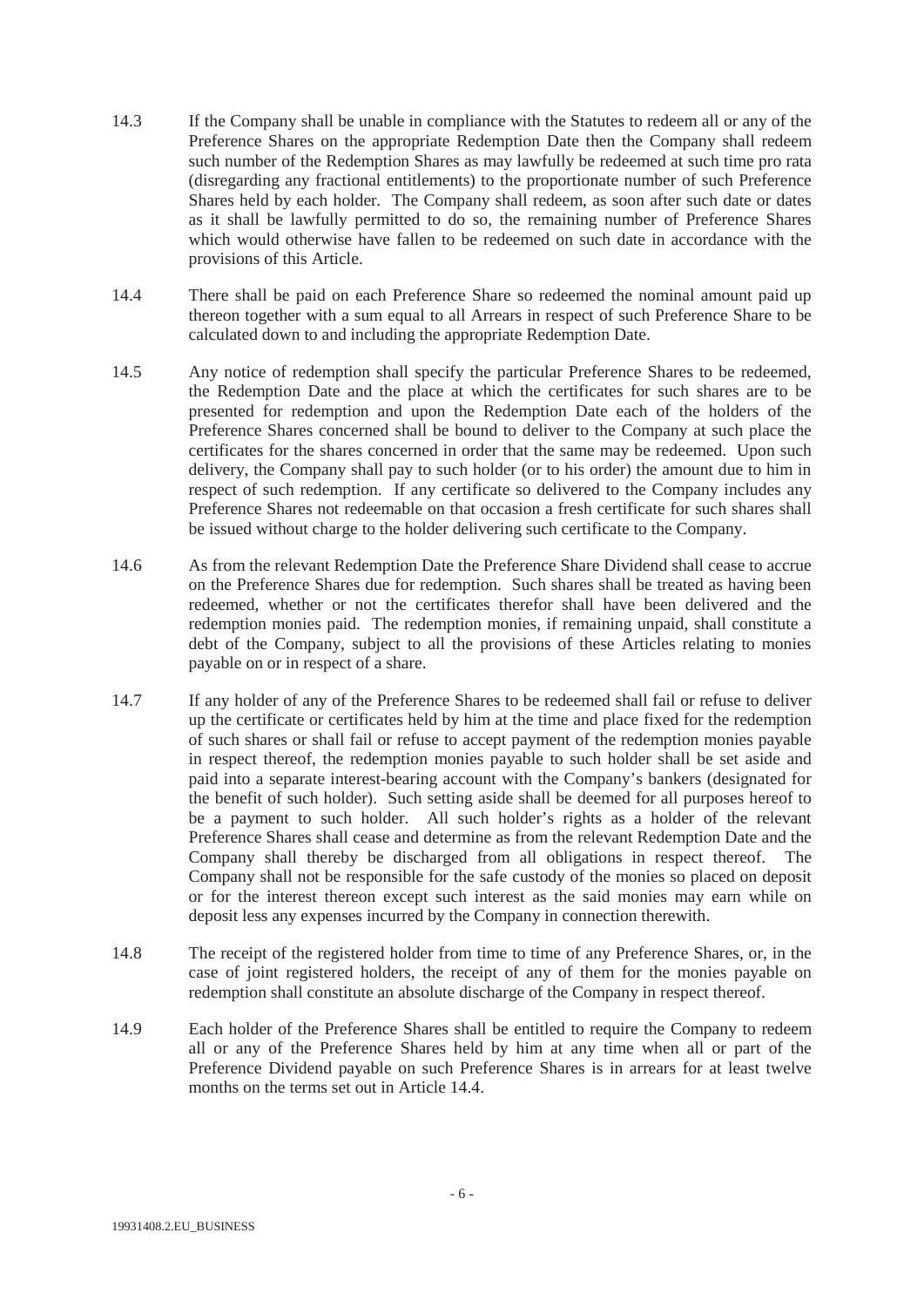# **15. Voting**

15.1 The holders of the Preference Shares shall have the right to receive notice of all general meetings of the Company but shall not have the right to attend, speak or vote at a general meeting of the Company.

# **16. Other**

16.1 The Preference Shares shall not be listed or traded on any stock exchange and shall only be held in certificated form.

#### **SHARE CERTIFICATES**

## **17. Uncertificated shares**

- 17.1 Unless otherwise determined by the Directors and permitted by the Regulations, no person shall be entitled to receive a certificate in respect of any share for so long as the title to that share is evidenced otherwise than by a certificate and for so long as transfers of that share may be made otherwise than by a written instrument by virtue of the Regulations. Notwithstanding any provisions of these Articles, the Directors shall have power to implement any arrangements they may, in their absolute discretion, think fit in relation to the evidencing of title to and transfer of an uncertificated share (subject always to the Regulations and the facilities and requirements of the relevant system concerned). No provision of these Articles shall apply or have effect to the extent that it is in any respect inconsistent with the holding of shares in uncertificated form.
- 17.2 Conversion of a certificated share into an uncertificated share, and vice versa, may be made in such manner as the Directors may, in their absolute discretion, think fit (subject always to the Regulations and the facilities and requirements of the relevant system concerned).
- 17.3 The Company shall enter on the Register how many shares are held by each Member in uncertificated form and in certificated form and shall maintain the Register in each case as required by the Regulations and the relevant system concerned. Unless the Directors otherwise determine, holdings of the same holder or joint holders in certificated form and uncertificated form shall be treated as separate holdings.
- 17.4 A class of share shall not be treated as two classes by virtue only of that class comprising both certificated shares and uncertificated shares or as a result of any provision of these Articles or the Regulations which applies only in respect of certificated or uncertificated shares.
- 17.5 The Company shall be entitled, in accordance with regulation  $32(2)(c)$  of the Regulations, to require the conversion of an uncertificated share into certificated form to enable it to deal with that share in accordance with any provision in these Articles, including in particular, Articles 55 to 57, 61 and 81.
- 17.6 The provisions of Articles 18 to 21 inclusive shall not apply to uncertificated shares.

# **18. Share certificates and right to share certificates**

18.1 Every share certificate shall specify the number and class and the distinguishing number (if any) of the shares to which it relates and the amount paid up thereon. No certificate shall be issued relating to shares of more than one class.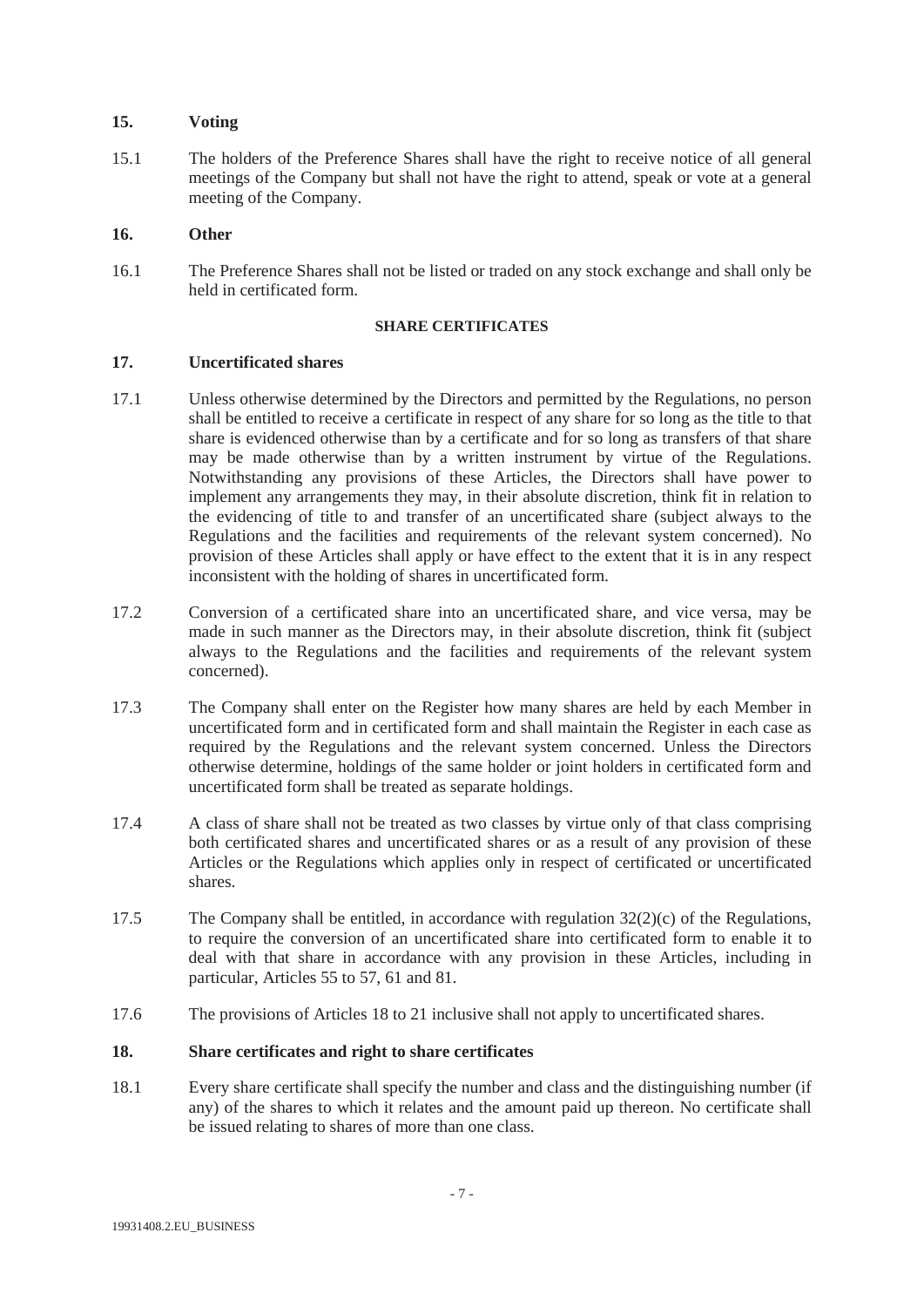18.2 Subject to Article 17, every person (other than a recognised clearing house (within the meaning of the Financial Services and Markets Act 2000) or a nominee of a recognised clearing house or of a recognised investment exchange (within the meaning of the Financial Services and Markets Act 2000) in respect of whom the Company is not by law required to complete and have ready for delivery a certificate) upon becoming the holder of a certificated share and whose name is entered as a Member on the Register shall be entitled without payment to receive within two months after allotment or lodgement of transfer (or within such other period as the conditions of issue shall provide) one certificate for all the certificated shares registered in his name or, in the case of shares of more than one class being registered in his name, a separate certificate for each class of certificated share so registered, and where a Member (except such a clearing house or nominee) transfers part of the shares of any class registered in his name he shall be entitled without payment to one certificate for the balance of certificated shares of that class retained by him. If a Member shall require additional certificates he shall pay for each additional certificate such reasonable sum (if any) as the Directors may determine.

#### **19. Share certificate of joint holders**

In respect of certificated shares of one class held jointly by more than one person the Company shall not be bound to issue more than one certificate, and delivery of a certificate for such shares to one of the joint holders of such shares shall be sufficient delivery to all such holders.

#### **20. Replacement of sha**r**e certificates**

If any certificate be defaced then upon delivery thereof to the Directors they may order the same to be cancelled and may issue a new certificate in lieu thereof; and if any certificate be worn out, lost or destroyed, then upon proof thereof to the satisfaction of the Directors and on such indemnity with or without security as the Directors deem adequate being given, a new certificate in lieu thereof shall be given to the party entitled to such worn out, lost or destroyed certificate.

### **21. Payment for share certificates**

Every certificate issued under the last preceding Article shall be issued without payment, but there shall be paid to the Company such exceptional out-of-pocket expenses of the Company in connection with the request (including, without limiting the generality of the foregoing, the investigation of such request and the preparation and execution of any such indemnity or security) as the Directors think fit.

#### **VARIATION OF RIGHTS**

## **22. Variation of class rights**

If at any time the share capital is divided into different classes of shares, the rights attached to any class or any of such rights may, subject to the provisions of the Statutes, whether or not the Company is being wound up, be abrogated or varied with the consent in writing of the holders of at least three-quarters in nominal value of the issued shares of that class (excluding any shares of that class held as treasury shares), or with the sanction of a special resolution passed at a separate general meeting of the holders of the shares of that class.

# **23. Separate general meetings**

To every such separate general meeting the provisions of chapter 3 of part 13 of the Act (save as stated in section 334(2) to (3)) and the provisions of these Articles relating to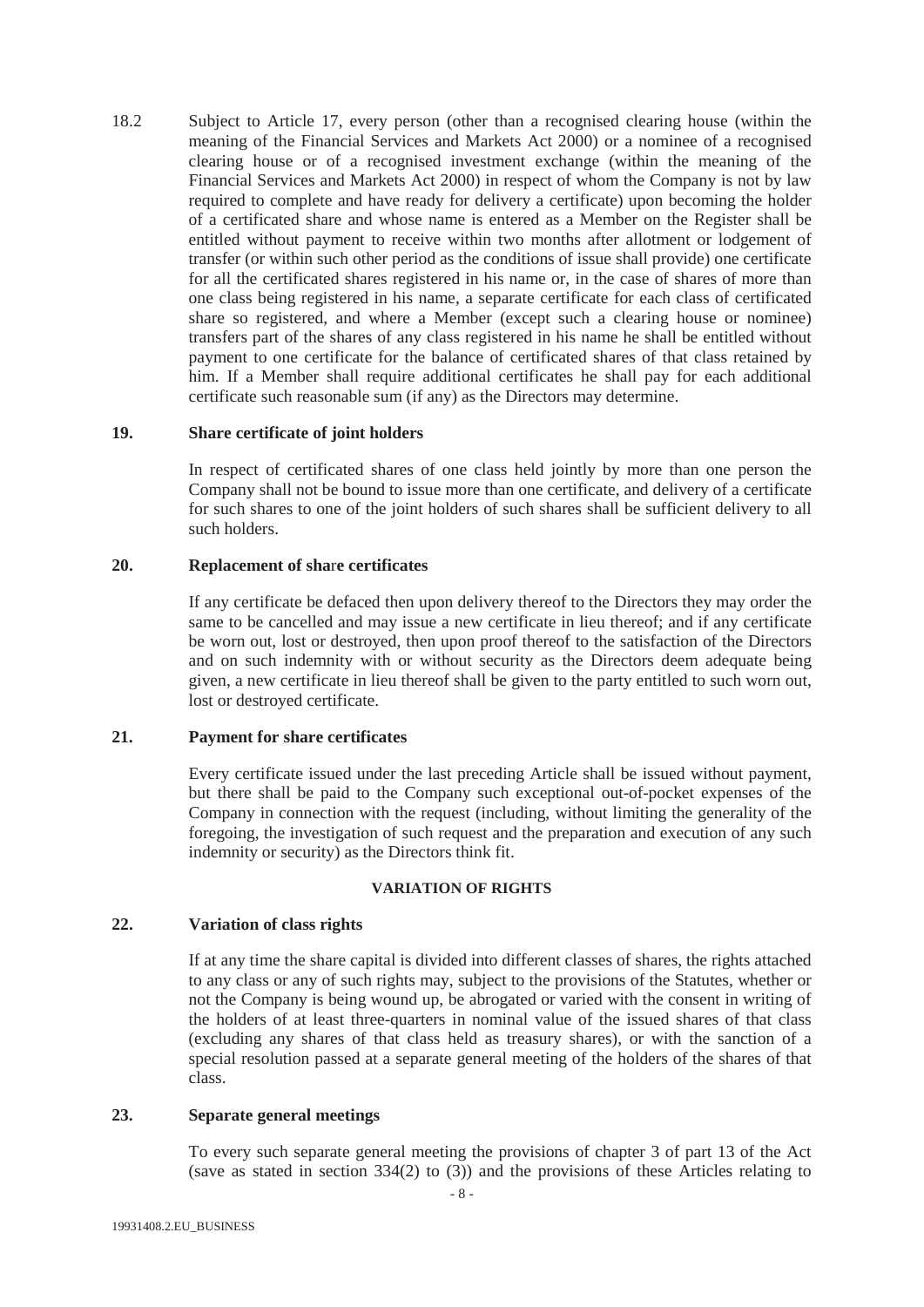general meetings shall, mutatis mutandis, so far as applicable apply, subject to the following provisions, namely:

- 23.1 the necessary quorum at any such meeting, other than an adjourned meeting, shall be two persons present holding or representing by proxy at least one-third in nominal value of the issued shares of the class in question (excluding any shares of that class held as treasury shares) save where there is a single holder of the class in question and at an adjourned meeting one person present holding shares of the class in question;
- 23.2 any holder of shares of the class in question present in person or by proxy may demand a poll; and
- 23.3 the holder of the shares of the class in question shall, on a poll, have one vote in respect of every share of such class held by him.

For the purposes of Article 23.1 above, where a person is present by proxy or proxies, he is treated as holding only the shares in respect of which those proxies are authorised to exercise voting rights.

# **24. Issues of further shares**

The rights attached to any class of shares shall, unless otherwise expressly provided by the terms of issue of the shares of that class or by the terms upon which such shares are for the time being held, be deemed not to be abrogated or varied by the creation or issue of further shares ranking pari passu therewith.

## **CALLS ON SHARES**

## **25. Calls**

The Directors may, subject to the terms of allotment thereof, from time to time make such calls upon the Members as they think fit in respect of any monies unpaid on their shares (whether on account of the nominal value of the shares or by way of premium) and each Member shall (subject to the Company serving on him at least 14 clear days' notice specifying the time or times and place of payment) pay to the Company at the time or times and place so specified the amount called on his shares. A call may be revoked or postponed, in whole or in part, as the Directors may determine. A person upon whom a call is made shall remain liable for all calls made upon him notwithstanding the subsequent transfer of the shares in respect of which the call was made.

## **26. Timing and payment of calls**

A call shall be deemed to have been made at the time when the resolution of the Directors authorising the call was passed and may be required to be paid by instalments.

# **27. Liability of joint holders**

The joint holders of a share shall be jointly and severally liable to pay all calls in respect thereof.

#### **28. Interest due on non- payment of calls**

1f a sum payable in respect of any call or instalment is not paid on or before the day appointed for payment thereof, the person from whom it is due shall pay interest on the sum at such rate, not exceeding 15 per cent. per annum, as the Directors may determine from the day appointed for the payment thereof until the actual payment thereof, and all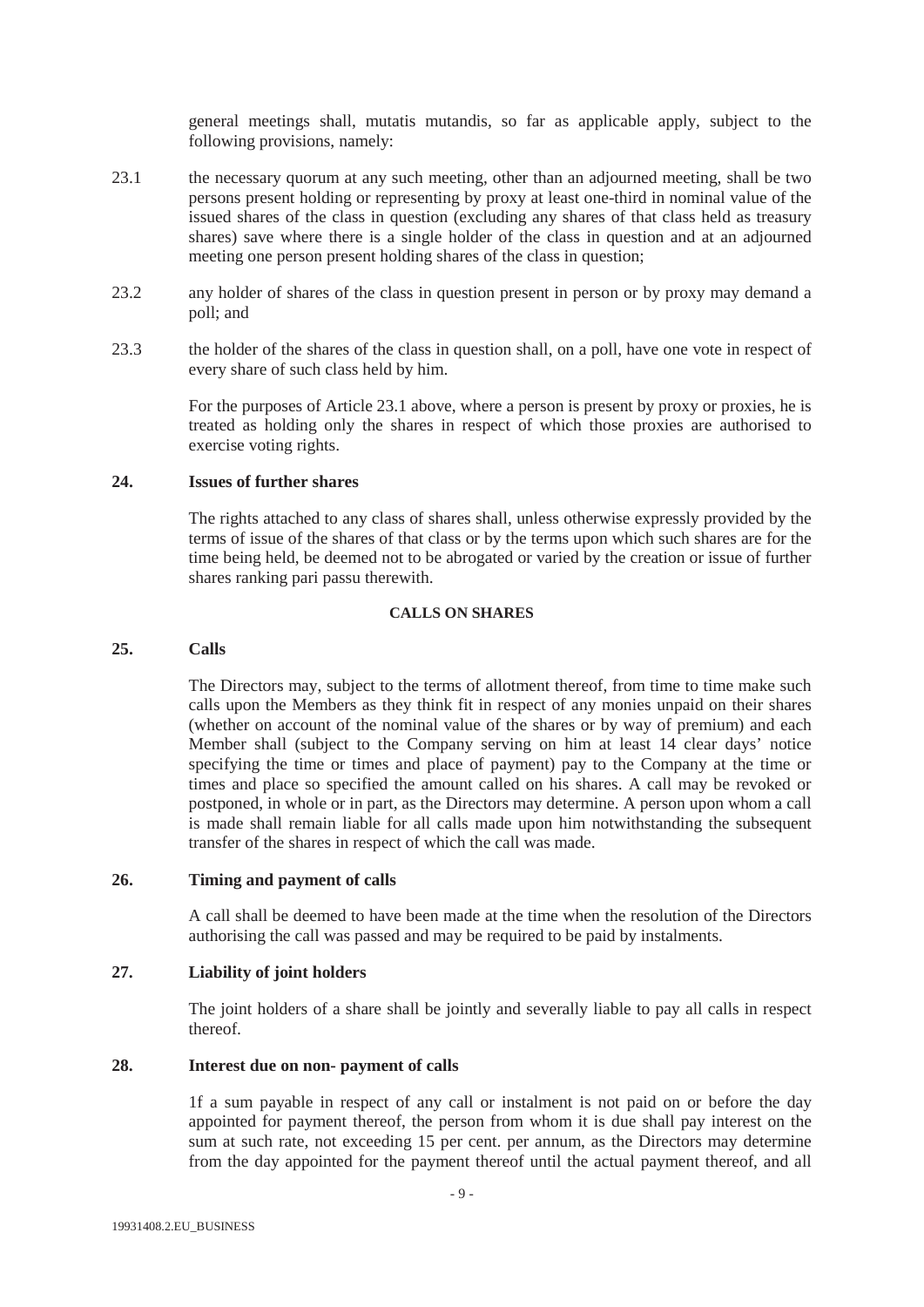expenses that may have been incurred by the Company by reason of such non-payment; but the Directors may, if they shall think fit, waive the payment of such interest and expenses or any part thereof.

# **29. Deemed calls**

Any sum which by the terms of issue of a share becomes payable on allotment or at any fixed date, whether on account of the nominal value of the share or by way of premium, shall for the purposes of these Articles be deemed to be a call duly made and payable on the date on which by the terms of issue the same becomes payable, and in case of nonpayment all the relevant provisions of these Articles as to payment of interest and expenses, forfeiture or otherwise shall apply as if such sum had become payable by virtue of a call duly made and notified.

# **30. Power to differentiate between holders**

The Directors may, on the issue of shares, differentiate between the holders of such shares as regards the amounts of calls to be paid and the times of payment of such calls.

## **31. Payment of calls in advance**

The Directors may, if they think fit, receive from any Member willing to advance the same all or any part of the monies, whether on account of the nominal value of the shares or by way of premium, uncalled and unpaid upon any shares held by him; and upon all or any of the monies so paid in advance the Directors may (until the same would, but for such advance, become presently payable) pay interest at such rate not exceeding (unless the Company in general meeting shall otherwise direct) 12 per cent. per annum, as may be agreed upon between the Directors and the Member paying such monies in advance.

# **FORFEITURE AND LIEN**

# **32. Notice if call or instalment not paid**

If any Member fails to pay any call or instalment in full on or before the day appointed for payment thereof, the Directors may, at any time thereafter, serve a notice on him requiring him to pay so much of the call or instalment as is unpaid, together with any interest which may have accrued and any expenses incurred by the Company by reason of such nonpayment.

# **33. Form of notice**

The notice shall name a further day (not earlier than the expiration of 14 days from the date of service of the notice) on or before which, and the place where, such call or instalment and such interest and expenses as aforesaid are to be paid. The notice shall also state that in the event of non-payment at or before the time and at the place appointed, the shares in respect of which such call or instalment is payable will be liable to be forfeited.

#### **34. Forfeiture for non-compliance**

If the requirements of any such notice as aforesaid are not complied with, any share in respect of which such notice has been given may at any time after the day specified in such notice, before the payment required by the notice has been made, be forfeited by a resolution of the Directors to that effect. Such forfeiture shall extend to all dividends declared and other monies payable in respect of the shares so forfeited and not actually paid before such forfeiture. Forfeiture shall be deemed to occur at the time of the passing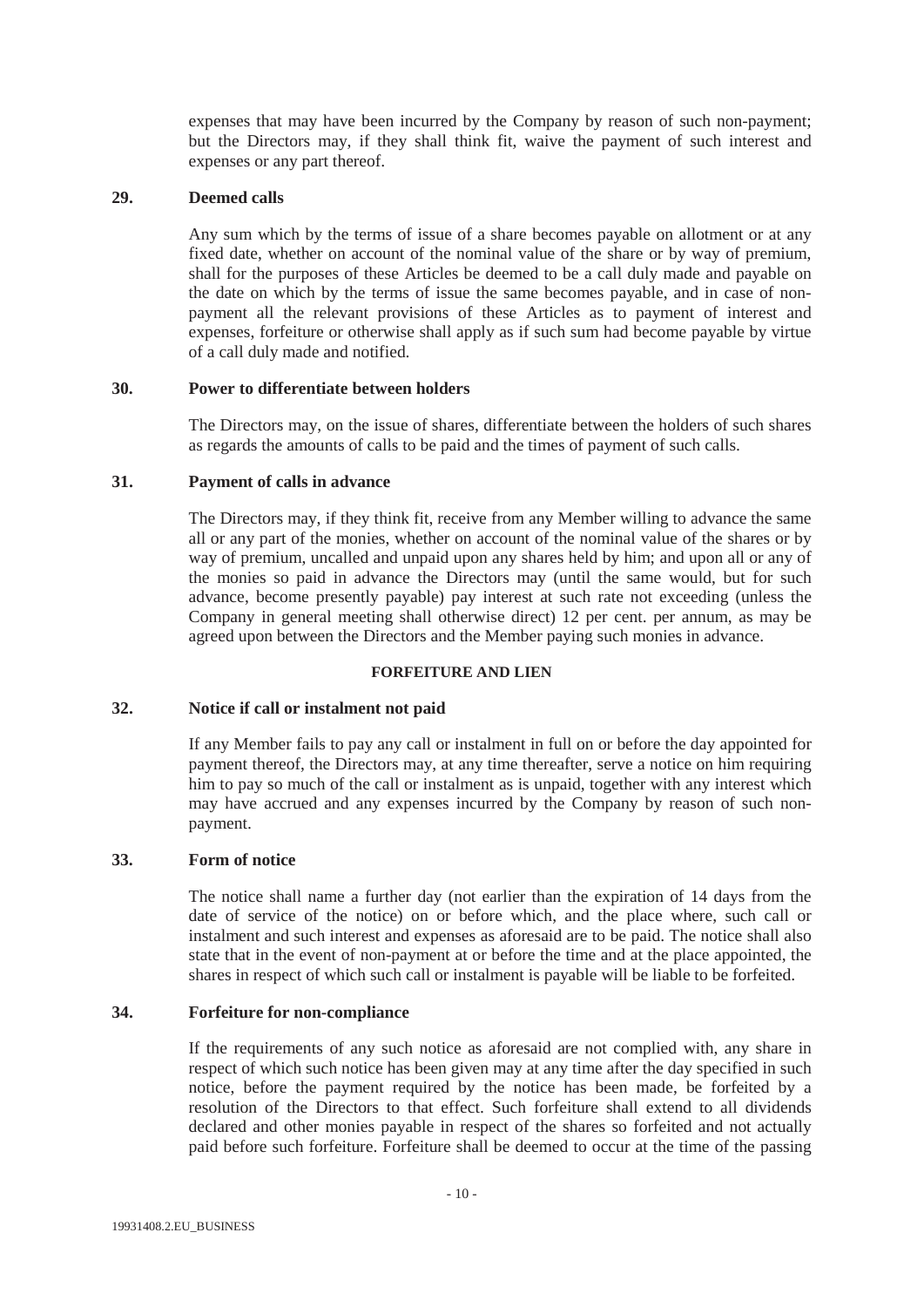of the said resolution of the Directors. The Directors may accept a surrender of any share liable to be forfeited hereunder upon such terms and conditions as they think fit.

# **35. Notice after forfeiture**

When any share has been forfeited notice of the forfeiture shall be served upon the person who was before forfeiture the holder of the share, or any person entitled to the share by transmission, and an entry of the forfeiture or surrender, with the date thereof, shall forthwith be made in the Register, but no forfeiture or surrender shall be invalidated by any failure to give such notice or make such entry as aforesaid.

## **36. Disposal of forfeited shares**

A share so forfeited or surrendered shall be deemed to be the property of the Company, and may be sold, re-allotted or otherwise disposed of either to the person who was, before forfeiture, the holder or to any other person in such manner, either subject to or discharged from all calls made or instalments due prior to the forfeiture or surrender, as the Directors think fit: Provided that the Company shall not exercise any voting rights in respect of such share and any such share not disposed of in accordance with the foregoing within a period of three years from the date of its forfeiture or surrender shall thereupon be cancelled in accordance with the provisions of the Statutes. For the purpose of giving effect to any such sale or other disposition the Directors may authorise some person to transfer the share so sold or otherwise disposed of to, or in accordance with the directions of, the buyer thereof or other person becoming entitled thereto.

# **37. Annulment of forfeiture**

The Directors may, at any time before any share so forfeited or surrendered shall have been cancelled or sold, re-allotted or otherwise disposed of, annul the forfeiture or surrender upon such terms as they think fit.

## **38. Continuing liability**

Any person whose shares have been forfeited or surrendered shall cease to be a Member in respect of those shares and shall surrender to the Company for cancellation the certificate for the forfeited or surrendered shares, but shall, notwithstanding such forfeiture or surrender, remain liable to pay to the Company all monies which, at the date of the forfeiture or surrender, were payable by him to the Company in respect of the shares, together with interest thereon at such rate, not exceeding 15 per cent. per annum, as the Directors may determine from the time of forfeiture or surrender until the time of payment, but his liability shall cease if and when the Company shall have received payment in full of all such monies in respect of the shares, together with interest as aforesaid. The Directors may, if they shall think fit, waive the payment of such interest or any part thereof. The Company may enforce payment of such monies without being under any obligation to make any allowance for the value of the shares forfeited or surrendered or for any consideration received on their disposal.

# **39. Lien on partly-paid shares**

The Company shall have a first and paramount lien on every share (not being a fully-paid share) for all monies (whether presently payable or not) called or payable at a fixed time in respect of such share; but the Directors may at any time waive any lien which has arisen and may declare any share to be wholly or in part exempt from the provisions of this Article. The Company's lien, if any, on a share shall extend to all amounts payable in respect of it.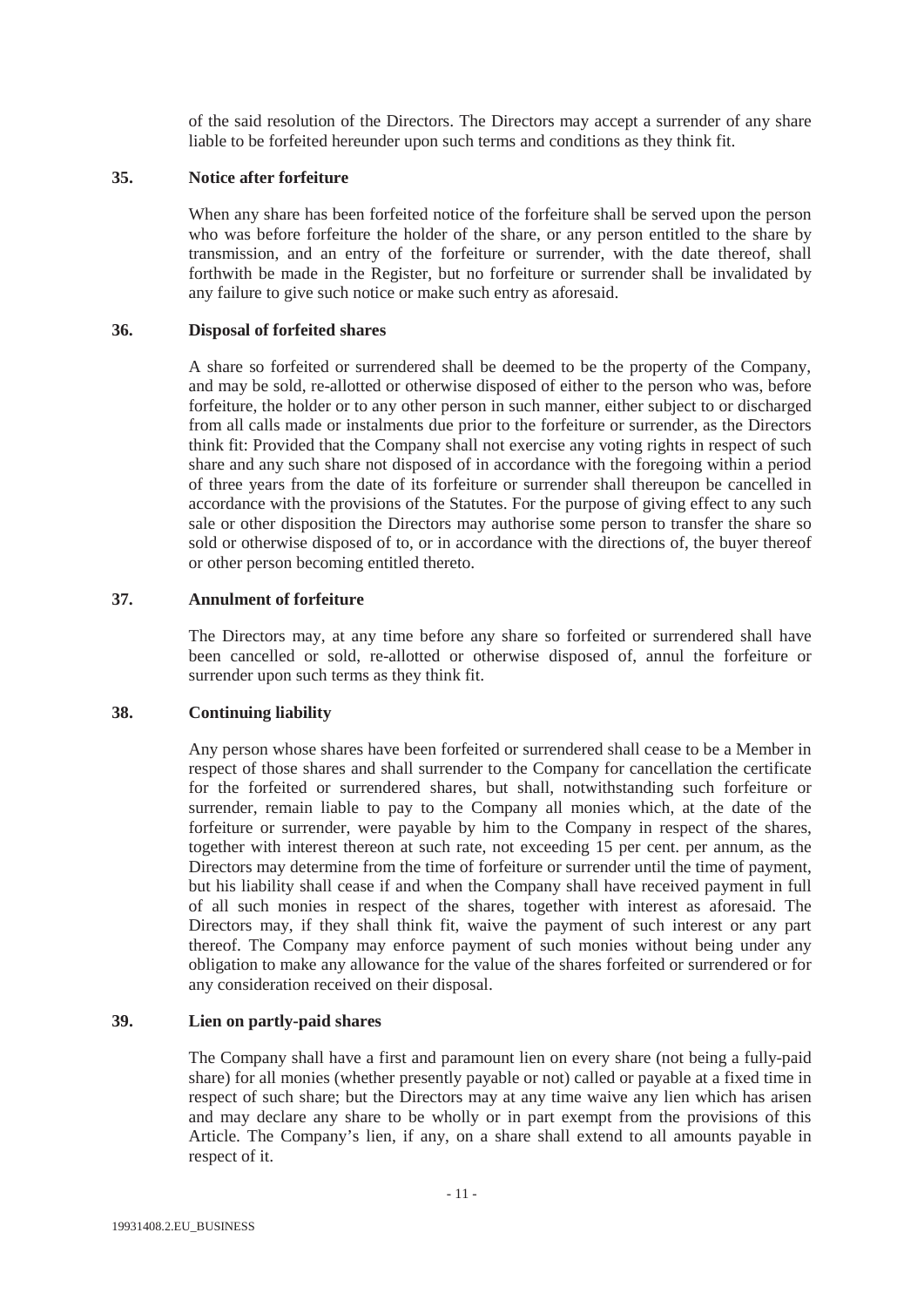# **40. Enforcement of lien by sale**

The Company may sell, in such manner as the Directors think fit, any share on which the Company has a lien, but no sale shall be made unless a sum in respect of which the lien exists is presently payable, nor until the expiration of 14 days after a notice in writing (i) stating, and demanding payment of, the sum presently payable, and (ii) giving notice of intention to sell in default of such payment, has been given to the registered holder for the time being of the share, or the person entitled thereto by reason of his death or bankruptcy or otherwise by operation of law.

# **41. Application of sale proceeds**

The net proceeds of such sale, after payment of the costs thereof, shall be applied in or towards satisfaction of such part of the amount in respect of which the lien exists as is presently payable. The residue, if any, shall (subject to a like lien for sums not presently payable as existed upon the shares before the sale) be paid to the person entitled to the shares at the date of sale. For giving effect to any such sale the Directors may authorise some person to transfer the shares sold to, or in accordance with the directions of, the buyer.

## **42. Statutory declaration**

A statutory declaration in writing that the declarant is a Director or the Secretary of the Company, and that a share has been duly forfeited or surrendered or sold to satisfy a lien of the Company on a date stated in the declaration, shall be conclusive evidence of the facts stated therein against all persons claiming to be entitled to the share. Such declaration and the receipt of the Company for the consideration (if any) given for the share on the sale, re-allotment or disposal thereof, together with, in the case of certificated shares, the share certificate delivered to a buyer or allottee thereof, shall (subject to the execution of a transfer if the same be required) constitute a good title to the share and the person to whom the share is sold, re-allotted or disposed of shall be registered as the holder of the share and shall not be bound to see to the application of the purchase money (if any) nor shall his title to the share be affected by any irregularity or invalidity in the proceedings relating to the forfeiture, surrender, sale, re-allotment or disposal of the share.

#### **TRANSFER OF SHARES**

# **43. Transfers of uncertificated shares**

All transfers of uncertificated shares shall be made in accordance with and be subject to the provisions of the Regulations and the facilities and requirements of the relevant system and, subject thereto, in accordance with any arrangements made by the Directors pursuant to Article 17.1.

#### **44. Form of transfer**

- 44.1 All transfers of certificated shares shall be effected by instrument in writing in any usual or common form or any other form which the Directors may approve.
- 44.2 The instrument of transfer of any certificated share in the Company shall be signed by or on behalf of the transferor (and, in the case of a share which is not fully paid, shall also be signed by or on behalf of the transferee). In relation to the transfer of any share (whether a certificated or an uncertificated share) the transferor shall be deemed to remain the holder of the share until the name of the transferee is entered in the Register in respect thereof.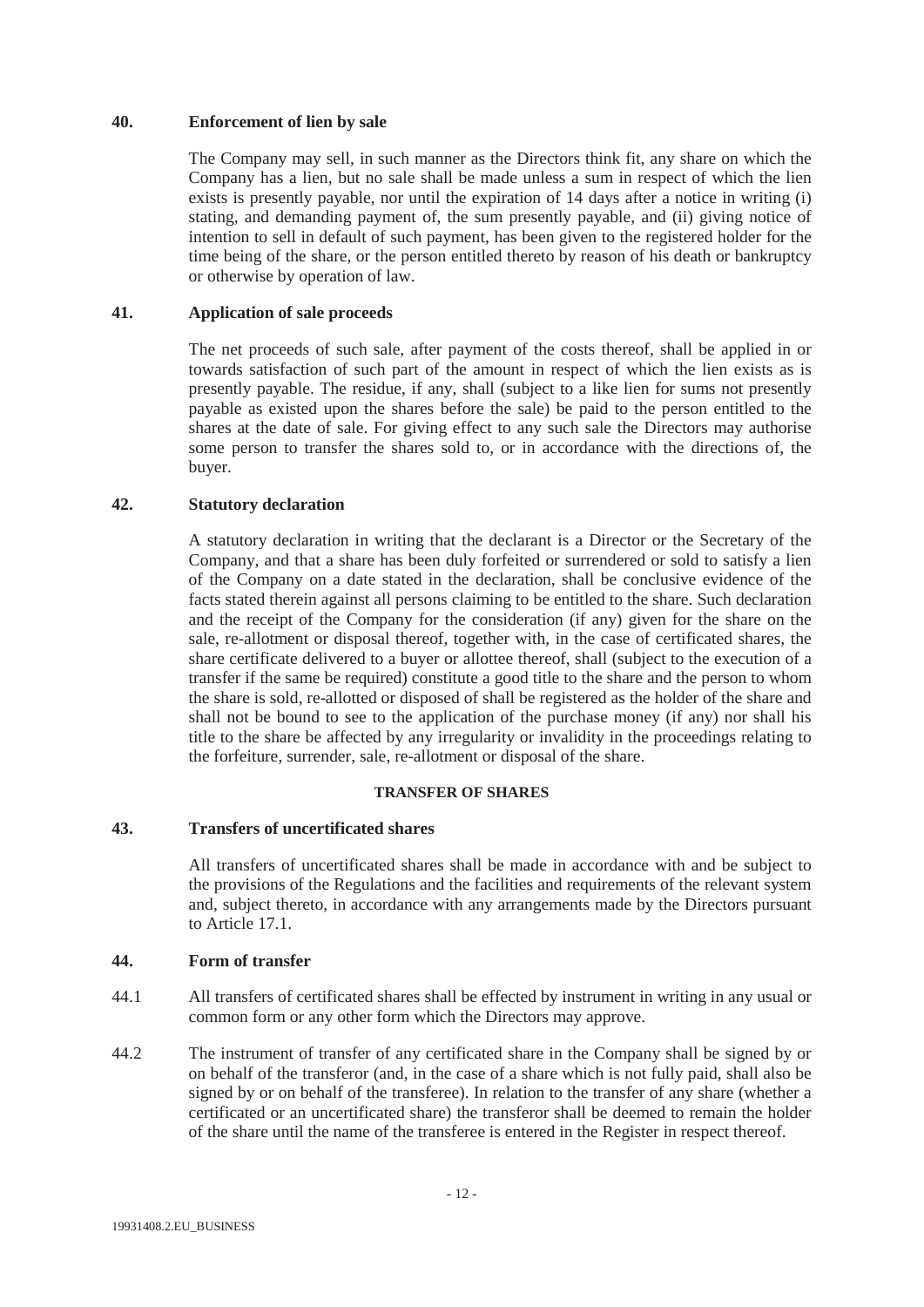# **45. Right to decline registration**

Subject to Article 81, the Directors may, in their absolute discretion, refuse to register any transfer of any share which is not a fully-paid share (whether certificated or uncertificated) provided that, where any such shares are admitted to the Official List of the Financial Conduct Authority or admitted to AIM such discretion may not be exercised in a way which the Financial Conduct Authority or the London Stock Exchange regards as preventing dealings in the shares of the relevant class or classes from taking place on an open and proper basis. The Directors may likewise refuse to register any transfer of a share (whether certificated or uncertificated), whether fully-paid or not, in favour of more than four persons jointly.

# **46. Further rights to decline registration**

In relation to a certificated share, the Directors may decline to recognise any instrument of transfer unless:

- 46.1 the instrument of transfer is left at the Office, or at such other place as the Directors may from time to time determine, accompanied by the certificate(s) of the shares to which it relates and such other evidence as the Directors may reasonably require to show the right of the transferor to make the transfer (and, if the instrument of transfer is executed by some other person on his behalf, the authority of that person so to do); and
- 46.2 the instrument of transfer is in respect of only one class of share.

# **47. Notice of refusal to register**

If the Directors refuse to register a transfer they shall, in the case of certificated shares, within two months after the date on which the transfer was lodged with the Company, send to the transferee notice of the refusal and (except in the case of fraud) return to him the instrument of transfer or, in the case of uncertificated shares, notify such person as may be required by the Regulations and the requirements of the relevant system concerned.

# **48. Retention of instruments of transfer**

All instruments of transfer which are registered may be retained by the Company.

# **49. No fee for registration**

No fee shall be charged by the Company on the registration of any instrument of transfer, probate, letters of administration, certificate of death or marriage, power of attorney, renunciation of a renounceable letter of allotment, stop notice or other document or instruction relating to or affecting the title to any shares or otherwise for making any entry in the Register affecting the title to any shares.

# **50. Destruction of documents**

The Company shall be entitled to destroy:

50.1 any instrument of transfer (which phrase, together with references to documents, shall for the purposes of this Article 50 include electronically generated or stored communications in relation to the transfer of uncertificated shares and any electronic or tangible copies of the same) or other document which has been registered, or on the basis of which registration was made, at any time after the expiration of six years from the date of registration thereof;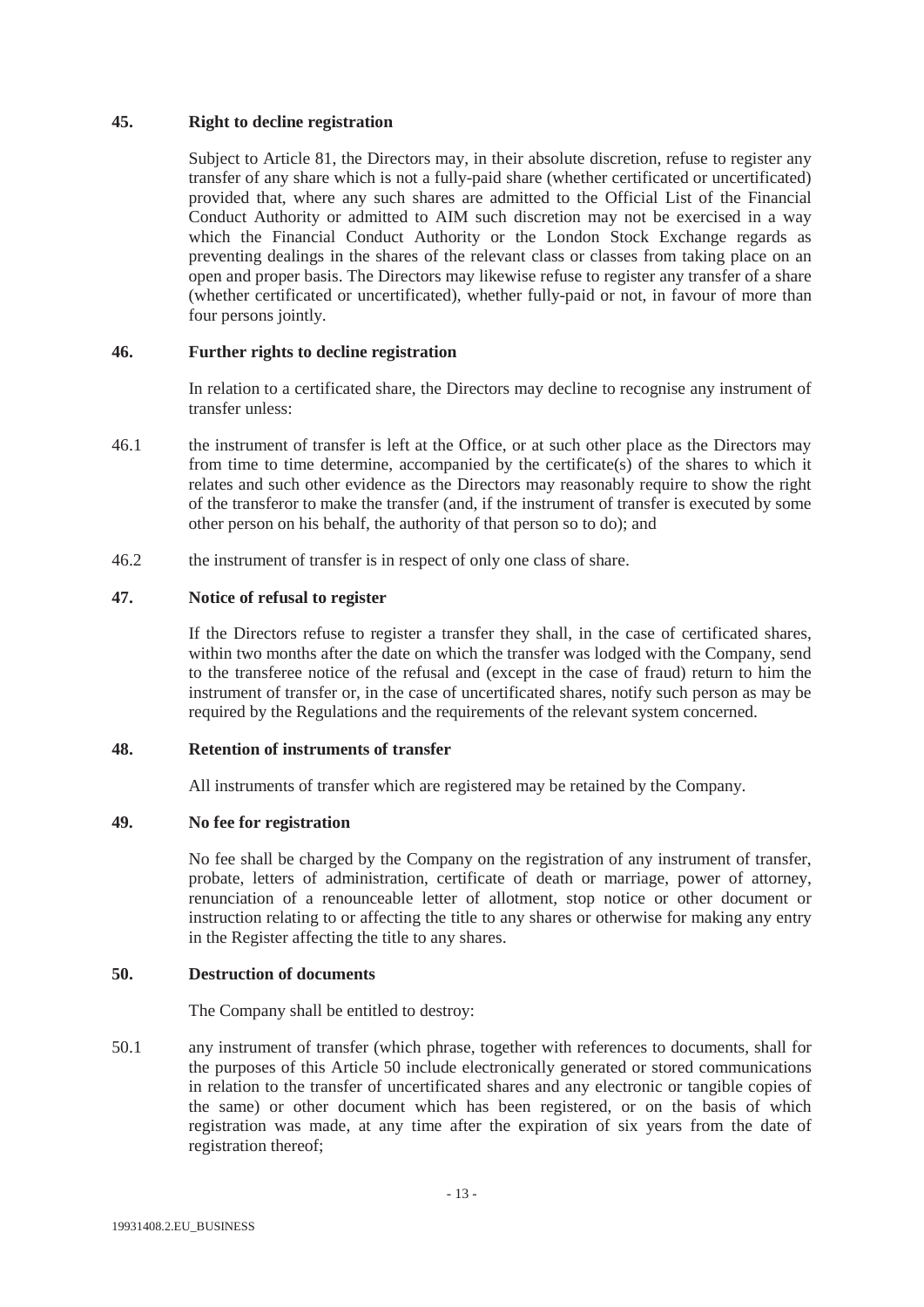- 50.2 any dividend mandate or any variation or cancellation thereof or any notification of change of address (which shall include, in relation to communications in electronic form, any number or address used for the purposes of such communications), at any time after the expiration of two years from the date of recording thereof;
- 50.3 any share certificate which has been cancelled, at any time after the expiration of one year from the date of such cancellation; and
- 50.4 any proxy form, after one year from the date it was used if it was used for a poll, or after one month from the end of the meeting to which it relates if it was not used for a poll;

and it shall conclusively be presumed in favour of the Company that every entry in the Register purporting to have been made on the basis of an instrument of transfer or other document so destroyed was duly and properly made, that every instrument of transfer so destroyed was a valid and effective instrument duly and properly registered, that every share certificate so destroyed was a valid certificate duly and properly cancelled and that every other document destroyed hereunder was a valid and effective document in accordance with the recorded particulars thereof in the books or records of the Company, provided always that:

- 50.4.1 the provisions aforesaid shall apply only to the destruction of a document in good faith and without express notice to the Company that the preservation of such document was relevant to any claim (regardless of the parties thereto);
- 50.4.2 nothing contained in this Article shall be construed as imposing upon the Company any liability in respect of the destruction of any such document earlier than as aforesaid or in any case where the conditions of proviso (a) above are not fulfilled;
- 50.4.3 references in this Article to instruments of transfer shall include, in relation to uncertificated shares, instructions and/or notifications made in accordance with the relevant system concerned relating to the transfer of such shares;
- 50.4.4 references in this Article to the destruction of any document include references to its disposal in any manner; and
- 50.4.5 in relation to uncertificated shares, the provisions of this Article shall apply only to the extent the same are consistent with the Regulations.

# **TRANSMISSION OF SHARES**

# **51. Transmission on death**

In case of the death of a Member, the survivor or survivors where the deceased was a joint holder, and the legal personal representatives of the deceased where he was a sole or only surviving holder, shall be the only persons recognised by the Company as having any title to his interest in the shares; but nothing herein contained shall release the estate of a deceased Member from any liability in respect of any share which had been solely or jointly held by him.

# **52. Person entitled by transmission**

Any person becoming entitled to a share in consequence of the death or bankruptcy of a Member or otherwise by operation of law may, upon such evidence being produced as may from time to time properly be required by the Directors and subject as hereinafter provided, elect either to be registered himself as holder of the share or to have some person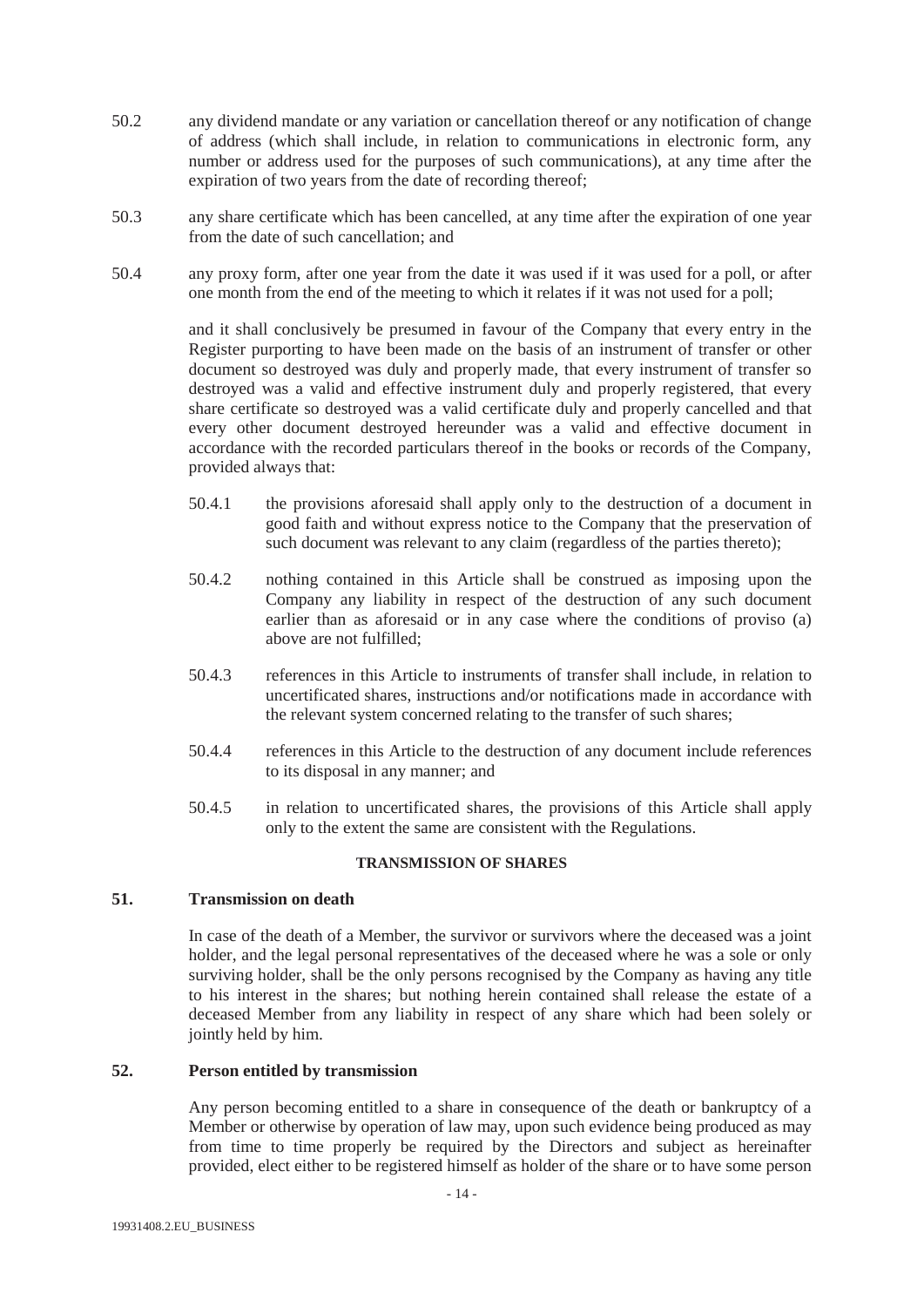nominated by him registered as the transferee thereof, but the Directors shall, in either case, have the same right to decline or suspend registration as they would have had in the case of a transfer of the share by the Member registered as the holder of any such share before his death or bankruptcy or other event, as the case may be.

## **53. Restrictions on election**

If the person so becoming entitled shall elect to be registered himself, he shall deliver or send to the Company a notice in writing signed by him stating that he so elects. If he shall elect to have another person registered he shall testify his election by executing to that person a transfer of the share. All the limitations, restrictions and provisions of these Articles relating to the right to transfer and the registration of transfers of shares shall be applicable to any such notice or transfer as aforesaid as if the death or bankruptcy of the Member or other event had not occurred and the notice or transfer were a transfer signed by the Member registered as the holder of any such share.

## **54. Rights of persons entitled by transmission**

A person becoming entitled to a share by reason of the death or bankruptcy of the holder or otherwise by operation of law shall, upon supplying to the Company such evidence as the Directors may reasonably require to show his title to the share, be entitled to the same dividends and other advantages to which he would be entitled if he were the registered holder of the share, except that he shall not, before being registered as a Member in respect of the share, be entitled in respect of it to exercise any right conferred by membership in relation to meetings of the Company (including meetings of the holders of any class of shares in the Company), provided always that the Directors may at any time give notice requiring any such person to elect either to be registered himself or to transfer the share, and, if the notice is not complied with within 60 days, the Directors may thereafter withhold payment of all dividends, bonuses or other monies payable in respect of the share until the requirements of the notice have been complied with.

#### **UNTRACED SHAREHOLDERS**

# **55. Power to sell shares**

The Company shall be entitled to sell, at the best price reasonably obtainable at the time of sale, any share of a Member or any share to which a person is entitled by transmission if and provided that:

- 55.1 for a period of 12 years no cheque, warrant or order sent by the Company in the manner authorised by these Articles in respect of the share in question has been cashed and no communication has been received by the Company from the Member or the person entitled by transmission; provided that, in such period of 12 years, at least three dividends whether interim or final on or in respect of the share in question have become payable and no such dividend during that period has been claimed; and
- 55.2 the Company has, on or after expiration of the said period of 12 years, by advertisement in both a national newspaper and a newspaper circulating in the area in which the last known address of the Member or the address at which service of notices may be effected in the manner authorised in accordance with the provisions of these Articles is located, given notice of its intention to sell such share (but so that such advertisements need not refer to the names of the holder(s) of the share or identify the share in question); and
- 55.3 the Company has not, during the further period of three months after the publication of such advertisements and prior to the exercise of the power of sale, received any communication from the Member or person entitled by transmission; and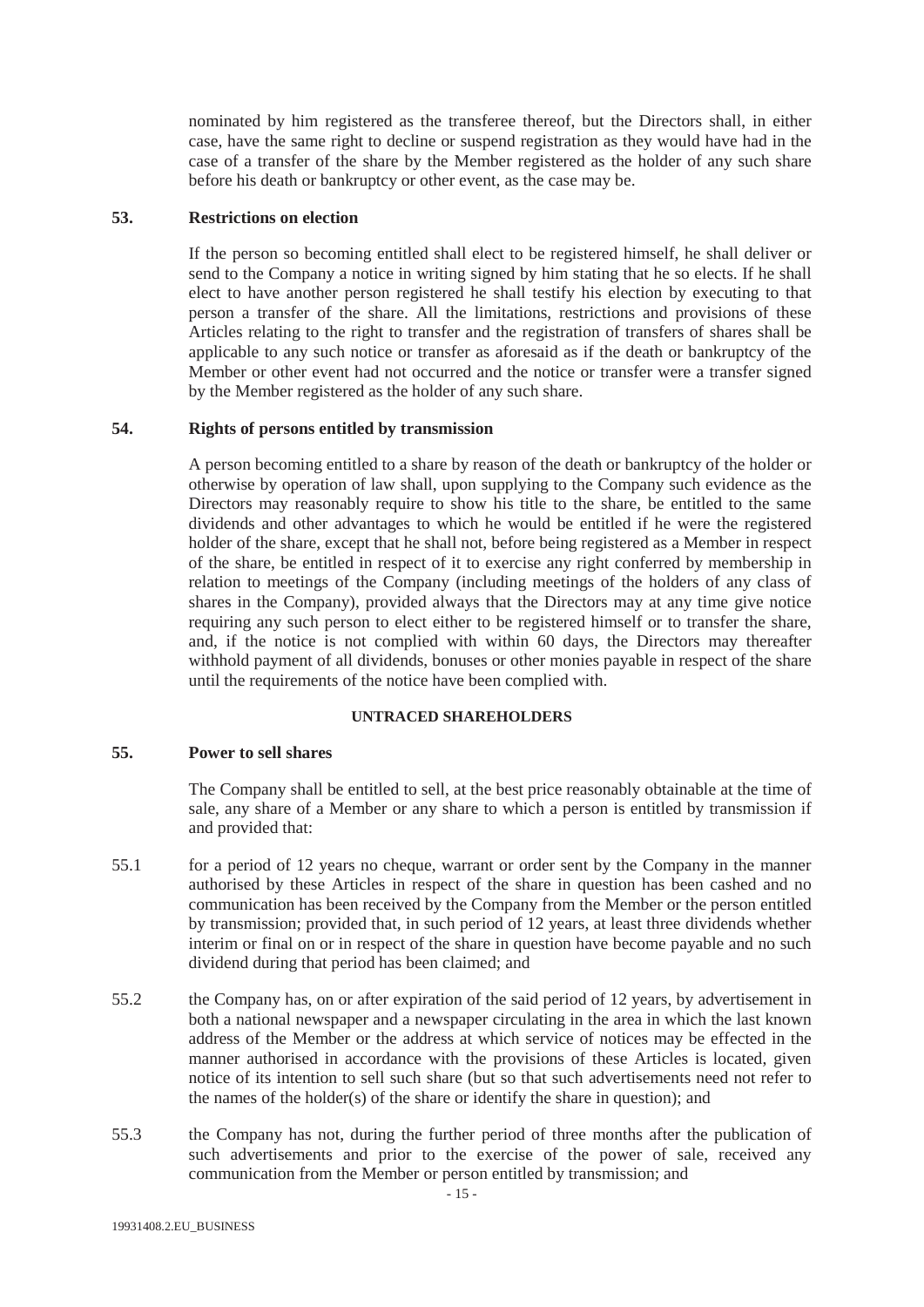55.4 if the shares are admitted to the Official List of the Financial Conduct Authority or admitted to AIM, the Company has given notice to a Regulatory 1nformation Service (as defined in the Financial Conduct Authority Listing Rules) of its intention to sell such shares.

## **56. Power to sell further shares**

If, during any 12 year period or three month period referred to in Articles 55.1 and 55.3, further shares have been issued in respect of those held at the beginning of such 12 year period or of any subsequently issued during such periods and all the other requirements of such Article have been satisfied in respect of the further shares, the Company may also sell such further shares.

# **57. Authority to effect sale**

To give effect to any sale pursuant to the previous two Articles, the Directors may authorise any person to execute as transferor an instrument of transfer of the said share and such instrument of transfer shall be as effective as if it had been executed by the registered holder of, or person entitled by transmission to, such share. The transferee shall not be bound to see to the application of the purchase monies and the title of the transferee shall not be affected by any irregularity or invalidity in the proceedings relating thereto. The net proceeds of sale shall belong to the Company which shall be obliged to account to the former Member or other person previously entitled as aforesaid for an amount equal to such proceeds and shall enter the name of such former Member or other person in the books of the Company as a creditor for such amount.

#### **58. No trust**

No trust shall be created in respect of the debt, no interest shall be payable in respect of the same and the Company shall not be required to account for any money earned on the net proceeds, which may be employed in the business of the Company or invested in such investments (other than shares of the Company or its holding company (if any)) as the Directors may from time to time think fit.

# **59. Authority to cease sending cheques**

If either (i) on two consecutive occasions cheques, warrants or orders in payment of dividends or other monies payable in respect of any share have been sent through the post or otherwise in accordance with the provisions of these Articles but have been returned undelivered or left uncashed during the periods for which the same are valid or any transfer by bank or other funds transfer system has not been satisfied; or (ii) following one such occasion reasonable enquiries have failed to establish any new postal address of the registered holder; the Company need not thereafter despatch further cheques, warrants or orders and need not thereafter transfer any sum (as the case may be) in payment of dividends or other monies payable in respect of the share in question until the Member or other person entitled thereto shall have communicated with the Company and supplied in writing to the Office an address for the purpose.

#### **ALTERATION OF CAPITAL**

#### **60. Consolidation and sub-division**

The Company may subject to the passing of a resolution authorising it to do so in accordance with the Act: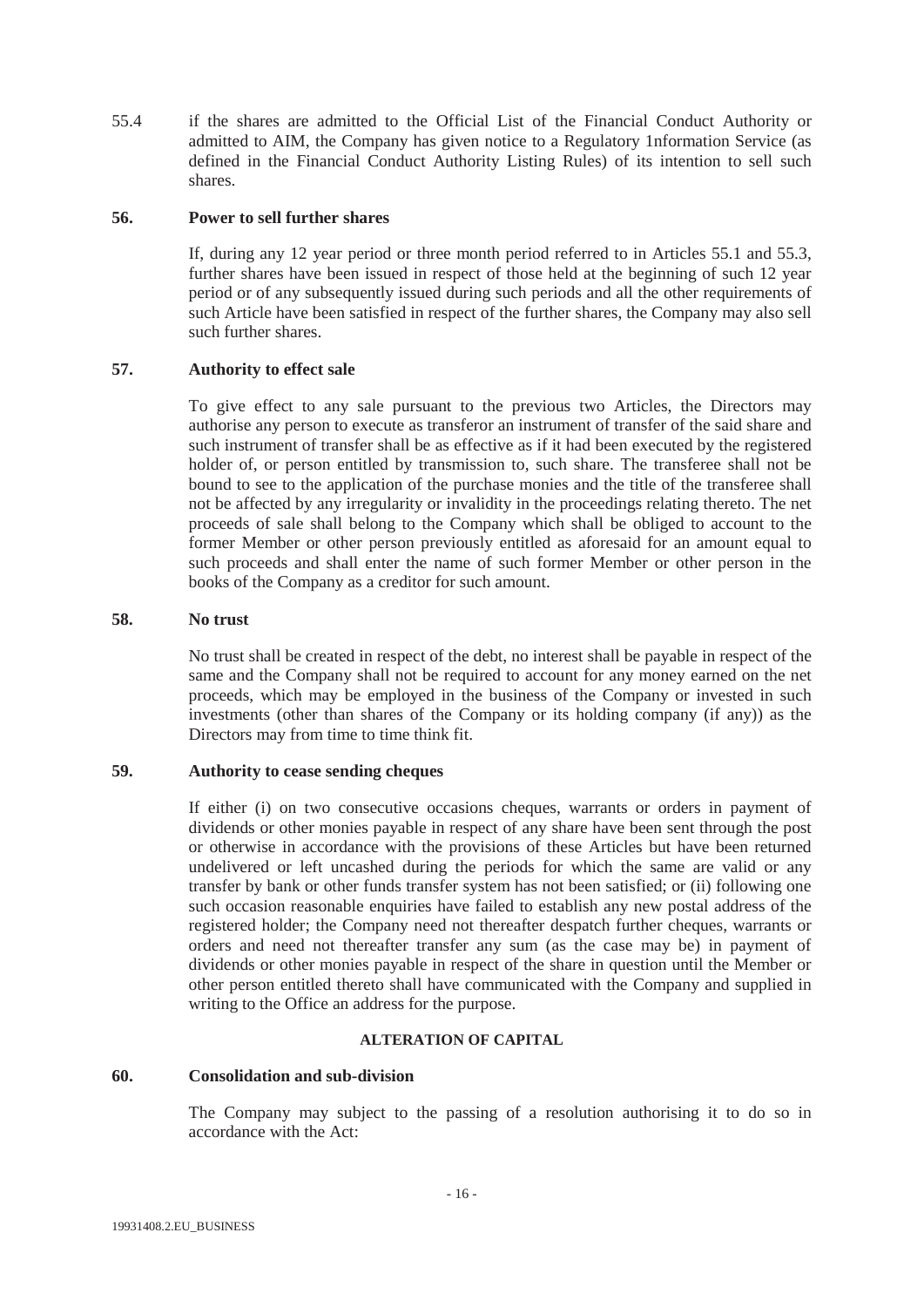- 60.1 consolidate and divide all or any of its share capital into shares of a larger nominal amount than its existing shares;
- 60.2 sub-divide its shares or any of them into shares of smaller nominal amount, provided that:
	- 60.2.1 in the sub-division, consolidation or division, the proportion between the amount paid and the amount, if any, unpaid on each resulting share shall be the same as it was in the case of the share from which that share is derived; and
	- 60.2.2 the resolution pursuant to which any share is sub-divided may determine that as between the resulting shares one or more of such shares may be given any preference or advantage or be subject to any restriction as regards dividend, capital, voting or otherwise over the others or any other of such shares.

## **61. Fractions of shares**

Subject to any direction by the Company in general meeting, whenever as the result of any consolidation or division of shares Members of the Company are entitled to any issued shares of the Company in fractions, the Directors may deal with such fractions as they shall determine and in particular may sell the shares to which Members are so entitled infractions to any person (including, subject to the provisions of the Statutes, the company) and pay and distribute to and amongst the Members entitled to such shares in due proportions the net proceeds of the sales thereof save for individual entitlements (net of expenses) not exceeding £3 which may be retained for the benefit of the Company. For the purpose of giving effect to any such sale the Directors may, in respect of certificated shares, nominate some person to execute a transfer of the shares sold on behalf of the Members so entitled to, or, in respect of uncertificated shares, nominate any person to transfer such shares in accordance with the facilities and requirements of the relevant system concerned or make such other arrangements as are compatible with the relevant system concerned or, in either case, in accordance with the directions of the buyer thereof and may cause the name of the transferee(s) to be entered in the Register as the holder(s) of the shares comprised in any such transfer, and such transferee(s) shall not be bound to see to the application of the purchase money nor shall such transferee's(s') title to the shares be affected by any irregularity or invalidity in the proceedings in reference to the sale. For the purposes of this Article, any shares representing fractional entitlements to which any Member would, but for this Article, become entitled may be issued in certificated form or uncertificated form.

# **62. Reduction of share capital**

Subject to the provisions of the Statutes, the Company may by special resolution reduce its share capital, any capital redemption reserve, any share premium account and any redenomination reserve in any way.

# **GENERAL MEETINGS**

# **63. Annual general meeting**

The Company shall in accordance with the Statutes, hold a general meeting as its annual general meeting. The annual general meeting shall be held at such time and place as the Directors shall appoint.

## **64. Extraordinary general meetings**

All general meetings other than annual general meetings shall be called extraordinary general meetings.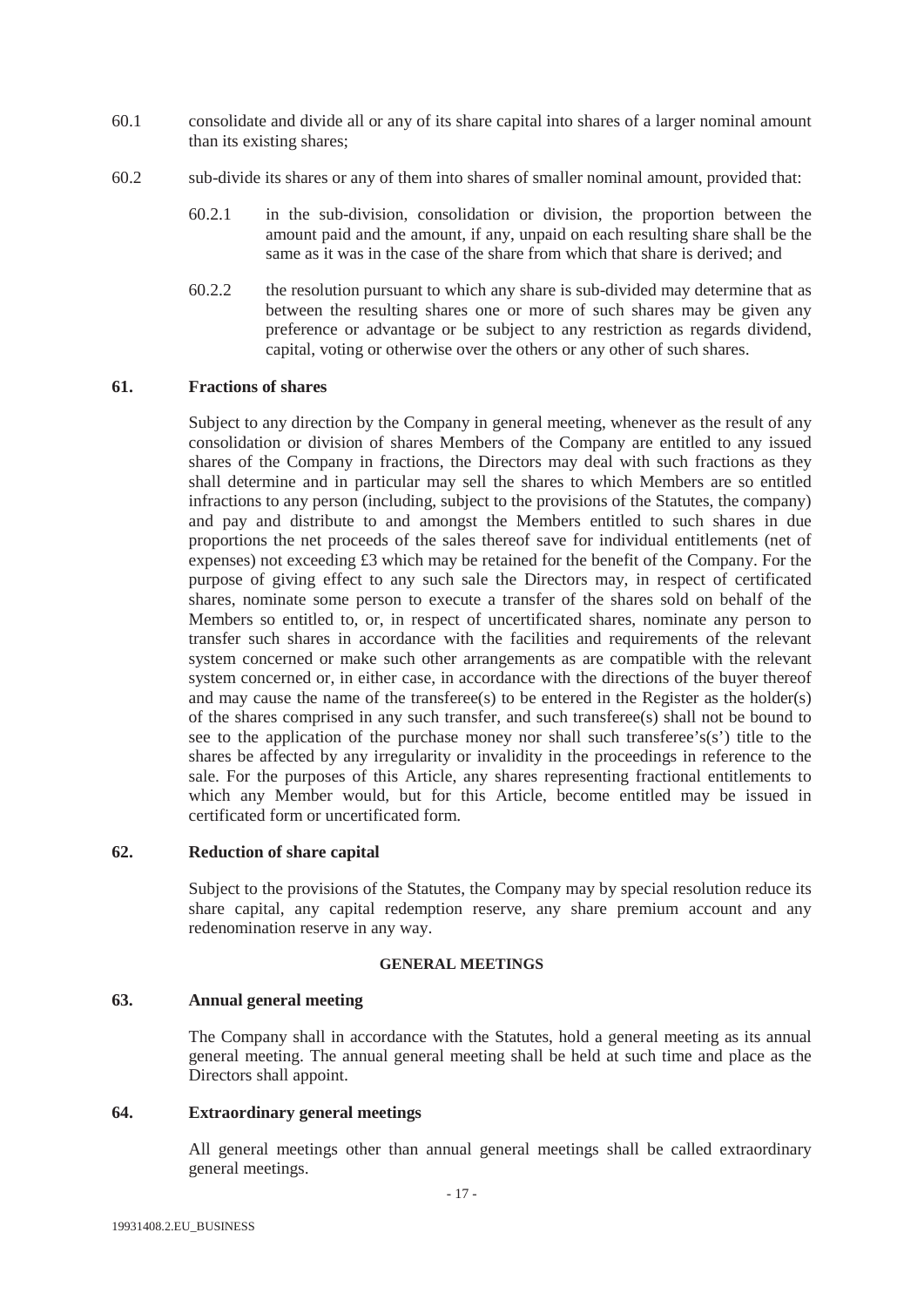#### **65. Convening of extraordinary general meetings**

The Directors may, whenever they think fit, convene an extraordinary general meeting, and extraordinary general meetings shall also be convened on such requisition, or, in default, may be convened by such requisitionists, as provided by the Statutes. If at any time there are not within the United Kingdom sufficient Directors capable of acting to form a quorum the Directors in the United Kingdom capable of acting may convene an extraordinary general meeting in the same manner as nearly as possible as that in which meetings may be convened by the Directors.

#### **NOTICE OF GENERAL MEETINGS**

#### **66. Length and form of notice**

An annual general meeting shall be called by not less than 21 clear days' notice, and a meeting of the Company other than an annual general meeting shall be called by not less than 14 clear days' notice. The notice shall state the place, the date and the time of meeting and the general nature of that business. It shall be given, in the manner hereinafter mentioned or in such other manner, if any, as may be prescribed by the Statutes or by the Company in general meeting, to such persons as are entitled to receive such notices from the Company and shall comply with the provisions of the Statutes as to informing Members of their right to appoint proxies. If on three consecutive occasions any notice, document or other information have been sent or supplied (whether through the post or in electronic form) to any Member at his registered address or his address for the service of notices but have been returned undelivered (in the case of an item sent or supplied in electronic form, it will be treated as undelivered if the Company receives notification that it was not delivered to the address to which it was sent), such Member shall not thereafter be entitled to receive notices, documents or information from the Company until he shall have communicated with the Company and supplied in writing to the Office a new registered address or address within the United Kingdom for the service of notices, documents and information. A notice calling an annual general meeting shall state that the meeting is an annual general meeting and a notice convening a meeting to pass a special resolution shall specify the intention to propose the resolution as such and shall include the text of the resolution.

# **67. Short notice**

A meeting of the Company shall, notwithstanding that it is called by shorter notice than that specified in the last preceding Article, be deemed to have been duly called if it is so agreed:

- 67.1 in the case of a meeting called as the annual general meeting, by all the Members entitled to attend and vote thereat; and
- 67.2 in the case of any other meeting, by a majority in number of the Members having a right to attend and vote at the meeting, being a majority together holding not less than 95 per cent. in nominal value of the shares giving that right (excluding any shares in the Company held as treasury shares).

This Article 67 does not apply to general meetings (other than meetings of holders of a class of shares) of a traded company (as defined in section 360C of the Act).

# **68. Omission or non-receipt of notice of resolution or meeting or proxy**

The accidental failure to give notice of a meeting, or of a resolution intended to be moved at a meeting, or to issue an invitation to appoint a proxy with a notice where required by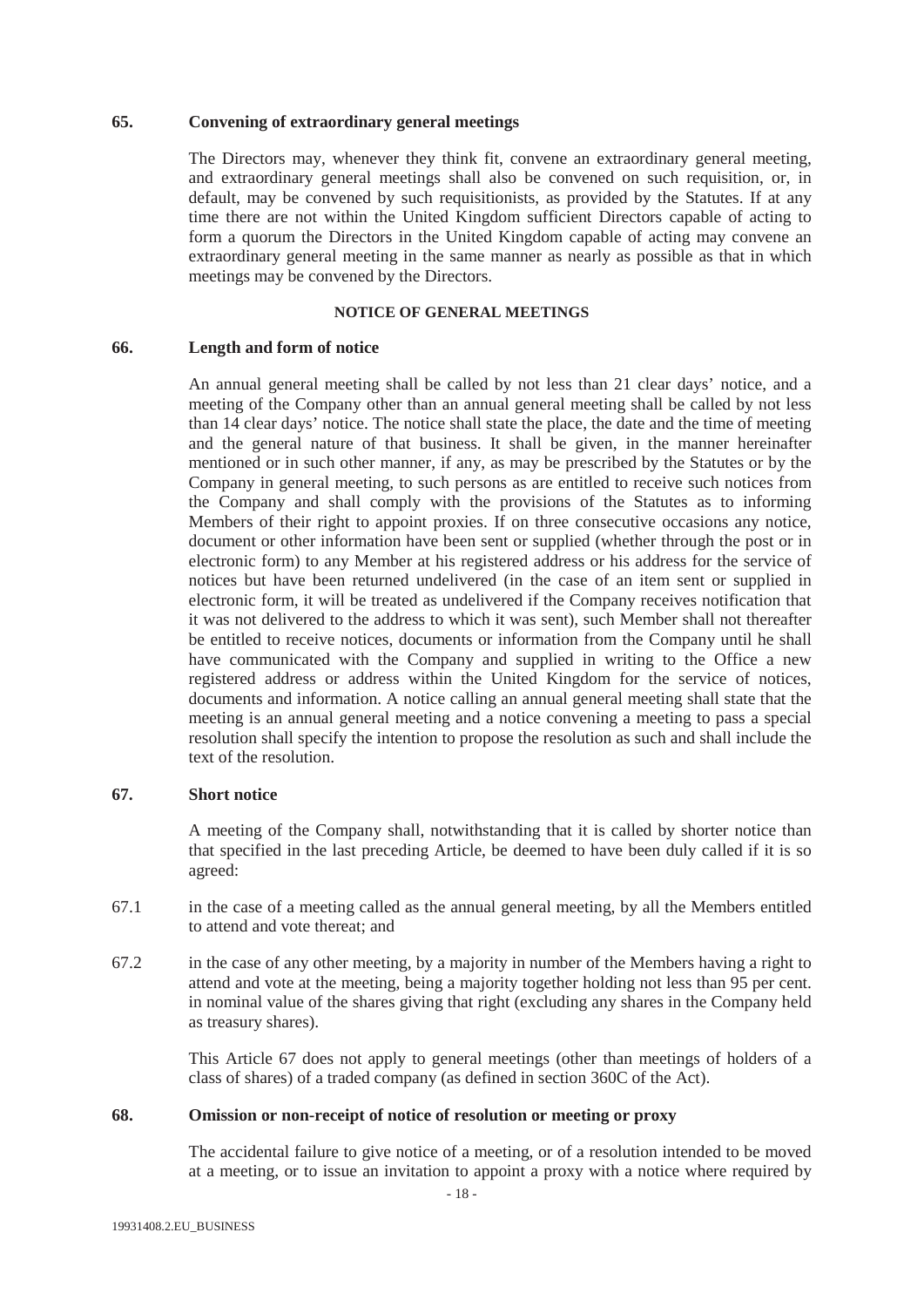these Articles, to any one or more persons entitled to receive notice, or the non-receipt of notice of a meeting or of such a resolution or of an invitation to appoint a proxy by any such persons, shall be disregarded for the purpose of determining whether notice of the meeting or of any resolution to be moved at the meeting is duly given.

## **69. Postponement of general meetings**

If the Directors, in their absolute discretion, consider that it is impractical or unreasonable for any reason to hold a general meeting on the date or at the time or place specified in the notice calling the general meeting, they may postpone the general meeting to another date, time and/or place. When a meeting is so postponed, notice of the date, time and place of the postponed meeting shall be placed in at least two national newspapers in the United Kingdom. Notice of the business to be transacted at such postponed meeting shall not be required.

## **PROCEEDINGS AT GENERAL MEETINGS**

## **70. Quorum**

No business shall be transacted at any general meeting unless a quorum is present at the time when the meeting proceeds to business; save as herein otherwise provided, two Members present in person or by proxy and entitled to vote shall be a quorum (other than where the Company has a single Member entitled to vote). The appointment of a chairman of the meeting in accordance with the provisions of these Articles shall not be treated as part of the business of the meeting.

## **71. Procedure if quorum not present**

If within 15 minutes (or such longer time as the chairman of the meeting may decide) from the time appointed for the meeting a quorum is not present, the meeting, if convened by or upon the requisition of Members, shall be dissolved. In any other case it shall stand adjourned to such day, time and place as the chairman of the meeting shall appoint (save that if the Company is a traded company (as defined in section 360C of the Act), the provisions of section 307A will also apply, unless the meeting is of holders of a class of shares). If at such adjourned meeting a quorum is not present within 15 minutes from the time appointed therefor, the Member or Members present in person or by proxy and entitled to vote shall have power to decide upon all matters which could properly have been disposed of at the meeting from which the adjournment took place.

# **72. Arrangements for simultaneous attendance, security and orderly conduct**

- 72.1 In the case of any general meeting, the Directors may, notwithstanding the specification in the notice convening the general meeting of the place at which the chairman of the meeting shall preside (the "**Principal Place**"), make arrangements for simultaneous attendance and participation at other places by Members and proxies and others entitled to attend the general meeting but excluded from the Principal Place under the provisions of this Article 72.
- 72.2 Such arrangements for simultaneous attendance at the general meeting may include arrangements regarding the level of attendance at the other places provided that they shall operate so that any Members and proxies excluded from attendance at the Principal Place are able to attend at one of the other places. For the purpose of all other provisions of these Articles any such general meeting shall be treated as being held and taking place at the Principal Place.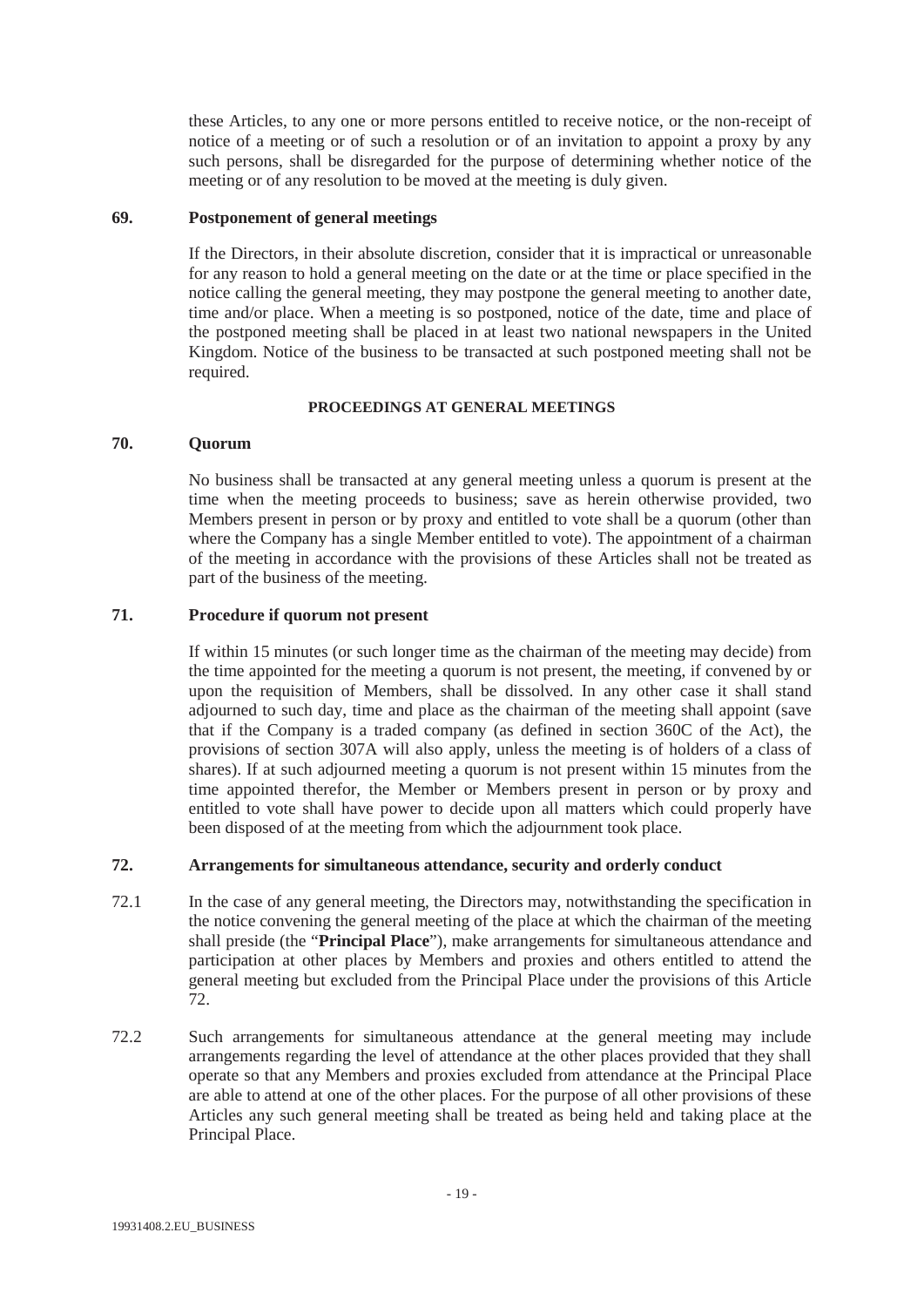- 72.3 The Directors may, for the purpose of facilitating the organisation and administration of any general meeting to which such arrangements apply, from time to time make arrangements, whether involving the issue of tickets (on a basis intended to afford to all Members and proxies and others entitled to attend the meeting an equal opportunity of being admitted to the Principal Place) or the imposition of some random means of selection or otherwise as they shall in their absolute discretion consider to be appropriate, and may from time to time vary any such arrangements or make new arrangements in their place. The entitlement of any Member or proxy or other person entitled to attend a general meeting at the Principal Place shall be subject to such arrangements as may for the time being be in force whether stated in the notice of the general meeting to apply to that Meeting or notified to the Members concerned subsequent to the provision of the notice of the general meeting.
- 72.4 The Directors or the chairman of the meeting or any person authorised by the Directors may direct that Members, proxies or corporate representatives wishing to attend any general meeting or anyone else permitted by the chairman of the meeting to attend should submit to such searches or other security arrangements or restrictions (including, without limitation, restrictions on items of personal property which may be taken into the meeting) as the Directors or the chairman of the meeting or such person authorised by the Directors shall consider appropriate in the circumstances. Such persons shall be entitled in their absolute discretion to refuse entry to, or to eject from, such general meeting any such person who fails to submit to such searches or otherwise to comply with such security arrangements or restrictions.
- 72.5 The Directors or the chairman of the meeting or any person authorised by the Directors may, at any meeting, take such action as is thought fit to secure the safety of the people attending the meeting and to promote the orderly conduct of the business of the meeting as laid down in the notice of the meeting and the chairman of the meeting's decision on matters of procedure or matters arising incidentally from the business of the meeting shall be final, as shall be his determination as to whether any matter is of such a nature.

# **73. Chairman of general meetings and casting vote**

- 73.1 The chairman, if any, of the board of Directors shall preside as chairman of every general meeting of the Company. 1f there is no such chairman, or if at any general meeting he shall not be present within five minutes after the time appointed for holding the meeting or is unwilling to act as chairman, the Directors present shall select one of their number to be chairman of the meeting; or if no Director is present and willing to take the chair the Members present and entitled to vote shall choose one of their number to be chairman of the meeting.
- 73.2 In the case of an equality of votes, whether on a show of hands or a poll, the chairman of the meeting shall not be entitled to a second or casting vote.

# **74. Adjournments**

74.1 The chairman of the meeting may, at any time without the consent of the meeting, adjourn any meeting (whether or not it has commenced or has already been adjourned or a quorum is present) either sine die or to another time or place where it appears to him that (i) the Members wishing to attend cannot be conveniently accommodated in the place appointed for the meeting, (ii) the conduct of any persons prevents or is likely to prevent the orderly continuation of business or (iii) an adjournment is otherwise necessary so that the business of the meeting may be properly conducted.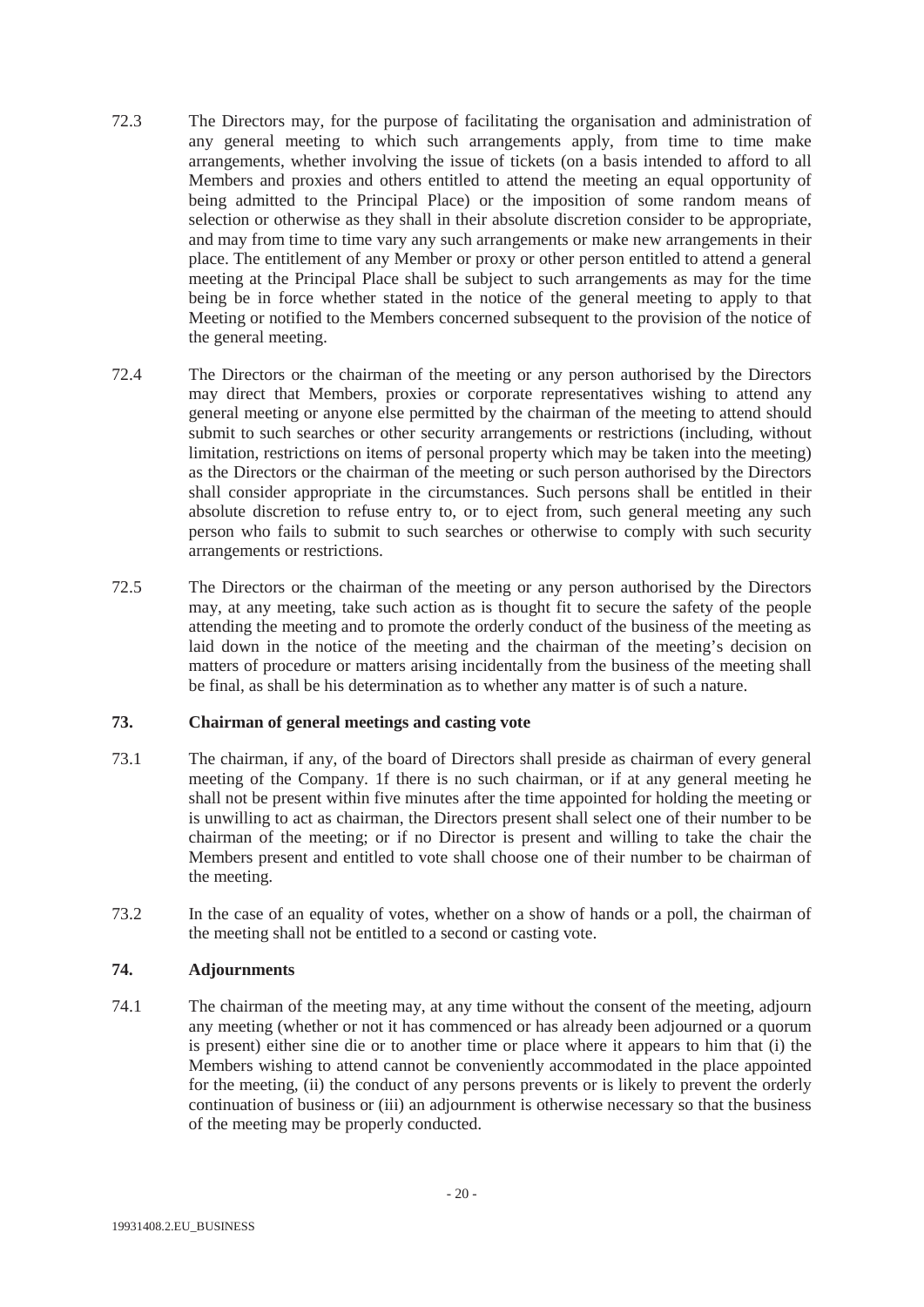74.2 The chairman of the meeting may, with the consent of any meeting at which a quorum is present (and shall if so directed by the meeting), adjourn the meeting from time to time and from place to place; but no business shall be transacted at any adjourned meeting other than the business left unfinished at the meeting from which the adjournment took place. When a meeting is adjourned for 30 days or more, not less than seven clear days' notice of the adjourned meeting shall be given specifying the day, the place and the time of the meeting as in the case of an original meeting, but it shall not be necessary to specify in such notice the nature of the business to be transacted at the adjourned meeting. Save as aforesaid it shall not be necessary to give any notice of an adjournment.

# **75. Directors' right to attend and speak**

Each Director shall be entitled to attend and speak at any general meeting of the Company and at any separate general meeting of the holders of any class of shares in the Company. The chairman of the meeting may invite any person to attend and speak at any general meeting of the Company whom the chairman of the meeting considers to be equipped by knowledge or experience of the Company's business to assist in the deliberations of the meeting.

## **76. Amendments to resolutions**

If an amendment shall be proposed to any resolution under consideration but shall in good faith be ruled out of order by the chairman of the meeting the proceedings on the substantive resolution shall not be invalidated by any error in such ruling. In the case of a resolution duly proposed as a special resolution no amendment thereto (other than an amendment to correct a patent error) may in any event be considered or voted upon.

# **77. Method of voting and demand for a poll**

- 77.1 At any general meeting a resolution put to the vote of the meeting shall be decided on a show of hands unless a poll is (before, or on the declaration of the result of, the show of hands) demanded:
	- 77.1.1 by the chairman of the meeting; or
	- 77.1.2 by at least five Members present in person or by proxy and having the right to vote on the resolution; or
	- 77.1.3 by any Member or Members present in person or by proxy and representing not less than one-tenth of the total voting rights of all the Members having the right to vote on the resolution (excluding any voting rights attached to any shares in the Company held as treasury shares); or
	- 77.1.4 by a Member or Members present in person or by proxy holding shares in the Company conferring a right to vote on the resolution being shares on which an aggregate sum has been paid up equal to not less than one-tenth of the total sum paid up on all shares conferring that right (excluding any shares in the Company conferring a right to vote on the resolution which are held as treasury shares).
- 77.2 Unless a poll is so demanded (and the demand is not subsequently withdrawn), a declaration by the chairman of the meeting that a resolution has on a show of hands been passed or passed unanimously, or with a particular majority, or lost, or an entry to that effect in the minutes of the meeting of the Company shall be conclusive evidence of the fact without proof of the number or proportion of the votes recorded in favour of or against such resolution.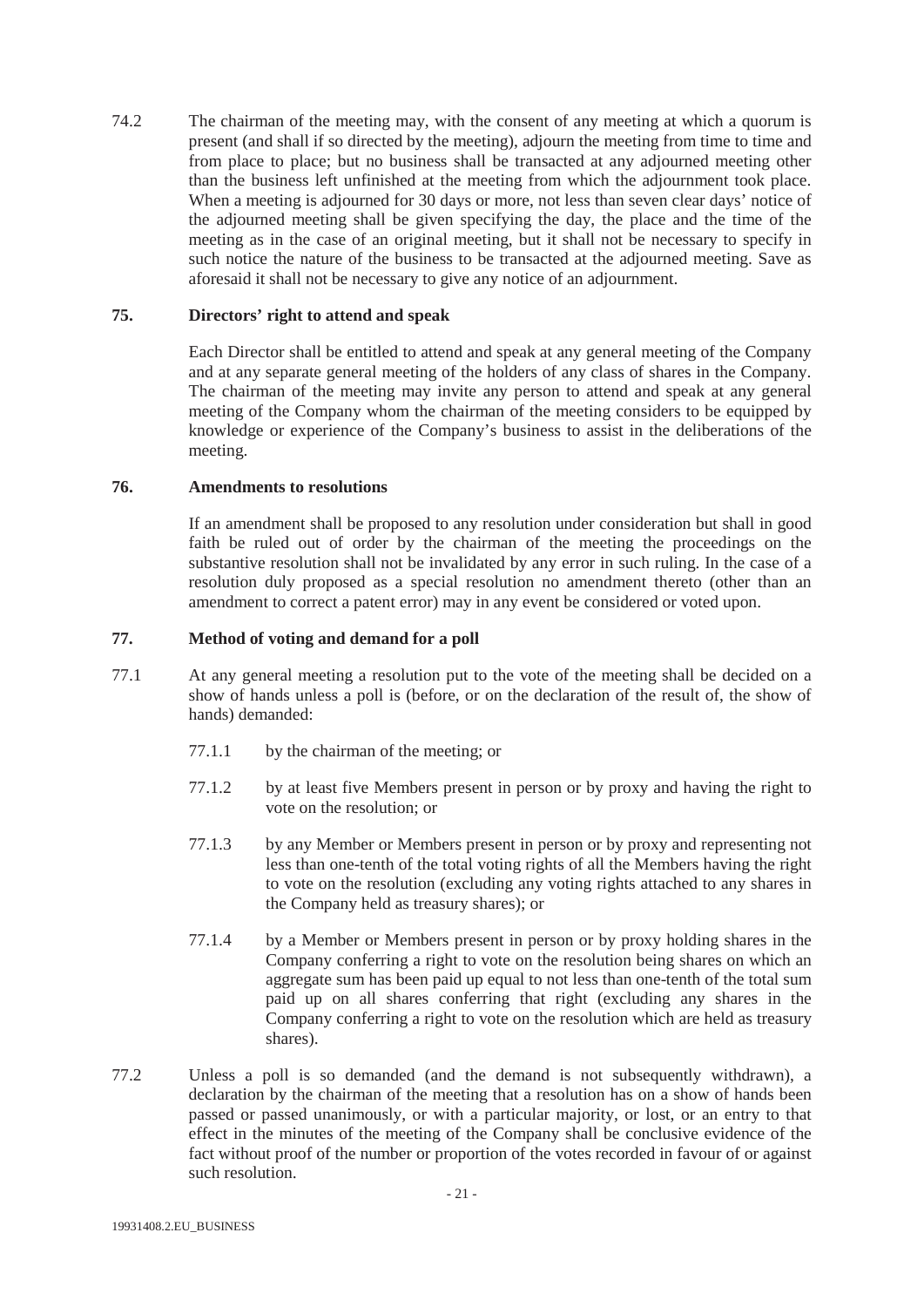77.3 Except as provided in Article 78, if a poll is duly demanded it shall be taken in such manner (including the use of ballot or voting papers or tickets) as the chairman of the meeting directs and he may appoint scrutineers and fix a time and place for declaring the result of the poll. The result of the poll shall be deemed to be the resolution of the meeting at which the poll was demanded.

# **78. Timing and procedure for a poll**

A poll demanded on the election of a chairman of the meeting or on the question of an adjournment shall be taken forthwith. A poll demanded on any other question shall be taken either immediately or at such subsequent time (not being more than 30 clear days after the date of the meeting or adjourned meeting at which the poll is demanded) and place as the chairman of the meeting may direct. No notice need be given of a poll not taken immediately. Any business other than that upon which a poll has been demanded may be proceeded with pending the taking of the poll. The demand for a poll may be withdrawn with the consent of the chairman of the meeting at any time before the close of the meeting or the taking of the poll, whichever is the earlier, and in that event shall not invalidate the result of a show of hands declared before the demand was made.

## **VOTES OF MEMBERS**

# **79. Votes of Members and of joint holders**

- 79.1 Subject to any rights or restrictions for the time being attached to any class or classes of shares and to any other provisions of these Articles or the Statutes:
	- 79.1.1 on a show of hands every Member present in person and entitled to vote shall have one vote;
	- 79.1.2 on a show of hands every proxy present who has been duly appointed by one or more Members entitled to vote shall have one vote;

This is subject to (b) below:

- 79.1.3 on a show of hands, a proxy has one vote for and one vote against the resolution if:
	- (a) the proxy has been duly appointed by more than one Member entitled to vote on the resolution; and
	- (b) the proxy has been instructed by, or exercises a discretion given by, one or more of those Members to vote for the resolution and has been instructed by, or exercises a discretion given by, one or more other of those Members to vote against it; and
- 79.1.4 on a poll every Member present in person or by proxy and entitled to vote shall have one vote for each share held by him.
- 79.2 In the case of joint holders of a share, the vote of the senior holder who votes, whether in person or by proxy, shall be accepted to the exclusion of the votes of the other joint holders; and for this purpose seniority shall be determined by the order in which the names stand in the Register in respect of the share.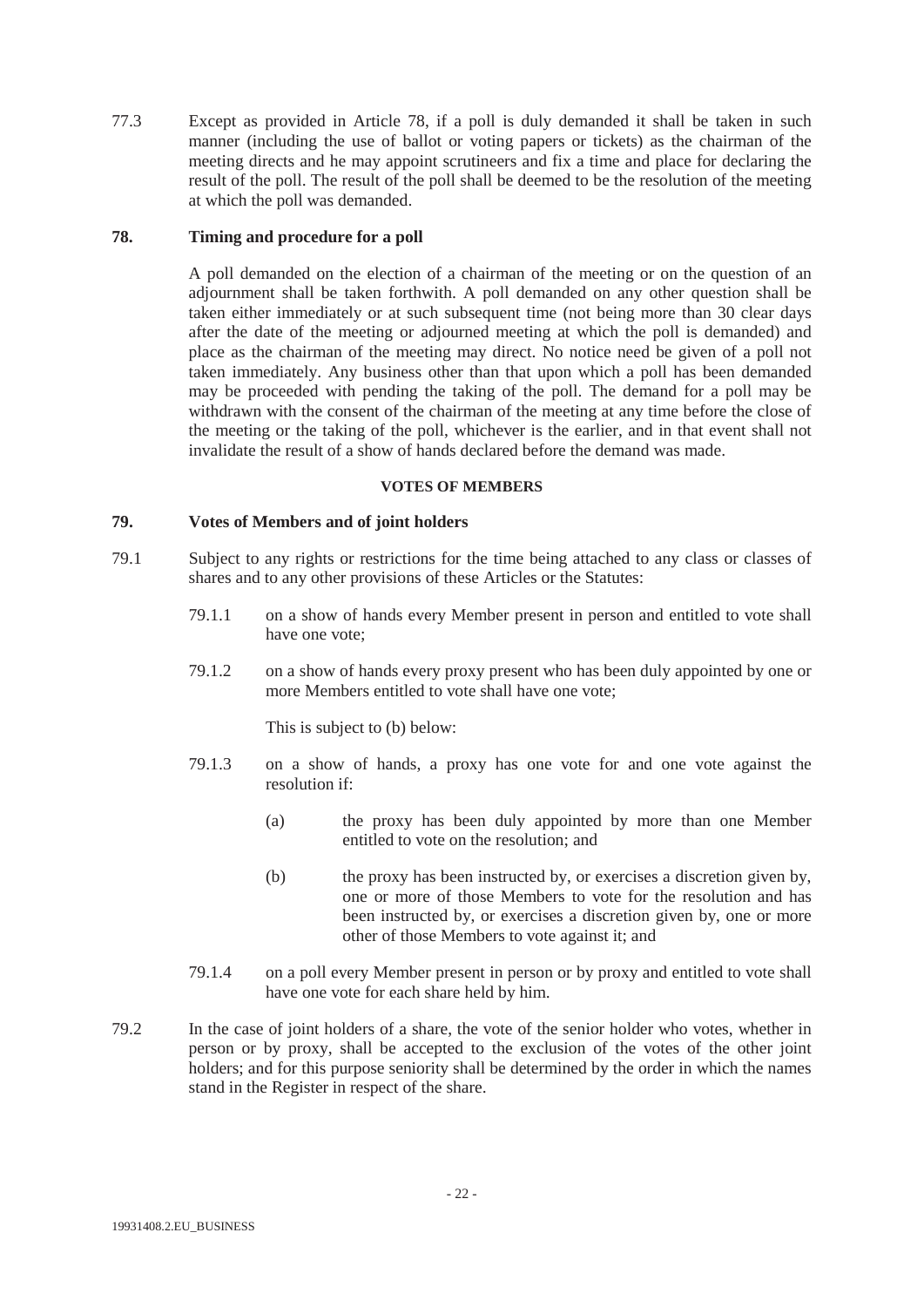# **80. Voting on behalf of incapable Member**

A Member in respect of whom an order has been made by any court or official having jurisdiction (in the United Kingdom or elsewhere) in matters concerning mental disorder may vote, whether on a show of hands or on a poll, by his receiver, curator bonis or other person authorised on his behalf by that court or official, and such receiver, curator bonis or other person may vote by proxy provided that evidence to the satisfaction of the Directors of the authority of the person claiming to exercise the right to vote has been delivered at the Office (or at such other place as may be specified in accordance with these Articles for the delivery of appointments of proxy) not later than the last time at which an appointment of a proxy should have been delivered in order to be valid for use at that meeting or on the holding of that poll.

## **81. Suspension of rights for non-payment of calls and non-disclosure of interests**

- 81.1 No Member shall, unless the Directors otherwise determine, be entitled, in respect of any share in the capital of the Company held by him, to be present or to vote on any question, either in person or by proxy, at any general meeting, or separate general meeting of the holders of any class of shares of the Company, or to be reckoned in a quorum, if any call or other sum presently payable by him to the Company in respect of such share remains unpaid.
- 81.2 If any Member, or any other person appearing to the Directors to be interested in any shares in the capital of the Company held by such Member, has been duly served with a notice under section 793 of the Act and is in default for the period of 14 days from the date of service of the notice under the said section 793 in supplying to the Company the information thereby required, then the Company may (at the absolute discretion of the Directors) at any time thereafter by notice (a "**restriction notice"**) to such Member direct that, in respect of the shares in relation to which the default occurred and any other shares held at the date of the restriction notice by the Member, or such of them as the Directors may determine from time to time (the **"restricted shares"**, which expression shall include any further shares which are issued in respect of any restricted shares), the Member shall not, nor shall any transferee to which any of such shares are transferred other than pursuant to a permitted transfer or pursuant to Article 81.3.3below, be entitled to be present or to vote on any question, either in person or by proxy, at any general meeting of the Company or separate general meeting of the holders of any class of shares of the Company, or to be reckoned in a quorum.
- 81.3 Where the restricted shares represent at least 0.25 per cent. (in nominal value) of the issued shares of the same class as the restricted shares (excluding any shares of that class held as treasury shares), then the restriction notice may also direct that:
	- 81.3.1 any dividend or any part thereof or other monies which would otherwise be payable on or in respect of the restricted shares shall be withheld by the Company; shall not bear interest against the Company; and shall be payable (when the restriction notice ceases to have effect) to the person who would but for the restriction notice have been entitled to them; and/or
	- 81.3.2 where an offer of the right to elect to receive shares of the Company instead of cash in respect of any dividend or part thereof is or has been made by the Company, any election made thereunder by such Member in respect of such restricted shares shall not be effective; and/or
	- 81.3.3 no transfer of any of the shares held by such Member shall be recognised or registered by the Directors unless the transfer is a permitted transfer or: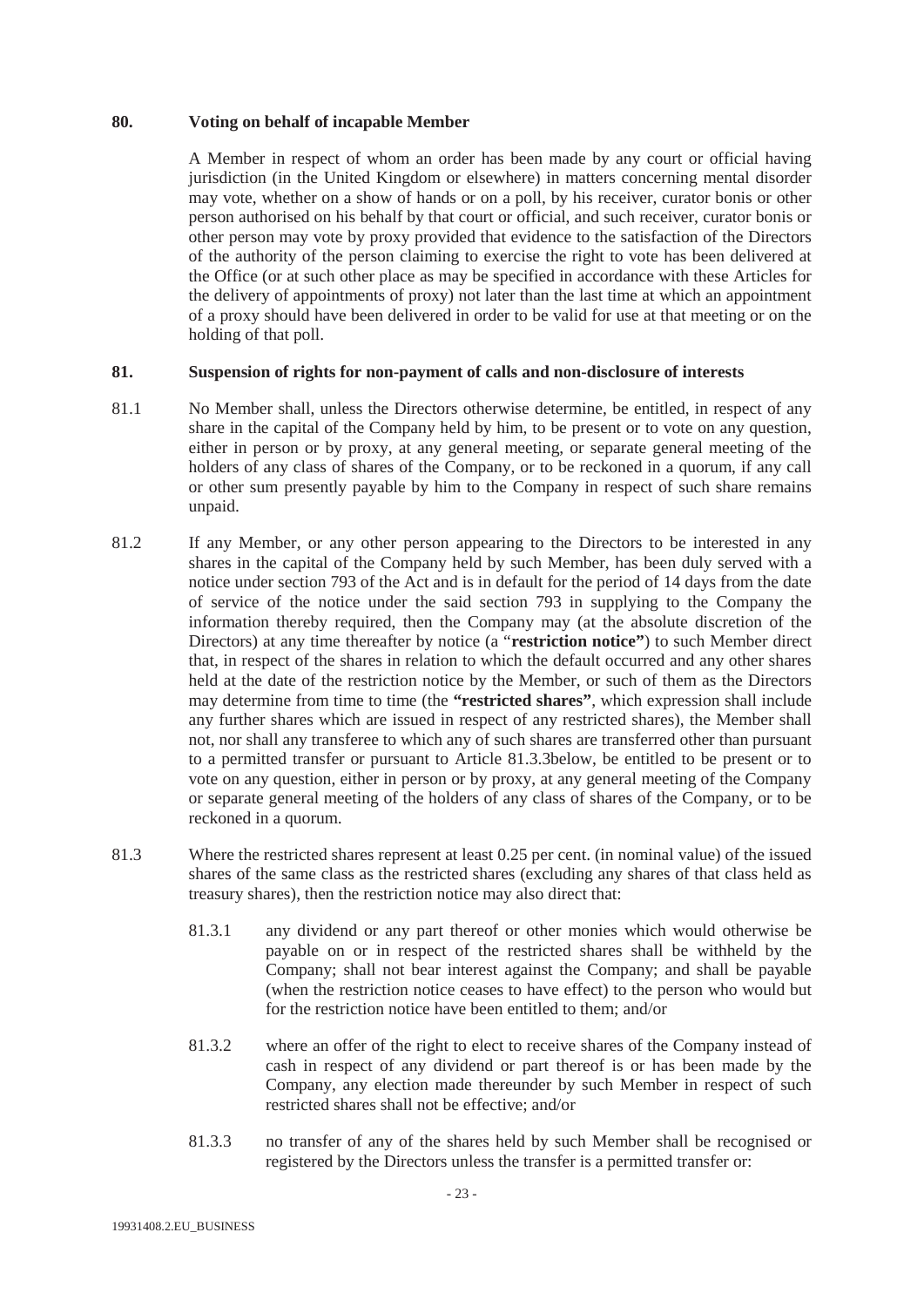- 81.3.4 the Member is not himself in default as regards supplying the information required; and
- 81.3.5 the transfer is of part only of the Member's holding and, when presented for registration, is accompanied by a certificate by the Member in a form satisfactory to the Directors to the effect that after due and careful enquiry the Member is satisfied that none of the shares the subject of the transfer are restricted shares.

Upon the giving of a restriction notice its terms shall apply accordingly.

- 81.4 The Company shall send a copy of the restriction notice to each other person appearing to be interested in the shares the subject of such notice, but the failure or omission by the Company to do so shall not invalidate such notice.
- 81.5 Any restriction notice shall have effect in accordance with its terms until not more than seven days after the Directors are satisfied that the default in respect of which the restriction notice was issued no longer continues but shall cease to have effect in relation to any shares which are transferred by such Member by means of a permitted transfer or in accordance with Article 81.3.3 above on receipt by the Company of notice that a transfer as aforesaid has been made. The Company may (at the absolute discretion of the Directors) at any time give notice to the Member cancelling, or suspending for a stated period the operation of, a restriction notice in whole or in part.
- 81.6 For the purposes of this Article 81:
	- 81.6.1 a person shall be treated as appearing to be interested in any shares if the Member holding such shares has given to the Company a notification whether following service of a notice under the said section 793 or otherwise which either:
		- (a) names such person as being so interested; or
		- (b) (after taking into account the said notification and any other relevant information in the possession of the Company) the Company knows or has reasonable cause to believe that the person in question is or may be interested in the shares; and
	- 81.6.2 a transfer of shares is a permitted transfer if but only if:
		- (a) it is a transfer by way of, or in pursuance of, acceptance of a takeover offer for the Company (as defined in section 974 of the Act); or
		- (b) the Directors are satisfied that the transfer is made pursuant to a bona fide sale of the whole of the beneficial ownership of the shares to a third party unconnected with the transferring Member or with any other person appearing to the Directors to be interested in such shares (and for the purposes of this Article (b)any associate (as that term is defined in section 435 of the Insolvency Act 1986) of the Member or of any other person appearing to the Directors to be interested in any of the restricted shares shall be deemed to be connected with the transferring Member); or
		- (c) the transfer results from a sale made on or through a recognised investment exchange as defined in the Financial Services and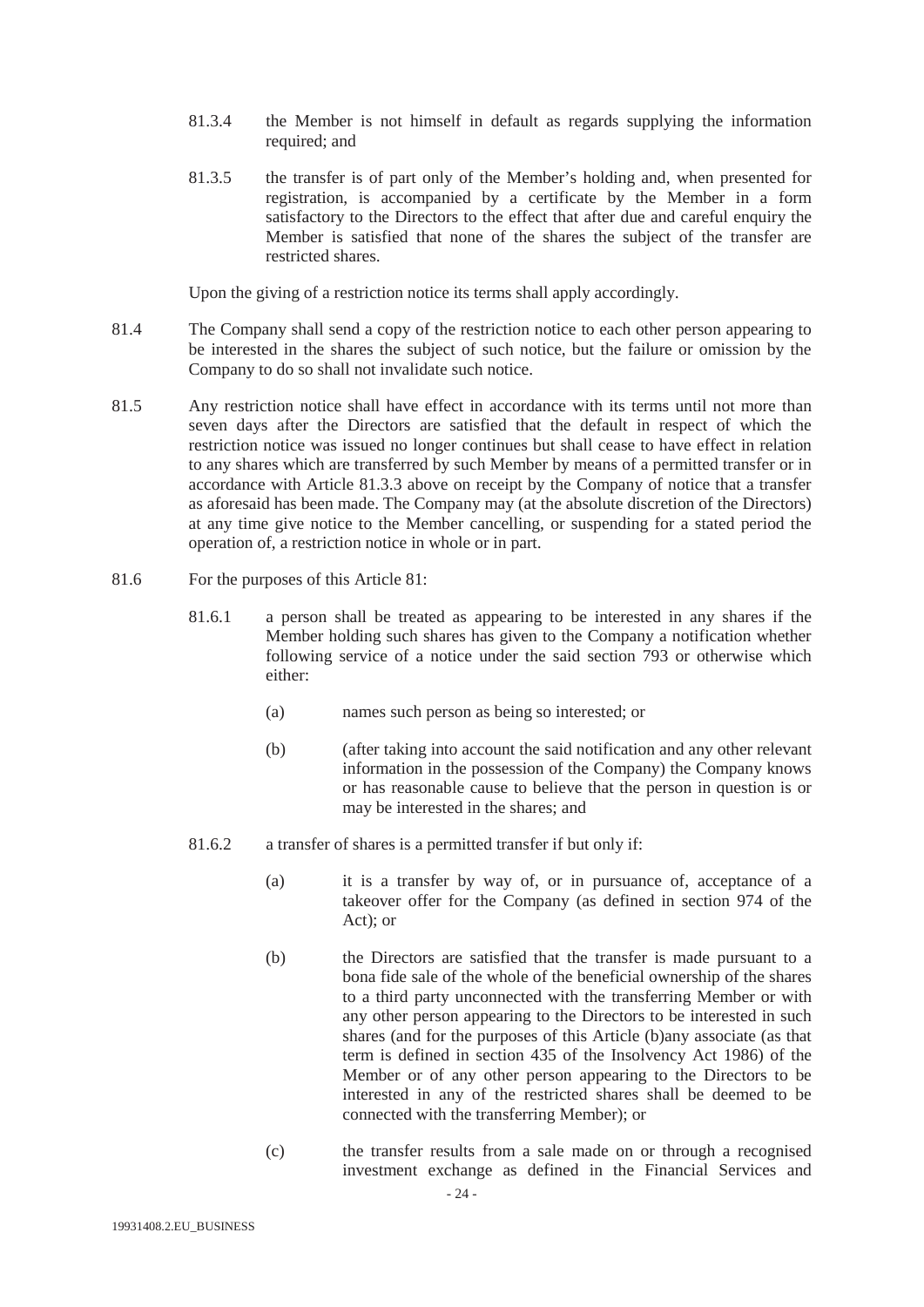Markets Act 2000 or on or through any stock exchange outside the United Kingdom on which the Company's shares of the same class as the restricted shares are normally dealt in.

81.7 The provisions of this Article 81 are in addition and without prejudice to the provisions of the Statutes.

# **82. Objections to and errors in voting**

No objection shall be raised to the qualification of any voter or to the counting of, or failure to count, a vote except at the meeting or adjourned meeting at which the vote objected to is given or tendered (or at which the error occurs), and every vote not disallowed at such meeting shall be valid for all purposes. Any such objection made in due time shall be referred to the chairman of the meeting, whose decision shall be final and conclusive. Whether a proxy or corporate representative has voted in accordance with any instructions given by the Member who has appointed such proxy or corporate representative need not be verified by the Company or any other person and any vote (whether on a show of hands or a poll) given by such proxy or corporate representative will be valid for all purposes notwithstanding any failure to follow such instructions.

## **83. Voting on a poll**

On a poll votes may be given personally or by proxy and a Member entitled to more than one vote need not, if he votes, use all his votes or cast all the votes he uses in the same way.

## **84. Execution of proxies**

- 84.1 The appointment of a proxy shall be in any usual or common form, or in any other form which the Directors may approve and shall be:
	- 84.1.1 under the hand of the appointor or of his attorney duly authorised in writing; or
	- 84.1.2 if the appointor is a corporation, either under seal, or under the hand of an officer or attorney or other person duly authorised; or
	- 84.1.3 if permitted by the Directors, in electronic form in the manner and form and subject to such terms and conditions as the Directors may decide.
- 84.2 The signature, if any, on such appointment need not be witnessed.

# **85. Appointment of proxies**

A proxy need not be a Member of the Company. A Member may appoint more than one proxy to attend and to speak and to vote on the same occasion, provided that each proxy is appointed to exercise the rights attached to a different share or shares held by the Member. The appointment of a proxy shall not preclude a Member from attending and voting in person at the meeting or any adjournment thereof.

# **86. Delivery of proxies**

- 86.1 The appointment of a proxy shall:
	- 86.1.1 (in the case of an appointment not sent in electronic form) be deposited at the Office or at such other place or one of such places (if any) within the United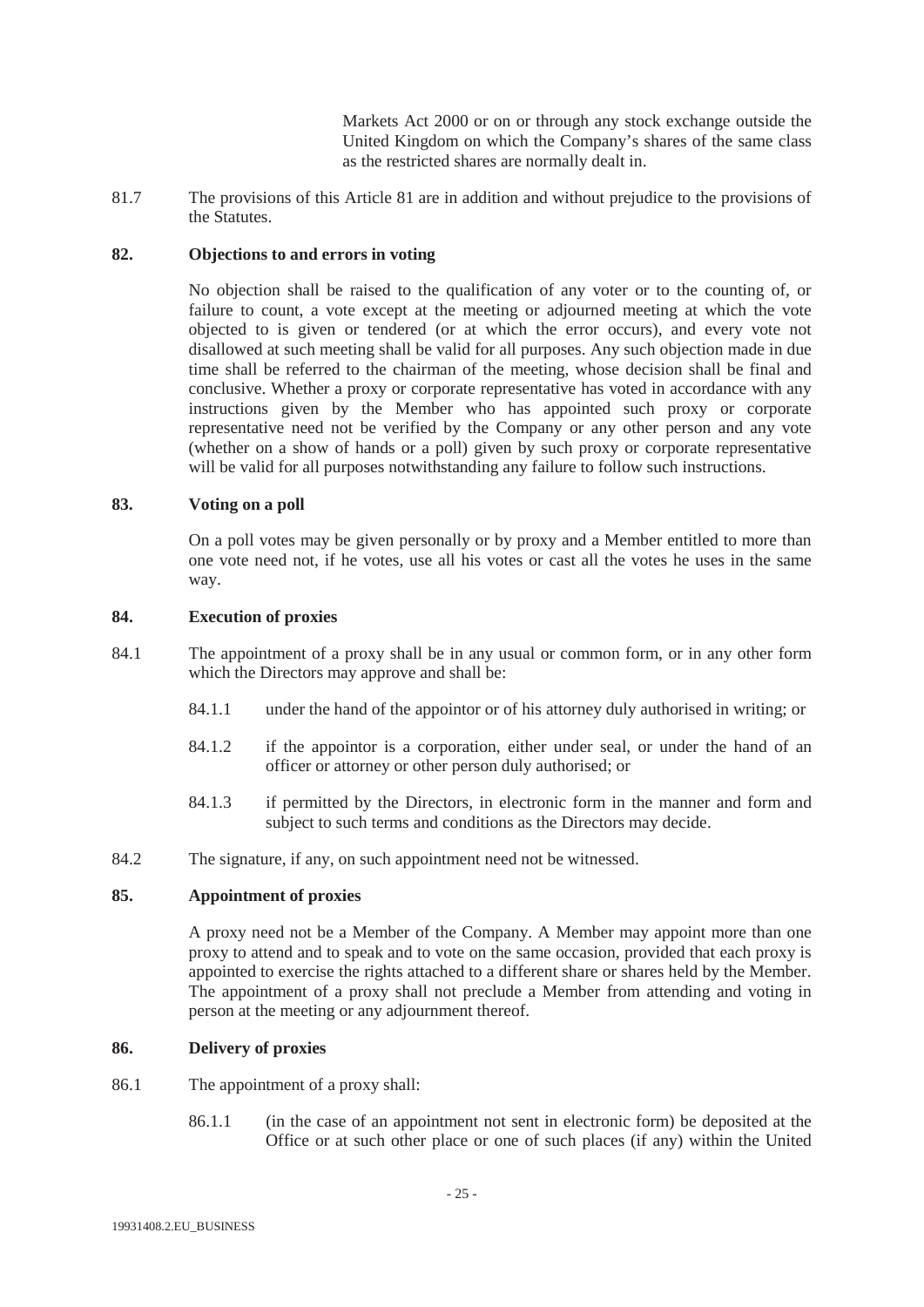Kingdom as is or are specified for that purpose in or by way of note to the notice convening the meeting or any document accompanying such notice; or

86.1.2 (in the case of an appointment sent in electronic form) where an address has been specified for the purpose by the Company (generally or specifically), be received at such address,

not less than 48 hours before the time for holding the meeting or adjourned meeting at which the person named in the appointment proposes to vote or, in the case of a poll taken otherwise than at or on the same day as the meeting or adjourned meeting, not less than 24 hours before the time appointed for the taking of the poll at which it is to be used, and in default the appointment of a proxy shall not be treated as valid. Failing previous registration with the Company, the power of attorney or other authority, if any, under which the appointment of a proxy is executed, or a notarially certified copy or a copy certified in accordance with the Powers of Attorney Act 1971 of that power or authority, or a copy in some other way approved by the Directors, shall (whether (a) or (b) above shall apply) also be deposited or received at the Office or at such other place specified in accordance with (a) above, or (if the Directors so agree) at the address or by the means provided in accordance with (b) above, not later than the time by which the appointment of a proxy is required to be deposited or (as the case may be) received in accordance with this Article. When calculating any periods mentioned in this Article, the Directors may specify that no account shall be taken of any part of a day that is not a working day.

- 86.2 Without limiting the foregoing, in relation to any shares which are held in uncertificated form, the Directors may from time to time permit appointments of a proxy to be made by an Uncertificated Proxy Instruction, (that is, a properly authenticated dematerialised instruction, and/or other instruction or notification, which is sent by means of the relevant system concerned and received by such participant in that system acting on behalf of the Company as the Directors may prescribe, in such form and subject to such terms and conditions as may from time to time be prescribed by the Directors (subject always to the facilities and requirements of the relevant system concerned)); and may in a similar manner permit supplements to, or amendments or revocations of, any such Uncertificated Proxy Instruction to be made by like means. Notwithstanding any other provision of these Articles, the Directors may in addition prescribe the method of determining the time at which any such properly authenticated dematerialised instruction (and/or other instruction or notification) is to be treated as received by the Company or such participant. The Directors may treat any such Uncertificated Proxy Instruction which purports to be or is expressed to be sent on behalf of a holder of a share as sufficient evidence of the authority of the person sending that instruction to send it on behalf of that holder.
- 86.3 If two or more valid but differing appointments of a proxy are delivered or (in the case of appointments in electronic form) received in accordance with Article 86.1 in respect of the same share for use at the same meeting, the one which is last delivered or, as the case may be, received as aforesaid (regardless of its date, its date of sending or the date of its execution) shall be treated as replacing and revoking the others as regards that share. If the Company is unable to determine which was delivered or received last, none of them shall be treated as valid in respect of that share.

# **87. Validity of proxies**

An appointment of a proxy shall, unless the contrary is stated thereon, be valid as well for any adjournment of the meeting to which it relates. No appointment of a proxy shall be valid after the expiration of 12 months from the date of its deposit or receipt in accordance with Article 86.1 except at an adjourned meeting or on a poll demanded at a meeting or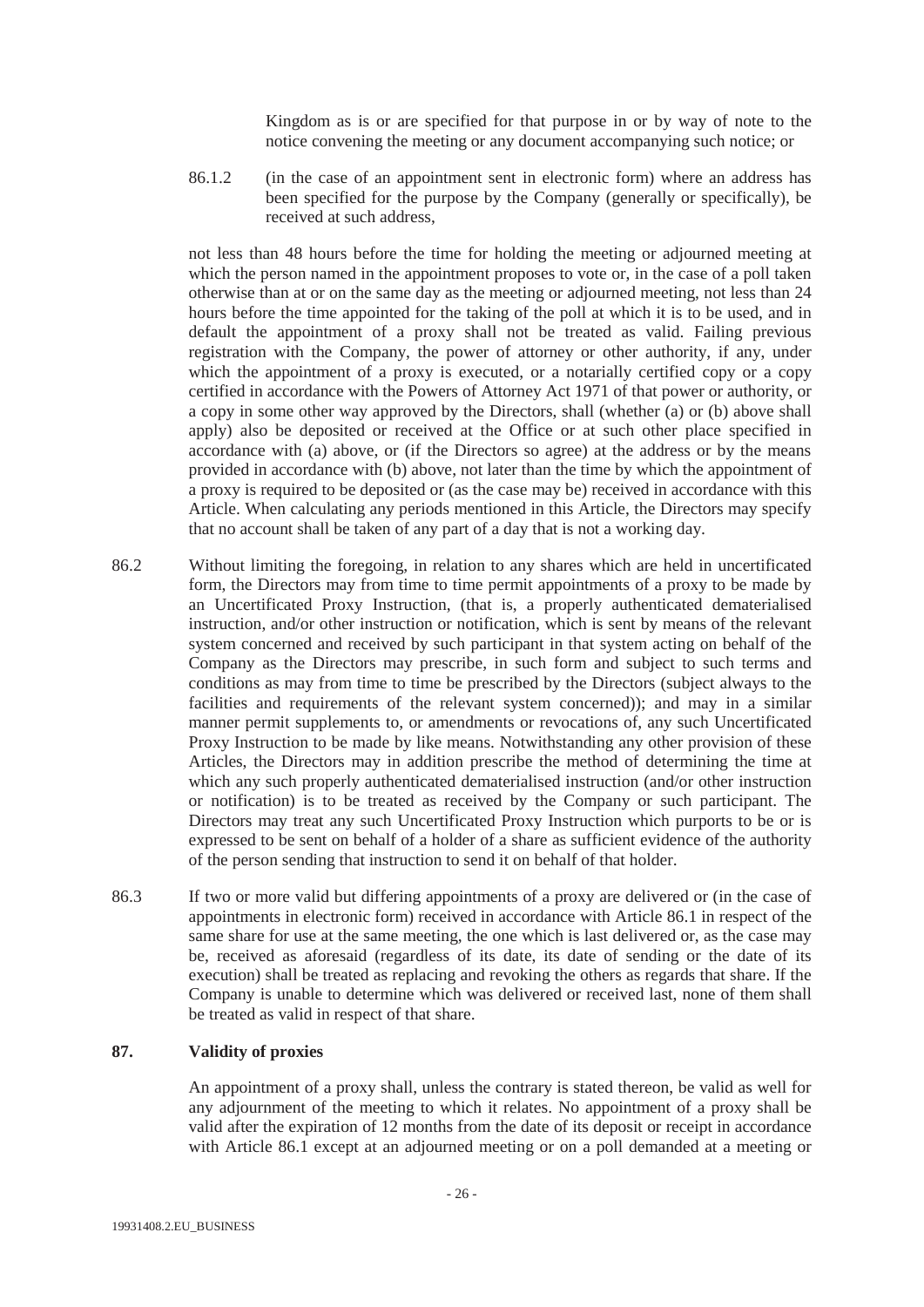adjourned meeting in cases where the meeting was originally held within 12 months from that date.

# **88. Authority of proxies to call for a poll**

The appointment of a proxy to vote on a matter at a meeting of the Company shall be deemed to confer authority on the proxy to demand or join in demanding a poll on that matter.

# **89. Cancellation of proxy's authority**

A vote given or poll demanded in accordance with the terms of an appointment of a proxy or by the duly authorised representative of a corporation shall be valid notwithstanding the previous death or insanity of the principal or revocation of the proxy or determination of the authority of the person voting or demanding a poll, provided that no intimation in writing of such death, insanity, revocation or determination shall have been received by the Company at the Office or such other place (if any) as is specified for depositing the appointment of proxy or, where the appointment of the proxy was in electronic form, at the address at which such appointment was duly received, in each case in accordance with Article 86.1, before the time for holding the meeting or adjourned meeting or the time appointed for taking a poll subsequently thereto at which such vote is given.

# **90. Corporate representatives**

Any corporation which is a Member of the Company may by resolution of its directors or other governing body authorise a person or persons to act as its representative or representatives at any meeting of the Company or of any class of Members of the Company.

## **91. Powers of corporate representatives**

Any person so authorised shall be entitled to exercise on behalf of the corporation which he represents the same powers as that corporation could exercise if it were an individual Member of the Company and such corporation shall for the purposes of these Articles be deemed to be present in person at any such meeting if a person so authorised is present thereat. Where the corporation authorises more than one person, the provisions of section 323(3) and (4) of the Act apply.

#### **DIRECTORS**

# **92. Number and age of Directors**

Unless and until the Company in general meeting shall otherwise determine, the number of Directors shall be not more than fifteen nor less than two. The Company may by ordinary resolution from time to time vary the minimum number and/or maximum number of Directors. There shall be no age limit for Directors.

# **93. Directors' shareholding qualification**

A Director shall not be required to hold any shares in the capital of the Company. A Director who is not a Member shall nevertheless be entitled to receive notice of and attend and speak at all general meetings of the Company and all separate general meetings of the holders of any class of shares in the capital of the Company.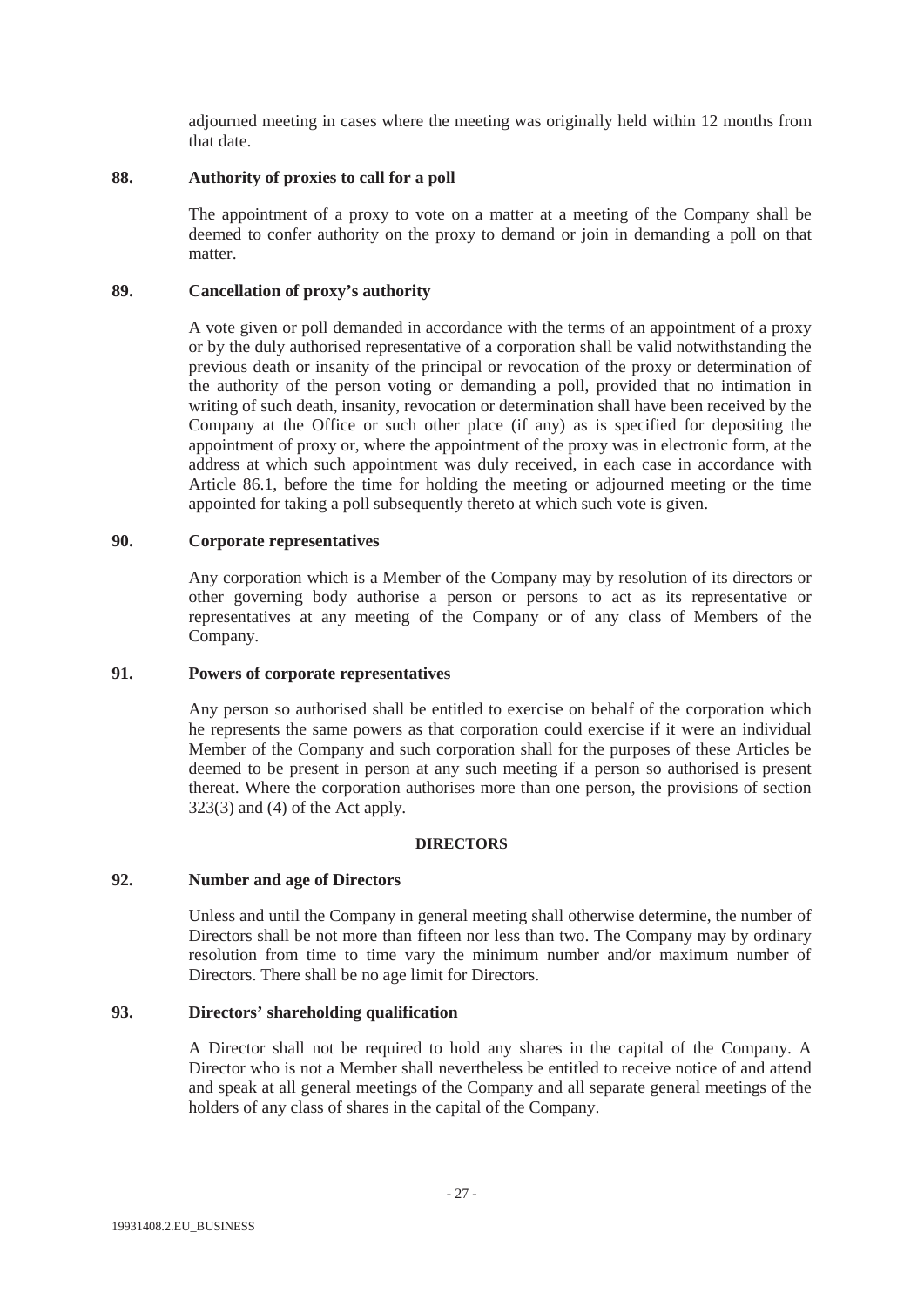#### **94. Other interests of Directors**

Subject to the provisions of the Statutes, a Director of the Company may be or continue as or become a director or other officer, employee or member of, or a party to any contract, transaction or arrangement with, or otherwise interested in, any body corporate in which the Company may be (directly or indirectly) interested as shareholder or otherwise or any parent undertaking or subsidiary undertaking of any parent undertaking of the Company, and no such Director shall, by reason of his office, be accountable to the Company for any remuneration or other benefits which derive from any such office or employment or from any contract, transaction or arrangement with, or from his membership or interest in, such other body corporate or undertaking. No such office, employment, contract, transaction or arrangement or interest shall be liable to be avoided on the ground of any such interest or benefit.

## **95. Directors' fees**

The Directors shall be paid out of the funds of the Company by way of fees for their services as Directors such sums (if any) as the Directors may from time to time determine (not exceeding in the aggregate an annual sum (excluding amounts payable under any other provision of these Articles) of £400,000 or such larger amount as the Company may by ordinary resolution determine) and such remuneration shall be divided between the Directors as they shall agree or, failing agreement, equally. Such remuneration shall be deemed to accrue from day to day.

### **96. Directors expenses**

The Directors may also be paid all reasonable travelling, hotel and other expenses properly incurred by them in attending and returning from meetings of the Directors or any committee of the Directors or general meetings of the Company or of the holders of any class of shares or debentures of the Company or otherwise in connection with the business of the Company.

## **97. Additional remuneration**

Any Director who is appointed to any executive office or who serves on any committee or who devotes special attention to the business of the Company, or who otherwise performs services which in the opinion of the Directors are outside the scope of the ordinary duties of a Director, may be paid such extra remuneration by way of salary, percentage of profits or otherwise as the Directors may determine.

#### **ALTERNATE DIRECTORS**

#### **98. Alternate Directors**

98.1 Each Director shall have the power at any time to appoint as an alternate Director either (i) another Director or (ii) any other person approved for that purpose by a resolution of the Directors, and, at any time, to terminate such appointment. Every appointment and removal of an alternate Director shall be in writing signed by the appointor and (subject to any approval required) shall (unless the Directors agree otherwise) only take effect upon receipt of such written appointment or removal at the Office or at a meeting of the Directors or in the case of an appointment or removal in electronic form, at such address (if any) specified by the Company for that purpose. An alternate Director shall not be required to hold any shares in the capital of the Company and shall not be counted in reckoning the maximum and minimum numbers of Directors allowed or required by Article 92.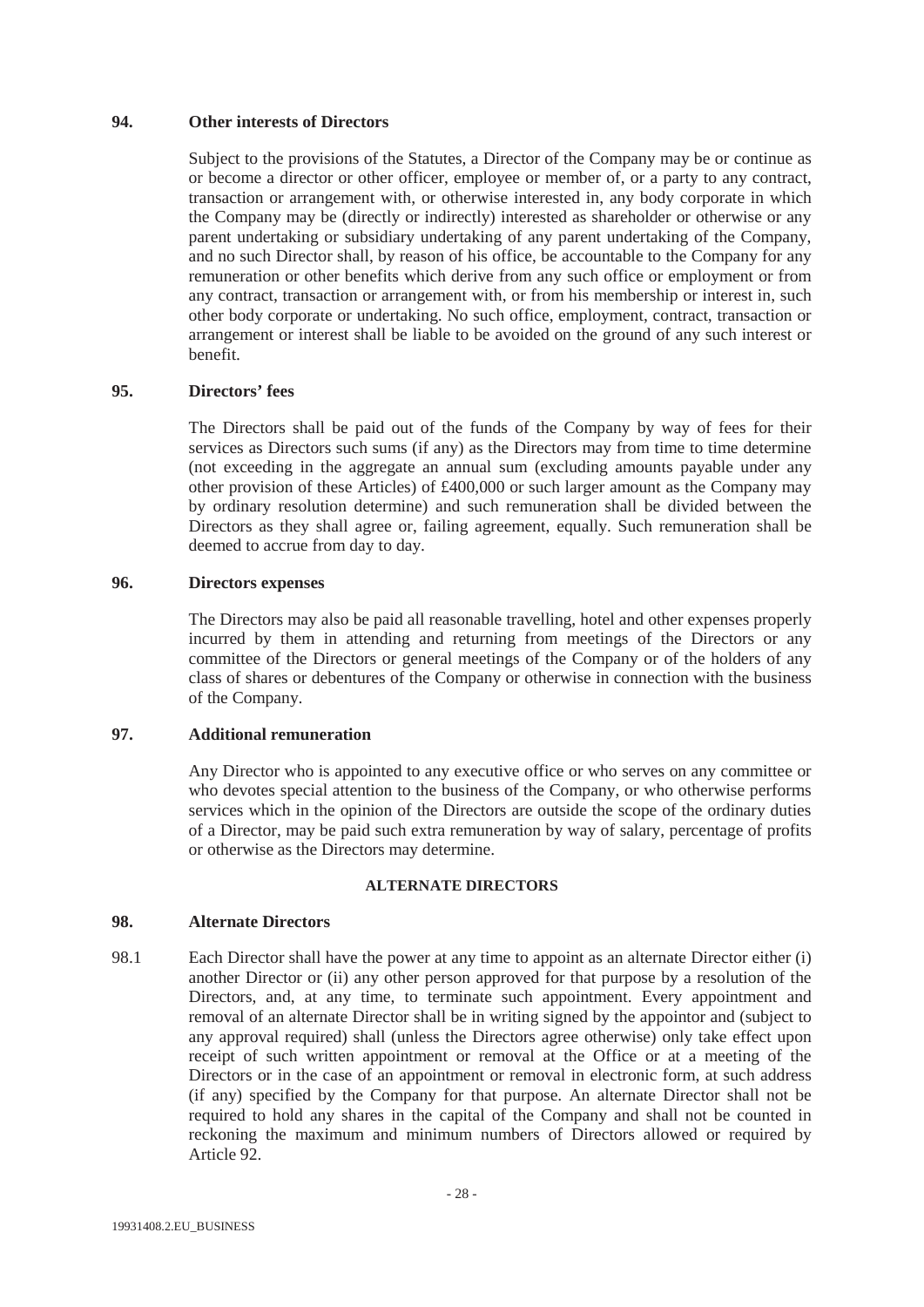- 98.2 An alternate Director so appointed shall not be entitled as such to receive any remuneration from the Company except only such part (if any) of the remuneration otherwise payable to his appointor as such appointor may by notice in writing to the Company from time to time direct, but shall otherwise be subject to the provisions of these Articles with respect to Directors. An alternate Director shall during his appointment be an officer of the Company and shall alone be responsible to the Company for his own acts and defaults and shall not be deemed to be an agent of his appointor.
- 98.3 An alternate Director shall be entitled (subject to his giving to the Company either an address within the United Kingdom or an address for the purpose of sending or receiving documents or information by electronic means at which notices may be served upon him) to receive notices of all meetings of the Directors and of any committee of the Directors of which his appointor is a member, and shall be entitled to attend and vote as a Director at any such meeting at which his appointor is not personally present and generally in the absence of his appointor to perform and exercise all functions, rights, powers and duties as Director of his appointor.
- 98.4 The appointment of an alternate Director shall automatically determine on the happening of any event which, if he were a Director, would cause him to vacate such office or if his appointor shall cease for any reason to be a Director otherwise than by retiring and being re-appointed at the same meeting.
- 98.5 A Director or any other person may act as alternate Director to represent more than one Director and an alternate Director shall be entitled at meetings of the Directors or any committee of the Directors to one vote for every Director whom he represents in addition to his own vote (if any) as a Director, but he shall count as only one for the purpose of determining whether a quorum is present.

## **BORROWING POWERS**

# **99. Directors' borrowing powers and restrictions on borrowing**

- 99.1 The Directors may exercise all the powers of the Company to borrow money, and to mortgage or charge its undertaking, property and assets (present and future) and uncalled capital, or any part thereof, and, subject to the provisions of the Statutes to issue debentures, debenture stock, and other securities whether outright or as security for any debt, liability or obligation of the Company or of any third party.
- 99.2 The Directors shall restrict the borrowings of the Company and exercise all voting and other rights or powers of control exercisable by the Company in relation to its subsidiary undertakings (if any) so as to secure (as regards subsidiary undertakings so far as by such exercise the Directors can secure) that the aggregate amount for the time being outstanding of all borrowings by the group (excluding money owed by any member of the group to any other member of the group) shall not, without the previous sanction of an ordinary resolution of the Company, exceed an amount equal to 3.5 times the adjusted capital and reserves. For the purpose of the above restriction, the "**adjusted capital and reserves**" means the aggregate from time to time of:
	- 99.2.1 the amount paid up on the issued share capital of the Company; and
	- 99.2.2 the amount standing to the credit of the capital and revenue reserves of the Company (or, if the Company has subsidiary undertakings, the consolidated capital and revenue reserves of the group) including any share premium account, capital redemption reserve, revaluation reserve, merger reserve and credit balance on profit and loss account, all as shown in the latest audited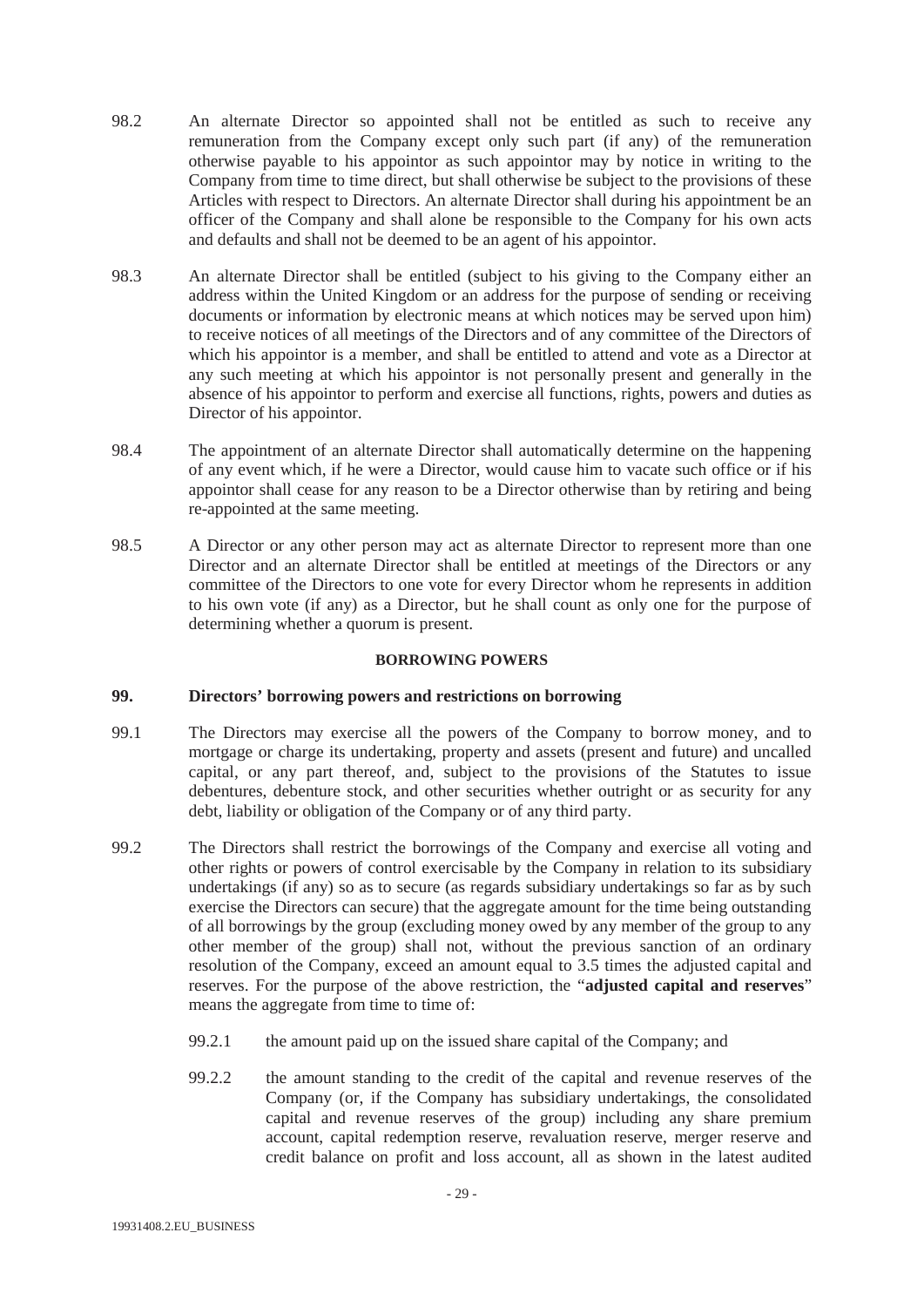balance sheet of the Company or (as the case may be) the latest audited consolidated balance sheet of the group:

- 99.2.3 after making appropriate adjustment for any variation in the amount paid up or credited as paid up on the issued share capital of the Company and in the share premium account, capital redemption reserve, revaluation reserve or merger reserve since the date of such balance sheet and so that, for the purpose of making such adjustments, if any issue or proposed issue of shares by the Company for cash has been underwritten, then such shares shall be deemed to have been issued and the amount (including any premium) of the subscription monies payable in respect thereof (not being monies payable later than six months after the date of allotment) shall, to the extent so underwritten, be deemed to have been paid up on the date when the issue of such shares was underwritten (or, if such underwriting was conditional, on the date when it became unconditional);
- 99.2.4 after making appropriate adjustment for any distribution from such reserves (otherwise than to the Company or to a subsidiary undertaking) not provided for therein;
- 99.2.5 after excluding any sums set aside for future taxation (including deferred tax);
- 99.2.6 after deducting any debit balance on profit and loss account as shown in such balance sheet;
- 99.2.7 after making appropriate adjustment for any company which has become or ceased to be a subsidiary undertaking since the date of such balance sheet and any variation in the interests of the Company in its subsidiary undertakings since the date of such balance sheet;
- 99.2.8 after making appropriate adjustment for any sums attributable to outside interests in any subsidiary undertaking; and
- 99.2.9 where the calculation is required for the purposes of or in connection with a transaction under or in connection with which any company is to become or cease to be a subsidiary undertaking, after making such adjustments as would be appropriate if such transaction had been carried into effect.
- 99.3 For the purpose of Article 99.2 "borrowings" shall be deemed to include not only borrowings but also the following except insofar as otherwise taken into account:
	- 99.3.1 the nominal amount of any issued share capital and the principal amount of any debentures or borrowed money (together with any fixed or minimum premium payable on redemption or repayment) of any body, whether corporate or unincorporated, the redemption or repayment of which is the subject of a guarantee or indemnity by a member of the group but excluding any shares or indebtedness the beneficial interest in which is for the time being owned by a member of the group;
	- 99.3.2 the outstanding amount raised by acceptances by any bank or accepting house under any acceptance credit opened on behalf of and in favour of any member of the group;
	- 99.3.3 the principal amount of any debenture (whether secured or unsecured) of a member of the group owned otherwise than by a member of the group;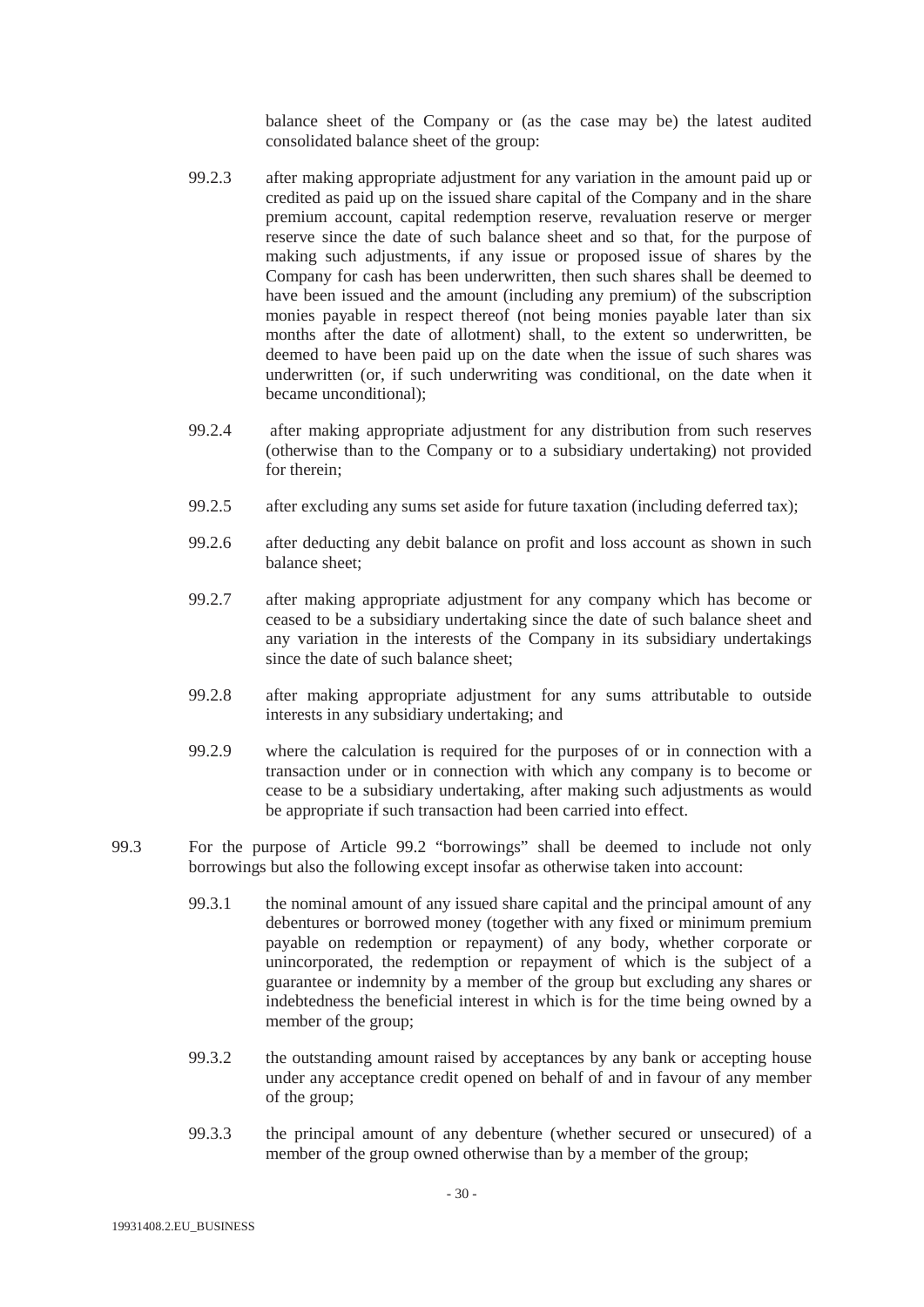- 99.3.4 the principal amount of any preference share capital of any subsidiary undertaking owned otherwise than by a member of the group;
- 99.3.5 any fixed or minimum premium payable on final redemption or repayment of any borrowing or deemed borrowing; and
- 99.3.6 the amounts which would be shown as outstanding in respect of any hire purchase commitments or finance lease obligations in an audited consolidated balance sheet for the group, if such a balance sheet had been prepared, in accordance with generally accepted accounting principles,

but shall be deemed not to include:

- 99.3.7 borrowings incurred by any member of the group for the purpose of repaying the whole or any part of any borrowings by a member of the group for the time being outstanding within six months of being so borrowed, pending their application for that purpose within that period;
- 99.3.8 borrowings incurred by any member of the group for the purpose of financing any contract in respect of which any part of the price receivable by a member of the group is guaranteed or insured by UK Export Finance or by any other governmental department fulfilling a similar function, up to an amount not exceeding that part of the price receivable under the
- 99.3.9 contract which is so guaranteed or insured.
- 99.4 When the aggregate amount of borrowings required to be taken into account for the purposes of these Articles on any particular day is being ascertained, any money denominated or repayable (or repayable at the option of any person other than any member of the group) in a currency other than sterling shall, if not subject to a contract or arrangement determining the rate of exchange, be converted for the purpose of calculating the sterling equivalent at the rate of exchange prevailing in London at the close of business on the last business day before that day or, if it would result in a lower sterling equivalent, at the rate of exchange prevailing in London six months before such day (and for this purpose the rate of exchange shall be taken as the middle market rate as at the close of business on the day in question or, if that is not a business day, on the last business day before the day in question).
- 99.5 Subject to the provisions of the Statutes, the Directors may from time to time change the accounting conventions on which the audited balance sheet or audited consolidated balance sheet is prepared.
- 99.6 A certificate or report by the auditors as to the amount of the adjusted capital and reserves or the amount of any borrowings or to the effect that the limit imposed by these Articles has not been or will not be exceeded at any particular time or times shall be conclusive evidence of the amount or of that fact. For the purposes of their computation, the auditors may at their discretion make such further or other adjustments (if any) as they think fit. Nevertheless, for the purposes of these Articles the Directors may act in reliance on a bona fide estimate of the amount of the adjusted capital and reserves at any time, and, if in consequence such limit is inadvertently exceeded, an amount of monies borrowed equal to the excess may be disregarded until the expiry of 60 days after the day on which (by reason of a determination of the auditors or otherwise) the Directors becomes aware that such a situation has or may have arisen.
- 99.7 Notwithstanding the foregoing, no lender or other person dealing with the Company shall be concerned to see or inquire whether the limit imposed by Articles 99.2 to 99.6 is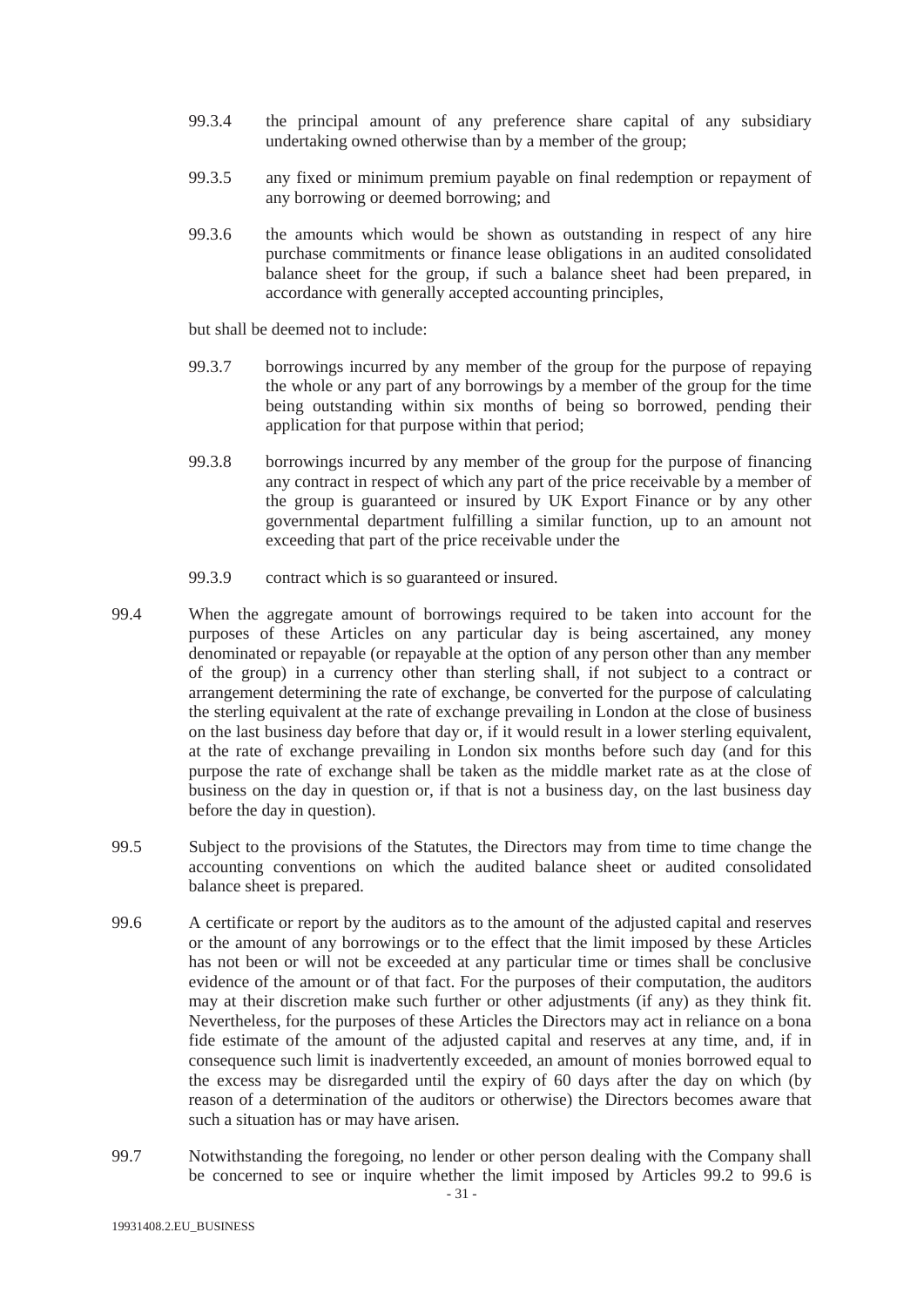observed and no borrowing incurred or security given in excess of such limit shall be invalid or ineffectual except in the case of express notice to the lender or the recipient of the security at the time when the borrowing was incurred or security given that the limit had been or was thereby exceeded.

## **POWERS AND DUTIES OF DIRECTORS**

# **100. Powers of Company vested in the Directors**

The business of the Company shall be managed by the Directors, who may exercise all the powers of the Company subject, nevertheless, to the provisions of these Articles and of the Statutes, and to such directions as may be given by the Company in general meeting by special resolution, provided that no alteration of these Articles and no such direction shall invalidate any prior act of the Directors which would have been valid if such alteration had not been made or such direction had not been given. The general powers conferred upon the Directors by this Article shall not be deemed to be abridged or restricted by any specific power conferred upon the Directors by any other Article.

# **101. Pensions, insurance and gratuities for Directors and others**

- 101.1 The Directors may exercise all the powers of the Company to give or award pensions, annuities, gratuities or other retirement, superannuation, death or disability allowances or benefits (whether or not similar to the foregoing) to (or to any person in respect of) any persons who are or have at any time been Directors of the Company or of any body corporate which is or was a subsidiary undertaking or a parent undertaking of the Company or another subsidiary undertaking of a parent undertaking of the Company or otherwise associated with the Company or any such body corporate, or a predecessor in business of the Company or any such body corporate, and to the spouses, civil partners, former spouses, former civil partners, children and other relatives and dependants of any such persons and may establish, maintain, support, subscribe to and contribute to all kinds of schemes, trusts and funds (whether contributory or non-contributory) for the benefit of such persons as are hereinbefore referred to or any of them or any class of them, and so that any Director or former Director shall be entitled to receive and retain for his own benefit any such pension, annuity, gratuity, allowance or other benefit (whether under any such trust, fund or scheme or otherwise).
- 101.2 Without prejudice to any other provisions of these Articles, the Directors may exercise all the powers of the Company to purchase and maintain insurance for or for the benefit of any persons who are or were at any time directors of the Company, or of any other body (whether or not incorporated) which is or was its parent undertaking or subsidiary undertaking or another subsidiary undertaking of any such parent undertaking (together **"Group Companies"**) or otherwise associated with the Company or any Group Company or in which the Company or any such Group Company has or had any interest, whether direct or indirect, or of any predecessor in business of any of the foregoing, or who are or were at any time trustees of (or directors of trustees of) any pension, superannuation or similar fund, trust or scheme or any employees' share scheme or other scheme or arrangement in which any employees of the Company or of any such other body are interested, including (without prejudice to the generality of the foregoing) insurance against any costs, charges, expenses, losses or liabilities suffered or incurred by such persons in respect of any act or omission in the actual or purported execution and/or discharge of their duties and/or the actual or purported exercise of their powers and discretions and/or otherwise in relation to or in connection with their duties, powers or offices in relation to the Company or any such other body, fund, trust, scheme or arrangement.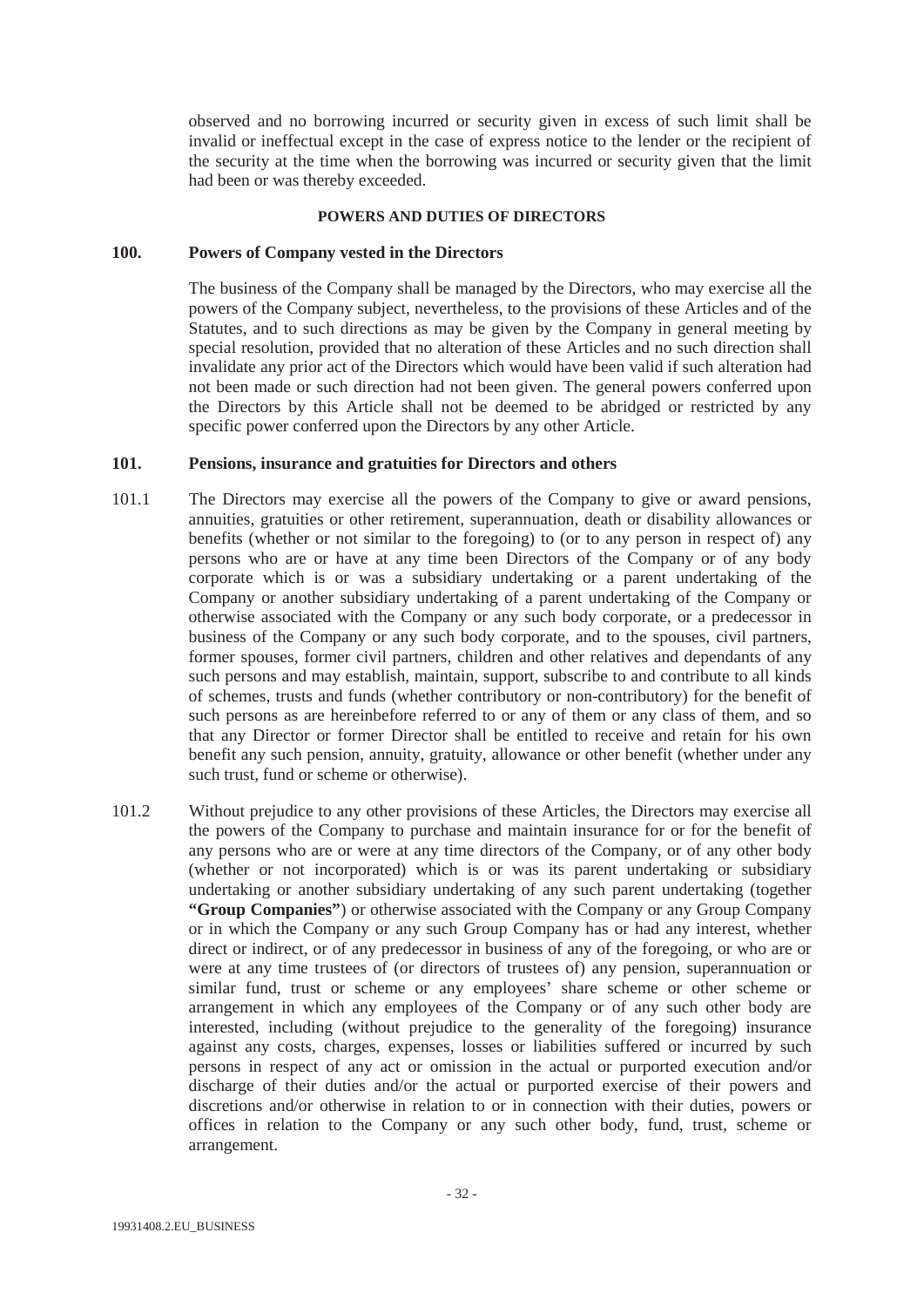101.3 Without prejudice to any other provisions of these Articles, the Directors may exercise all the powers of the Company to establish, maintain, and contribute to any scheme for encouraging or facilitating the holding of shares in the Company or in any connected company by or for the benefit of current or former directors of the Company or any connected company or any company otherwise allied or associated with the Company or connected company or the spouses, civil partners, former spouses, former civil partners, families, connections or dependants of any such persons and, in connection with any such scheme, to establish, maintain and contribute to a trust for the purpose of acquiring and holding shares in the Company or any connected company and to lend money to the trustees of any such trust or to any individual referred to above.

# **102. Local boards**

The Directors may make such arrangements as they think fit for the management and transaction of the Company's affairs in the United Kingdom and elsewhere and may from time to time and at any time establish any local boards or agencies for managing any of the affairs of the Company in any specified locality, and may appoint any persons to be members of such local board, or any managers or agents, and may fix their remuneration. The Directors from time to time, and at any time, may delegate to any person so appointed any of the powers, authorities, and discretions for the time being vested in the Directors (other than the powers of borrowing and of making calls), with power to sub-delegate, and may authorise the members for the time being of any such local board, or any of them, to fill up any vacancies therein, and to act notwithstanding vacancies; and any such appointment or delegation may be made on such terms and subject to such conditions as the Directors may think fit, and the Directors may at any time remove any person so appointed, and may annul or vary any such delegation.

## **103. Attorneys**

The Directors may from time to time and at any time by power of attorney or otherwise appoint any body corporate, firm or person or body of persons, to be the attorney or attorneys or agent or agents of the Company for such purposes and with such powers, authorities and discretions and for such period and subject to such conditions as they may think fit, and any such powers of attorney or other appointments may contain such provisions for the protection and convenience of persons dealing with any such attorney or agent as the Directors may think fit and may also authorise any such attorney or agent to sub-delegate all or any of the powers, authorities and discretions vested in him.

# **104. Official seal**

The Company may exercise the powers conferred by the Statutes with regard to having an official seal for use abroad and the powers conferred by the Statutes with regard to having an official seal for sealing securities and for sealing documents creating or evidencing securities, and such powers shall be vested in the Directors.

#### **105. Overseas branch register**

The Company may exercise the powers conferred upon the Company by the Statutes with regard to the keeping of an overseas branch register, and the Directors may (subject to the provisions of the Statutes) make and vary such regulations as they may think fit concerning the keeping of any such register.

## **106. Directors' permitted interests and entitlement to vote**

106.1 Subject to the provisions of the Statutes, a Director may hold any other office or place of profit with the Company, except that of Auditor, in conjunction with the office of Director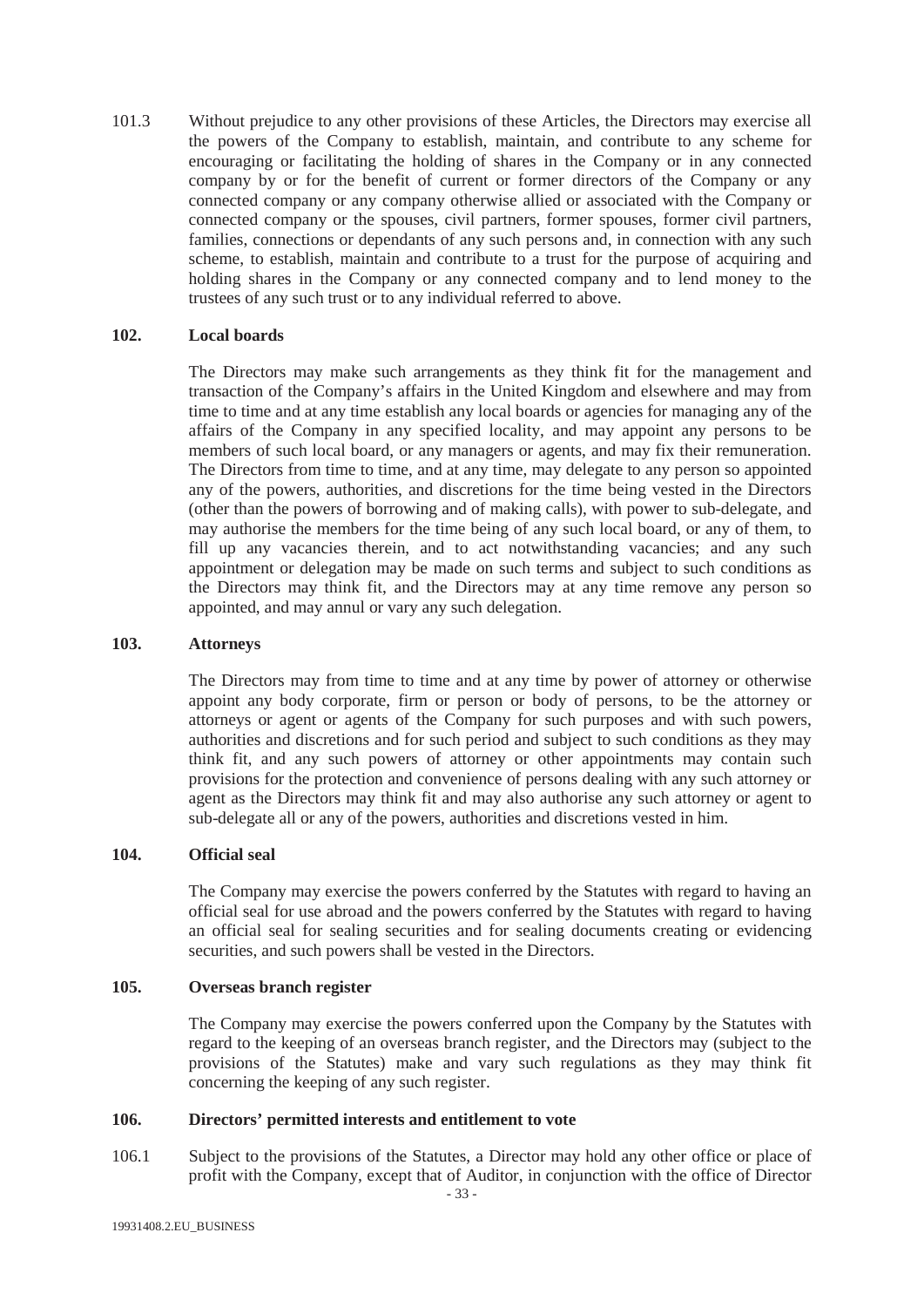and may act by himself or through his firm in a professional capacity for the Company (otherwise than as Auditor), and in any such case on such terms as to remuneration and otherwise as the Directors may decide. Any such remuneration shall be in addition to any remuneration provided for by any other Article. No Director or intending Director shall be disqualified by his office from entering into, or being otherwise interested in, any of the foregoing, or any other contract, transaction or arrangement with the Company or in which the Company has a (direct or indirect) interest. Subject to the provisions of the Statutes and save as therein provided no such contract, transaction or arrangement shall be liable to be avoided on the grounds of the Directors interest, nor shall any Director be liable to account to the Company for any remuneration or other benefit which derives from any such contract, transaction or arrangement or interest by reason of such Director holding that office or of the fiduciary relationship thereby established, but he shall declare the nature of his interest in accordance with the requirements of the Statutes.

- 106.2 Save as herein provided, a Director shall not vote in respect of any contract, arrangement or transaction whatsoever in which he has an interest which is to his knowledge a material interest otherwise than by virtue of interests in shares or debentures or other securities of or otherwise in or through the Company. A Director shall not be counted in the quorum at a meeting in relation to any resolution on which he is debarred from voting.
- 106.3 A Director shall (in the absence of some other material interest than is indicated below) be entitled to vote (and be counted in the quorum) in respect of any resolution concerning any of the following matters, namely:
	- 106.3.1 the giving of any guarantee, security or indemnity in respect of money lent or obligations incurred by him or by any other person at the request of or for the benefit of the Company or any of its subsidiary undertakings;
	- 106.3.2 the giving of any guarantee, security or indemnity in respect of a debt or obligation of the Company or any of its subsidiary undertakings for which he himself has assumed responsibility in whole or in part under a guarantee or indemnity or by the giving of security;
	- 106.3.3 any proposal concerning an offer of securities of or by the Company or any of its subsidiary undertakings in which offer he is or may be entitled to participate as a holder of securities or in the underwriting or sub-underwriting of which he is to participate;
	- 106.3.4 any contract, arrangement or transaction concerning any other body corporate in which he is interested, directly or indirectly and whether as an officer or shareholder or otherwise howsoever, provided that he does not to his knowledge hold an interest (within the meaning of sections 820 to 825 of the Act) in one per cent. or more of any class of the equity share capital of such body corporate or of the voting rights available to members of the relevant body corporate;
	- 106.3.5 any contract, arrangement or transaction for the benefit of employees of the Company or any of its subsidiary undertakings which does not accord to him any privilege or advantage not generally accorded to the employees to whom the scheme relates;
	- 106.3.6 any contract, arrangement or transaction concerning any insurance which the Company is to purchase and/or maintain for, or for the benefit of, any Directors or persons including Directors;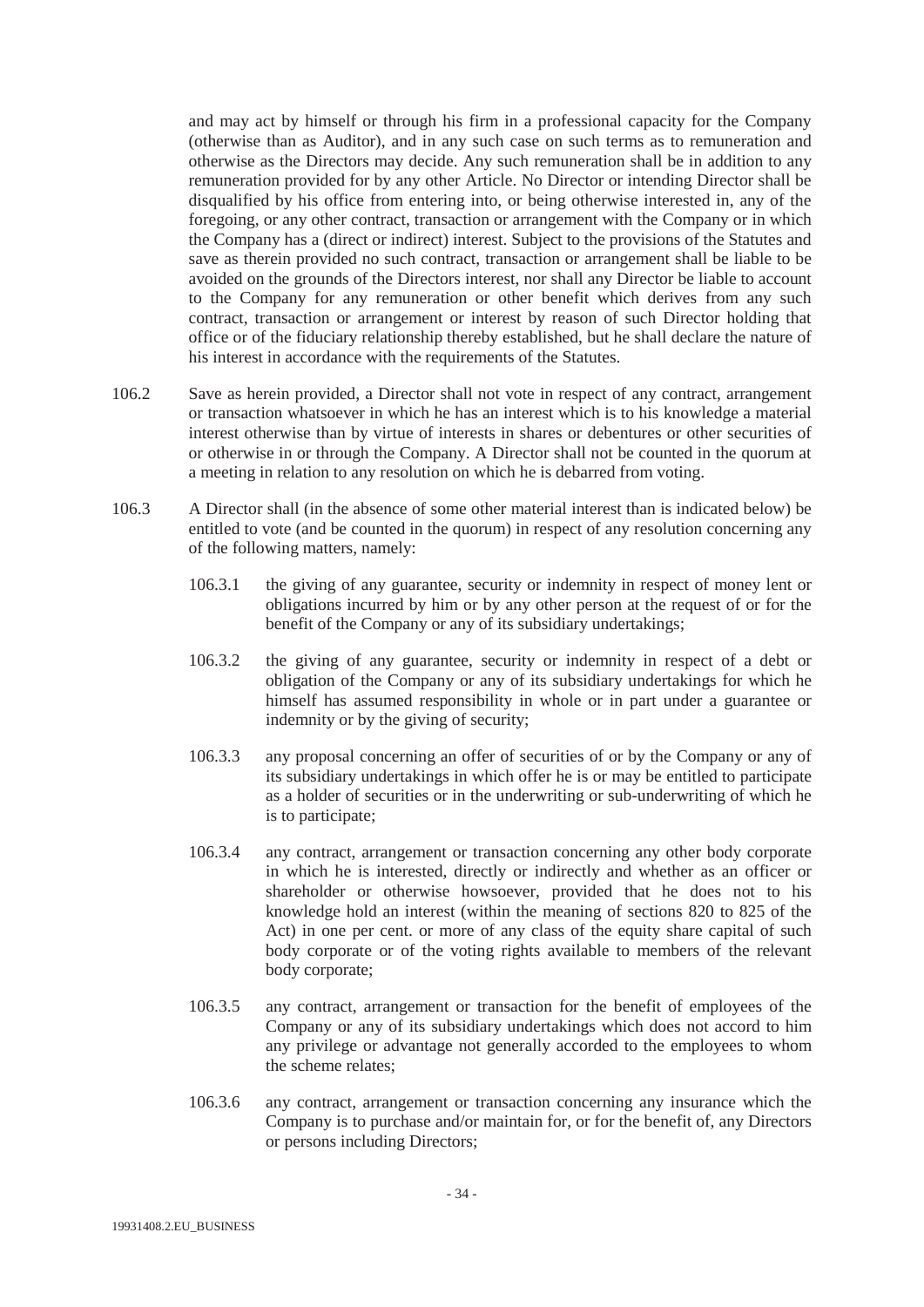- 106.3.7 the giving of an indemnity pursuant to Article 159; and
- 106.3.8 the provision of funds to any Director to meet, or the doing of anything to enable a Director to avoid incurring, expenditure of the nature described in section 205(1) or 206 of the Act.
- 106.4 A Director shall not vote or be counted in the quorum on any resolution concerning his own appointment as the holder of any office or place of profit with the Company or any company in which the Company is interested including fixing or varying the terms of his appointment or the termination thereof.
- 106.5 Where proposals are under consideration concerning the appointment (including fixing or varying the terms of appointment) of two or more Directors to offices or employments with the Company or any body corporate in which the Company is interested, such proposals may be divided and considered in relation to each Director separately and in such cases each of the Directors concerned (if not debarred from voting under Article 106.3.4 of this Article) shall be entitled to vote (and be counted in the quorum) in respect of each resolution except that concerning his own appointment.
- 106.6 If any question shall arise at any meeting as to an interest or as to the entitlement of any Director to vote and such question is not resolved by his voluntarily agreeing to abstain from voting, such question shall be referred to the chairman of the meeting and his ruling in relation to any Director other than himself shall be final and conclusive except in a case where the nature or extent of the interests of the Director concerned have not been fairly disclosed.
- 106.7 Subject to the provisions of the Statutes the Company may by ordinary resolution suspend or relax the provisions of this Article to any extent or ratify any contract, arrangement or transaction not duly authorised by reason of a contravention of this Article.
- 106.8 For the purposes of Section 175 of the Act, the Directors may authorise any matter proposed to them in accordance with these Articles which would, if not so authorised, constitute or give rise to an infringement of duty by a Director under that Section.
- 106.9 Authorisation of a matter under Article 106.8 shall be effective only if:
	- 106.9.1 the matter in question shall have been proposed by any person for consideration at a meeting of the Directors, in accordance with the Directors procedures, if any, for the time being relating to matters for consideration by the Directors or in such other manner as the Directors may approve;
	- 106.9.2 any requirement as to the quorum at the meeting of the Directors at which the matter is considered is met without counting the Director in question and any other interested Director (together the **"Interested Directors"**); and
	- 106.9.3 the matter was agreed to without the Interested Directors voting or would have been agreed to if the votes of the Interested Directors had not been counted.
- 106.10 Any authorisation of a matter pursuant to Article 106.8 shall extend to any actual or potential conflict of interest which may reasonably be expected to arise out of the matter so authorised.
- 106.11 Any authorisation of a matter under Article 106.8 shall be subject to such conditions or limitations as the Directors may specify, whether at the time such authorisation is given or subsequently, and may be terminated or varied by the Directors at any time. A Director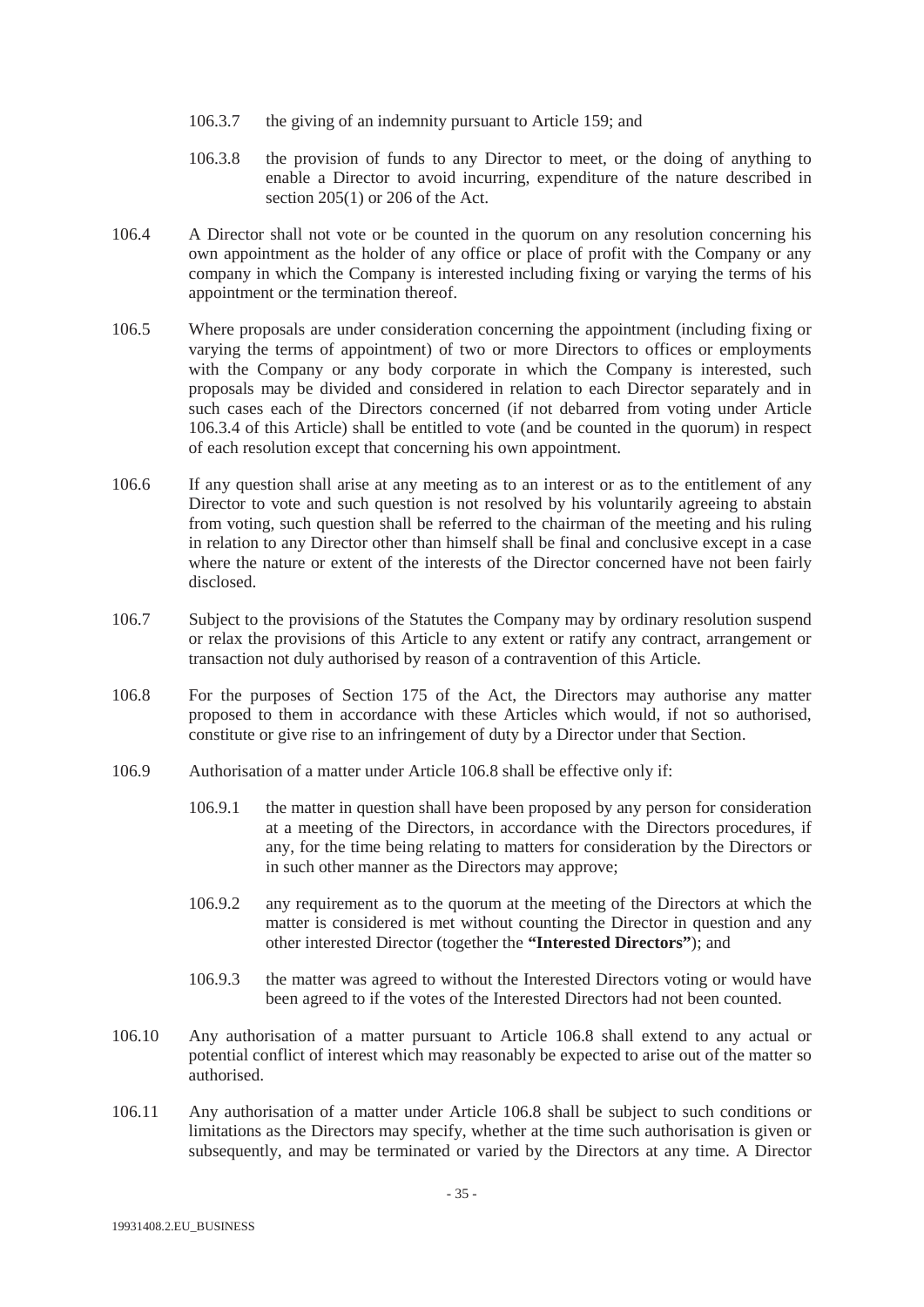shall comply with any obligations imposed on him by the Directors pursuant to any such authorisation.

- 106.12 A Director shall not, by reason of his office or the fiduciary relationship thereby established, be accountable to the Company for any remuneration or other benefit which derives from any matter authorised by the Directors under Article 106.8 and any contract, transaction or arrangement relating thereto shall not be liable to be avoided on the grounds of any such remuneration or other benefit or on the ground of the Director having any interest as referred to in the said section 175.
- 106.13 A Director shall be under no duty to the Company with respect to any information which he obtains or has obtained otherwise than as a director or officer or employee of the Company and in respect of which he owes a duty of confidentiality to another person. However, to the extent that his connection with that other person conflicts, or possibly may conflict, with the interests of the Company, this Article 106.13 applies only if the existence of that connection has been authorised by the Directors under Article 106.8. In particular, the Director shall not be in breach of the general duties he owes to the Company by virtue of sections 171 to 177 of the Act because he fails:
	- 106.13.1 to disclose any such information to the Directors or to any Director or other officer or employee of the Company; and/or
	- 106.13.2 to use any such information in performing his duties as a Director or officer or employee of the Company.
- 106.14 Where the existence of a Director's connection with another person has been authorised by the Directors under Article 106.8 and his connection with that person conflicts, or possibly may conflict, with the interests of the Company, the Director shall not be in breach of the general duties he owes to the Company by virtue of sections 171 to 177 of the Act because he:
	- 106.14.1 absents himself from meetings of the Directors or any committee thereof at which any matter relating to the conflict of interest or possible conflict of interest will or may be discussed or from the discussion of any such matter at a meeting or otherwise; and/or
	- 106.14.2 makes arrangements not to receive documents and information relating to any matter which gives rise to the conflict of interest or possible conflict of interest sent or supplied by the Company and/or for such documents and information to be received and read by a professional adviser,

for so long as he reasonably believes such conflict of interest (or possible conflict of interest) subsists.

- 106.15 The provisions of Articles 106.13 and 106.14 are without prejudice to any equitable principle or rule of law which may excuse the Director from:
	- 106.15.1 disclosing information, in circumstances where disclosure would otherwise be required under these Articles or otherwise; or
	- 106.15.2 attending meetings or discussions or receiving documents and information as referred to in Article 106.14, in circumstances where such attendance or receiving such documents and information would otherwise be required under these Articles.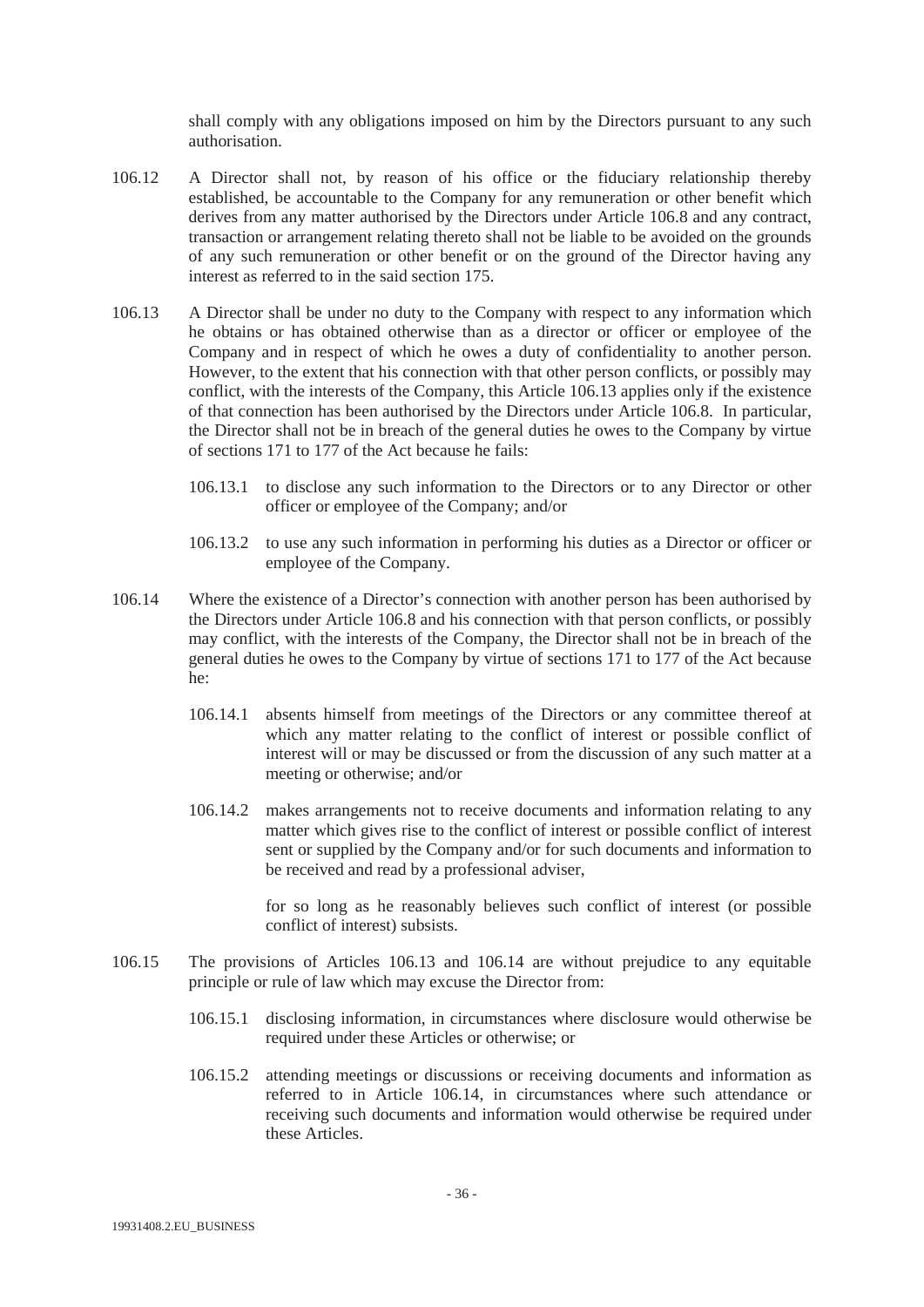For the purposes of this Article, a conflict of interest includes a conflict of interest and duty and a conflict of duties.

# **107. Exercise of Company's voting powers**

The Directors may exercise or procure the exercise of the voting rights conferred by the shares in any other body corporate held or owned by the Company or any power of appointment in relation to any other body corporate, and may exercise any voting rights or power of appointment to which they are entitled as directors of such other body corporate, in such manner as they shall in their absolute discretion think fit, including the exercise thereof in favour of appointing themselves or any of them as directors, officers or servants of such other body corporate, and fixing their remuneration as such, and may vote as Directors of the Company in connection with any of the matters aforesaid.

# **108. Signing of cheques etc.**

All cheques, promissory notes, drafts, bills of exchange and other negotiable instruments, and all receipts for monies paid to the Company, shall be signed, drawn, accepted, endorsed, or otherwise executed, as the case may be, in such manner as the Directors shall from time to time determine.

# **109. Minutes**

- 109.1 The Directors shall cause minutes to be recorded:
	- 109.1.1 of all appointments of officers made by the Directors;
	- 109.1.2 of the names of the Directors present at each meeting of the Directors and of any committee of the Directors;
	- 109.1.3 of all resolutions and proceedings at all meetings of the Company, and of the Directors, and of committees of Directors.
- 109.2 It shall not be necessary for Directors present at any meeting of Directors or committee of Directors to sign their names in any minute book or other book kept for recording attendance. Minutes recorded as aforesaid, if purporting to be signed by the chairman of the meeting, or by the chairman of the next succeeding such meeting, shall be receivable as evidence of the matters stated in such minutes.
- 109.3 Any such minutes must be kept for the period specified by the Act.

## **DISQUALIFICATION OF DIRECTORS**

# **110. Vacation of a Director's office**

The office of a Director shall be vacated in any of the following events, namely:

- 110.1 if a bankruptcy order is made against him or he makes any arrangement or composition with his creditors generally;
- 110.2 if he becomes prohibited by law from acting as a Director;
- 110.3 if, in England or elsewhere, an order is made by any court claiming jurisdiction in that behalf on the ground (however formulated) of mental disorder for his detention or for the appointment of a guardian or receiver or other person to exercise powers with respect to his property or affairs;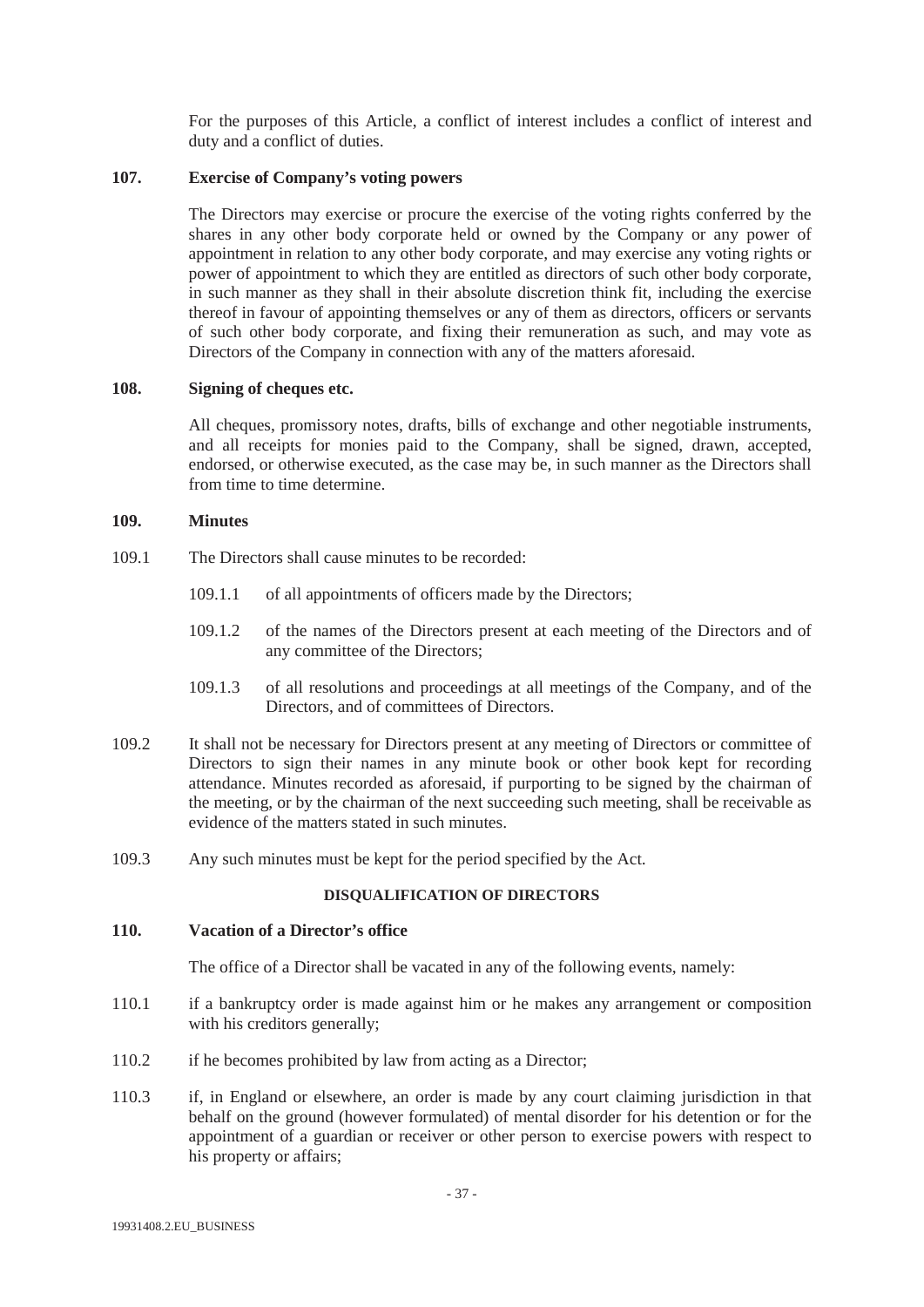- 110.4 if he resigns his office by notice to the Company or offers to resign and the Directors resolve to accept such offer;
- 110.5 if, not having leave of absence from the Directors, he and his alternate (if any) fail to attend the meetings of the Directors for six successive months, unless prevented by illness, unavoidable accident or other cause which may seem to the Directors to be sufficient, and the Directors resolve that his office be vacated;
- 110.6 if, by notice in writing delivered to or received at the Office or, in the case of a notice in electronic form, at such address (if any) specified by the Directors for that purpose or tendered at a meeting of the Directors, his resignation is requested by all of the other Directors (but so that this shall be without prejudice to any claim such Director may have for damages for breach of any contract of service between him and the Company).

# **RETIREMENT AND SUBMISSION FOR RE-ELECTION OF DIRECTORS**

## **111. Regular submission of Directors for re-election**

111.1 At every annual general meeting, there shall retire from office any Director who shall have been a Director at each of the preceding two annual general meetings and who was not appointed or re-appointed by the Company in general meeting at, or since, either such meeting. A retiring Director shall be eligible for re-appointment. A Director retiring at a meeting shall, if he is not re-appointed at such meeting, retain office until the meeting appoints someone in his place, or if it does not do so, until the conclusion of such meeting.

## **112. Appointment of Directors by separate resolution**

A single resolution for the appointment of two or more persons as Directors shall not be put at any general meeting, unless an ordinary resolution that it should be so put has first been agreed to by the meeting without any vote being given against it.

#### **113. Persons eligible for appointment**

No person other than a Director retiring at the meeting shall, unless recommended by the Directors, be eligible for appointment to the office of Director at any general meeting unless not less than seven nor more than 42 days before the date appointed for the meeting there shall have been left at the Office notice in writing, signed by a Member duly qualified to attend and vote at such meeting, of his intention to propose such person for appointment, and also notice in writing signed by that person of his willingness to be appointed.

## **114. Casual vacancies and additional Directors - powers of Company**

Subject as aforesaid, the Company may from time to time by ordinary resolution appoint a person who is willing to act to be a Director either to fill a casual vacancy or as an additional Director.

## **115. Casual vacancies and additional Directors - powers of Directors**

The Directors shall have power at any time, and from time to time, to appoint any person to be a Director of the Company, either to fill a casual vacancy or as an addition to the existing Directors, but so that the total number of Directors shall not at any time exceed the maximum number, if any, fixed by or pursuant to these Articles. Any Director so appointed shall hold office only until the next following annual general meeting, and shall then be eligible for reappointment. If not reappointed at such meeting, he shall vacate office at the conclusion thereof.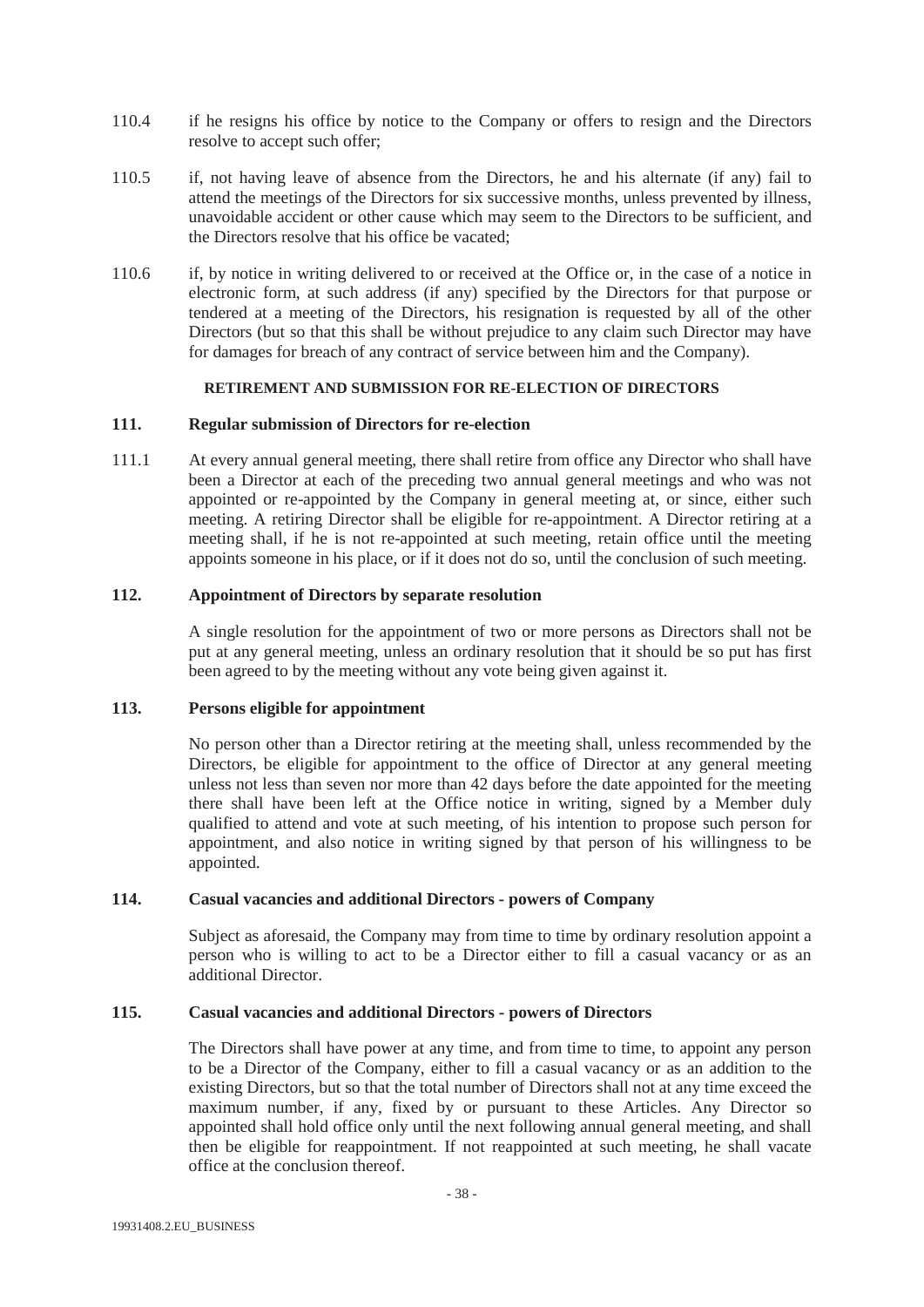## **116. Power of removal by ordinary resolution**

The Company may by ordinary resolution, of which special notice has been given in accordance with the provisions of the Statutes, remove any Director before the expiration of his period of office notwithstanding anything in these Articles or in any agreement between the Company and such Director. Such removal shall be without prejudice to any claim such Director may have for damages for breach of any contract of service between him and the Company.

# **117. Appointment of replacement Director**

Subject to Article 113, the Company may by ordinary resolution appoint another person in place of a Director removed from office under the immediately preceding Article.

# **PROCEEDINGS OF DIRECTORS**

# **118. Board meetings and participation**

The Directors may meet for the despatch of business, adjourn and otherwise regulate their meetings as they think fit. Without prejudice to the foregoing, all or any of the Directors or of the members of any committee of the Directors may participate in a meeting of the Directors or of that committee by means of a conference telephone or any communication equipment which allows all persons participating in the meeting to hear each other and to address each other. A person so participating shall be deemed to be present in person at the meeting and shall be entitled to vote and be counted in the quorum accordingly. Such a meeting shall be deemed to take place where the largest group of those participating is assembled, or, if there is no such group, where the chairman of the meeting is then present. The word "meeting" in these Articles shall be construed accordingly.

# **119. Quorum at board meetings**

The Directors may determine the quorum necessary for the transaction of business. Until otherwise determined two Directors shall constitute a quorum.

# **120. Voting at board meetings**

Questions arising at any meeting shall be decided by a majority of votes. In case of an equality of votes, the chairman of the meeting shall have a second or casting vote. A Director may, and the Secretary on the requisition of a Director shall, at any time summon a meeting of the Directors. Any Director may waive notice of any meeting and any such waiver may be retrospective.

# **121. Notice of board meetings**

Notice of a meeting of the Directors shall be deemed to be duly given to a Director if it is given to him personally or by word of mouth or sent in writing to him at his last known address or any other address given by him to the Company for this purpose or sent in electronic form to such address (if any) for the time being specified by him or on his behalf to the Company for that purpose. A Director absent or intending to be absent from the United Kingdom may request the Directors that notices of meetings of the Directors shall during his absence be sent in writing to him to such address given by him to the Company for this purpose, whether or not out of the United Kingdom, or be sent by electronic means to such address (if any) for the time being notified by him to the Company for that purpose. If no such request is made to the Directors, it shall not be necessary to send notice of a meeting of the Directors to any Director who is for the time being absent from the United Kingdom.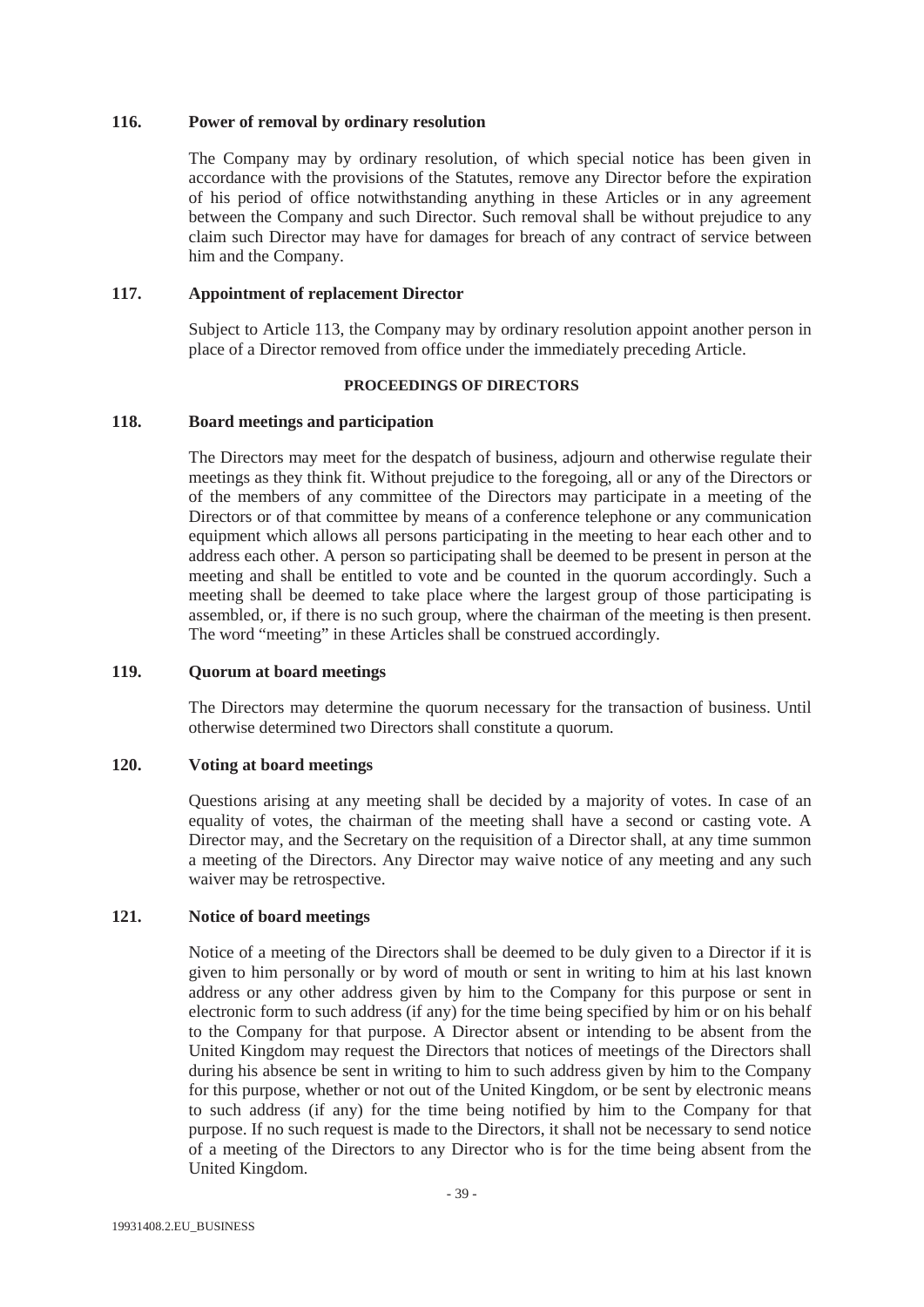#### **122. Directors below minimum**

The continuing Directors or sole continuing Director may act notwithstanding any vacancy in their body, but, if and so long as their number is reduced below the number fixed by or pursuant to these Articles as the necessary quorum of Directors, the continuing Directors or Director may act for the purpose of increasing the number of Directors to that number, or of summoning a general meeting of the Company, but for no other purpose.

# **123. Appointment of chairman and deputy chairman of meetings**

The Directors may elect one of their number as a chairman of their meetings, and one of their number to be the deputy chairman of their meetings and may at any time remove either of them from such office; but if no such chairman or deputy chairman is elected, or if at any meeting neither the chairman nor the deputy chairman is present within five minutes after the time appointed for holding the meeting and willing to act, the Directors present shall choose one of their number to be chairman of such meeting.

# **124. Delegation of Directors' powers to committees and otherwise**

The Directors may delegate any of their powers or discretions (including without prejudice to the generality of the foregoing all powers and discretions whose exercise involves or may involve any payment to or the conferring of any other benefit on all or any of the Directors) to committees consisting of one or more members of their body and (if thought fit) one or more other persons co-opted as hereinafter provided. Insofar as any such power or discretion is delegated to a committee any reference in these Articles to the exercise by the Directors of such power or discretion shall be read and construed as if it were a reference to the exercise of such power or discretion by such committee. Any committee so formed shall in the exercise of the powers and discretions so delegated conform to any regulations that may from time to time be imposed by the Directors in default of which the meetings and proceedings of a committee consisting of more than one member shall be governed mutatis mutandis by the provisions of these Articles regulating the proceedings and meetings of the Directors. Any such regulations may provide for or authorise the cooption to the committee of persons other than Directors and for such co-opted members to have voting rights as members of the committee.

Any such delegation shall, in the absence of express provision to the contrary in the terms of delegation, be deemed to include authority to sub-delegate to one or more Directors (whether or not acting as a committee) or to any employee or agent of the Company all or any of the powers and discretions delegated and may be made subject to such conditions as the Directors may specify, and may be revoked or altered.

# **125. Validity of Directors' acts**

All acts done by any meeting of the Directors or of a committee of the Directors or by any person acting as a Director or as a member of a committee shall, notwithstanding that it be afterwards discovered that there was some defect in the appointment or continuance in office of any of the persons acting as aforesaid, or that any of such persons were disqualified from holding office or not entitled to vote on the matter in question, or had in any way vacated office, be as valid as if every such person had been duly appointed or had duly continued in office and was qualified and had continued to be a Director or member of the committee and was entitled to vote.

#### **126. Written resolution of Directors**

A resolution in writing, signed or otherwise agreed to by all those Directors for the time being entitled to receive notice of a meeting of the Directors or by all the members of a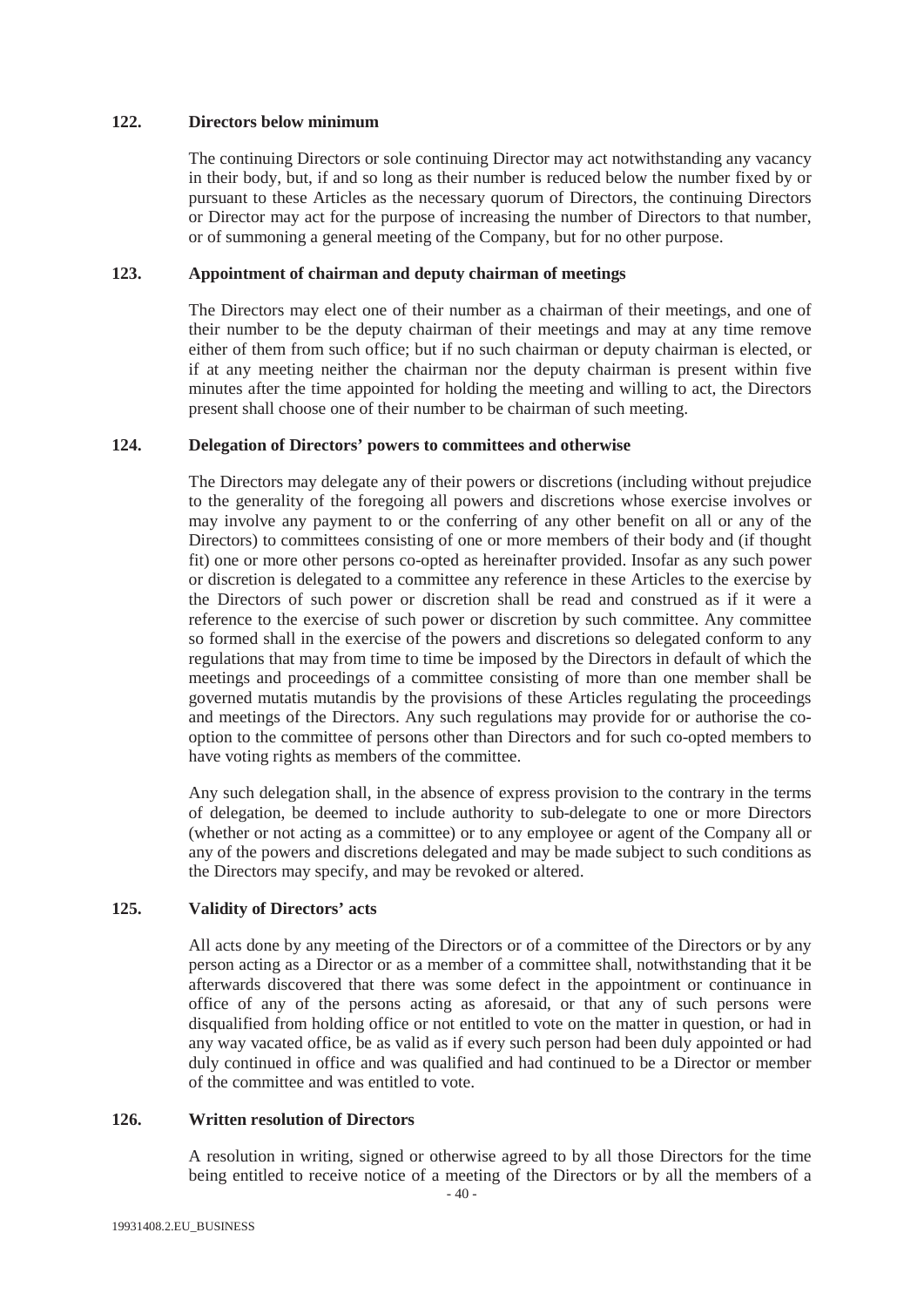committee for the time being entitled to receive notice of a committee meeting, (in each case) who would have been entitled to vote on the resolution at a meeting of the Directors or of such committee shall be as valid and effective for all purposes as a resolution passed at a meeting duly convened and held, and may consist of two or more documents in like form each signed or agreed to by one or more of such Directors or members of such committee, provided that all those signing or agreeing to the resolution would have formed a quorum at such a meeting. Such a resolution in writing need not be signed or agreed to by an alternate Director if it is signed or agreed to by the Director who appointed him.

# **MANAGING AND EXECUTIVE DIRECTORS**

# **127. Appointment of executive Directors**

Subject to the provisions of the Statutes, the Directors may from time to time appoint one or more of their body to the office of Managing Director or to hold such other executive office in relation to the management of the business of the Company as they may decide, for such period and on such terms as they think fit, and, subject to the terms of any service contract entered into in any particular case and without prejudice to any claim for damages such Director may have for breach of any such service contract, may revoke such appointment. Without prejudice to any claim for damages such Director may have for breach of any service contract between him and the Company, his appointment shall be automatically determined if he ceases from any cause to be a Director.

## **128. Remuneration of executive Directors**

The salary or remuneration of any Managing Director or other executive Director of the Company shall, subject as provided in any contract, be such as the Directors may from time to time determine, and may either be a fixed sum of money, or may altogether or in part be governed by the business done or profits made, and may include the making of provisions for the payment to him, his widow or other dependants, of a pension on retirement from the office or employment to which he is appointed and for the participation in pension and life assurance and other benefits, or may be upon such other terms as the Directors determine.

# **129. Powers of executive Directors**

The Directors may entrust to and confer upon a Managing Director or other executive Director any of the powers and discretions exercisable by them upon such terms and conditions and with such restrictions as they may think fit, and either collaterally with or to the exclusion of their own powers and discretions and may from time to time revoke, withdraw, alter or vary all or any of such powers or discretions. Any such delegation shall, in the absence of express provision to the contrary in the terms of delegation, be deemed to include authority to sub-delegate to one or more Directors (whether or not acting as a committee) or to any employee or agent of the Company all or any of the powers and discretions delegated and may be made subject to such conditions as the Directors may specify and may be revoked or altered.

#### **SECRETARY**

## **130. Appointment and removal of Secretary**

Subject to the provisions of the Statutes, the Secretary shall be appointed by the Directors for such term, at such remuneration and upon such conditions as they think fit and any Secretary may be removed by them.

## **THE SEAL**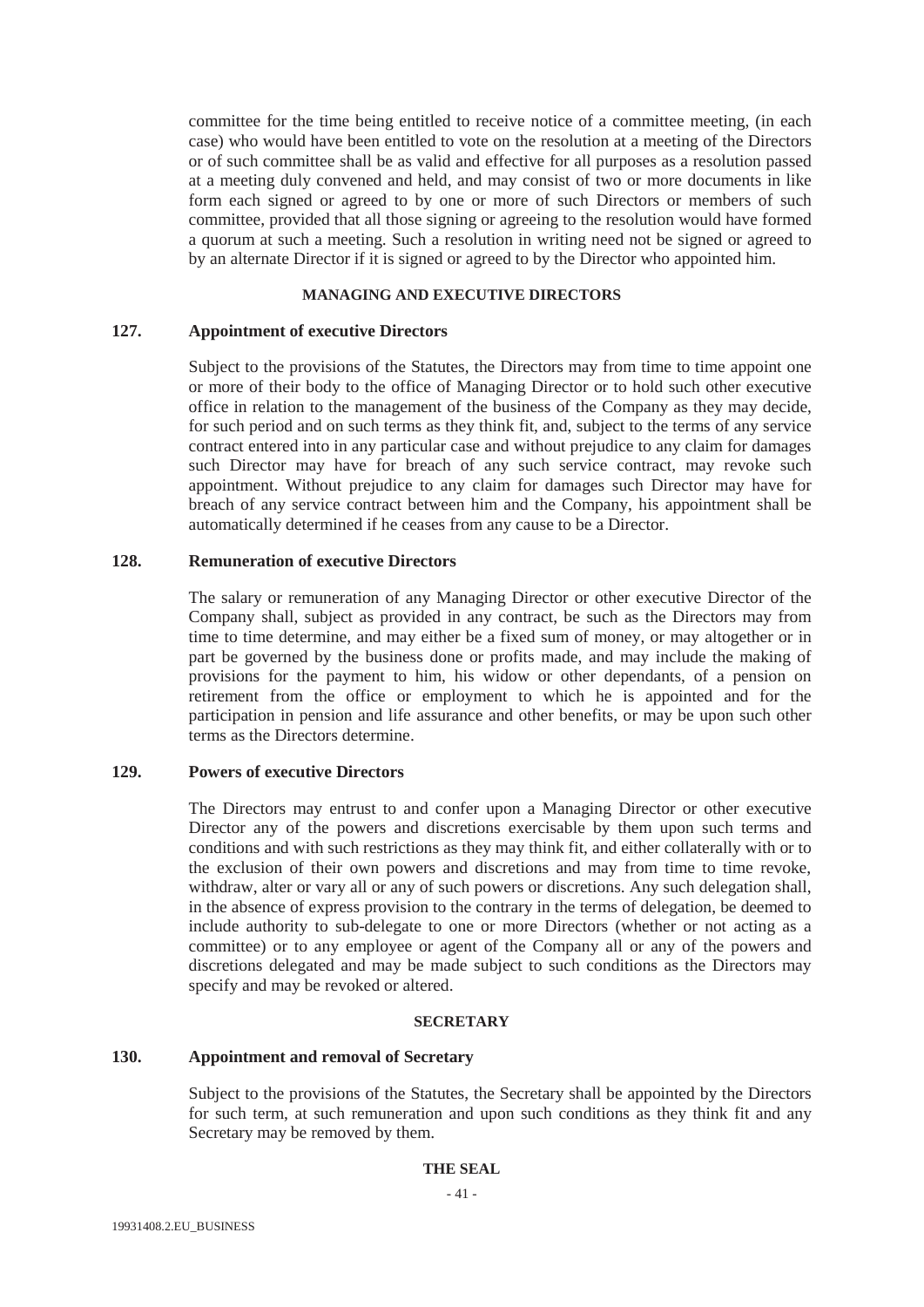# **131. Use of Seal**

- 131.1 The Directors shall provide for the safe custody of the Seal and any official seal kept under section 50 of the Act, and neither shall be used without the authority of the Directors or of a committee of the Directors authorised by the Directors in that behalf. Every instrument to which either shall be affixed shall be signed autographically by one Director and the Secretary or by two Directors or as otherwise determined by the Directors, save that as regards any certificates for shares or debentures or other securities of the Company, the Directors may by resolution determine that such signatures or either of them shall be dispensed with or affixed by some mechanical or electronic method or system.
- 131.2 Where the Statutes so permit, any instrument signed by one Director and the Secretary or by two Directors or by a Director in the presence of a witness who attests the signature, and expressed, in whatever words, to be executed by the Company shall have the same effect as if executed under the Seal. The Directors may by resolution determine that such signatures or either of them shall be affixed by some mechanical or electronic method or system.

#### **RESERVE**

## **132. Establishment of reserve**

The Directors may from time to time set aside out of the profits of the Company such sums as they think proper as a reserve or reserves which shall, at the discretion of the Directors, be applicable for any purpose to which the profits of the Company may be properly applied, and pending such application may, at the like discretion, either be employed in the business of the Company or be invested in such investments as the Directors think fit. The Directors may divide the reserve into such special funds as they think fit, and may consolidate into one fund any special funds or any parts of any special funds into which the reserve may have been divided as they think fit. The Directors may also without placing the same to reserve carry forward any profits which they may think prudent not to divide.

#### **DIVIDENDS**

# **133. Declarations of dividends by Company**

The Company in general meeting may declare dividends to be paid to Members according to their respective rights and interests in the profits of the Company, but no dividend shall exceed the amount recommended by the Directors.

# **134. Payment of interim and fixed dividends by Directors**

Subject to the provisions of the Statutes, the Directors:

- 134.1 may from time to time pay such interim dividends as they think fit;
- 134.2 may also pay the fixed dividends payable on any shares of the Company half-yearly or otherwise on fixed dates prescribed for the payment thereof.

If the Directors act in good faith, they shall not incur any liability to the holders of shares conferring preferred rights for any loss they may suffer in consequence of the payment of an interim dividend on any shares having non-preferred or deferred rights.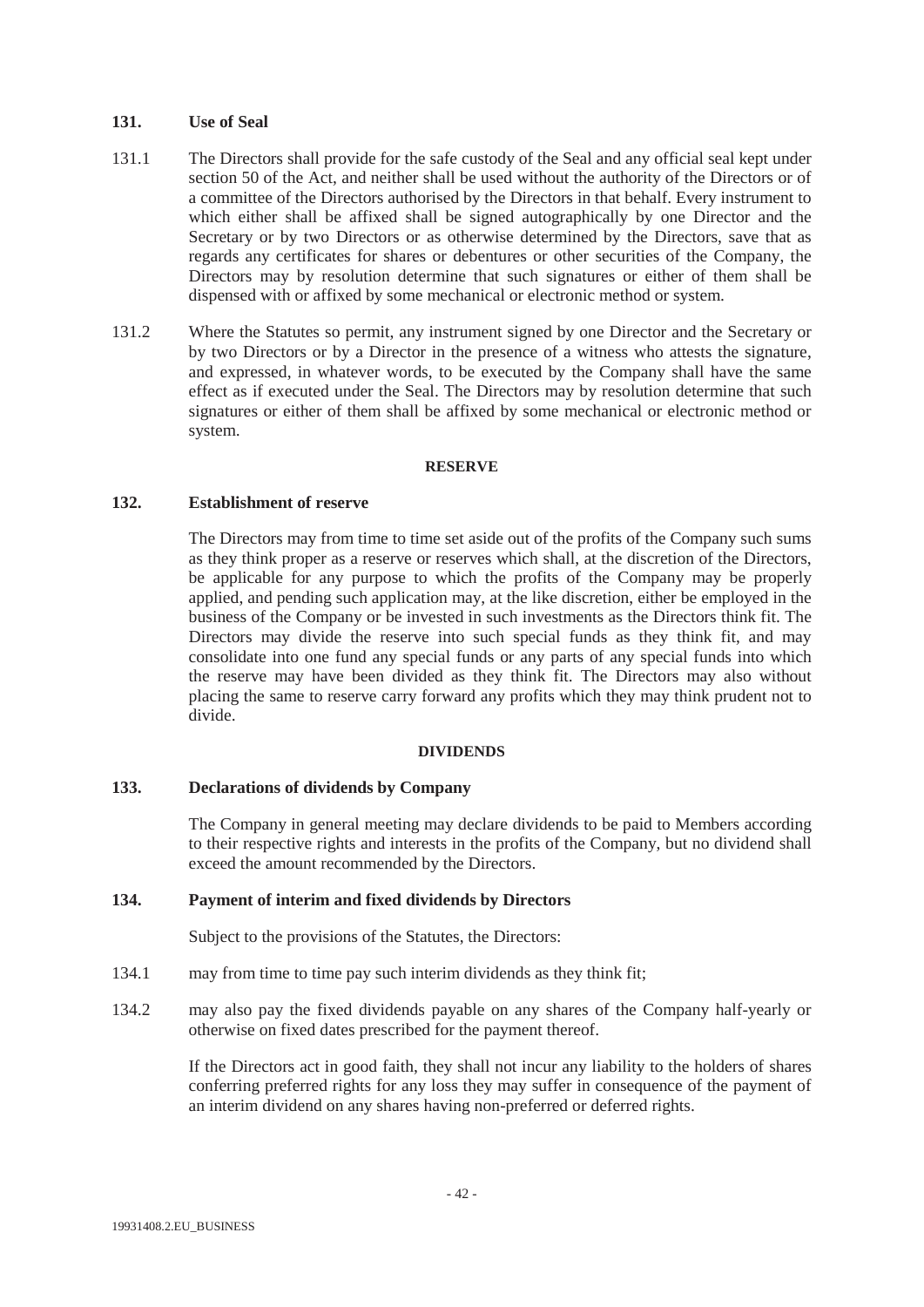## **135. Restrictions on dividends**

No dividend or interim dividend shall be paid otherwise than in accordance with the provisions of the Statutes.

## **136. Calculation of dividends**

Subject to the Statutes, and to the rights of persons, if any, entitled to shares with any priority, preference or special rights as to dividend, all dividends shall be declared and paid according to the amounts paid up on the shares in respect whereof the dividend is paid, but no amount paid up on a share in advance of calls shall be treated for the purpose of this Article as paid up on the share. All dividends shall be apportioned and paid proportionately to the amounts paid up on the shares during any portion or portions of the period in respect of which the dividend is paid; but if any share is issued on terms providing that it shall rank for dividend as if paid up in full or in part from a particular date, whether past or future, such share shall rank for dividend accordingly.

## **137. Deductions of amounts due on shares and waiver of dividends**

- 137.1 The Directors may deduct from any dividend or other monies payable to any Member on or in respect of a share all sums of money (if any) presently payable by him to the Company on account of calls or otherwise in relation to shares of the Company.
- 137.2 The waiver in whole or in part of any dividend on any share by any document (whether or not under seal) shall be effective only if such document is signed by the shareholder (or the person entitled to the share in consequence of the death or bankruptcy of the holder or otherwise by operation of law) and delivered to the Company and if or to the extent that the same is accepted as such or acted upon by the Company.

# **138. Dividends other than in cash**

Any general meeting declaring a dividend may, upon the recommendation of the Directors, direct payment of such dividend wholly or in part by the distribution of specific assets and in particular of paid up shares or debentures of any other body corporate, and the Directors shall give effect to such direction. Where any difficulty arises in regard to such distribution, the Directors may settle the same as they think expedient, and in particular may issue fractional certificates and fix the value for distribution of such specific assets or any part thereof and may determine that cash payments shall be made to any Members upon the footing of the value so fixed in order to adjust the rights of all parties, and may vest any such specific assets in trustees as may seem expedient to the Directors.

### **139. Payment procedure**

- 139.1 All dividends and other distributions shall be paid (subject to any lien of the Company) to those Members whose names shall be on the Register at the date at which such dividend shall be declared or at such other time and/or date as the Company by ordinary resolution or the Directors may determine.
- 139.2 The Company may pay any dividend or other monies payable in cash in respect of shares by direct debit, bank or other funds transfer system (subject always, in respect of shares in uncertificated form, to the facilities and requirements of the relevant system concerned, where payment is to be made by means of such system), or by cheque, dividend warrant or money order and may remit the same by post directed to the registered address of the holder or person entitled thereto (or, in the case of joint holders or of two or more persons entitled thereto, to the registered address of the person whose name stands first in the Register), or to such person and to such address as the holder or joint holders or person or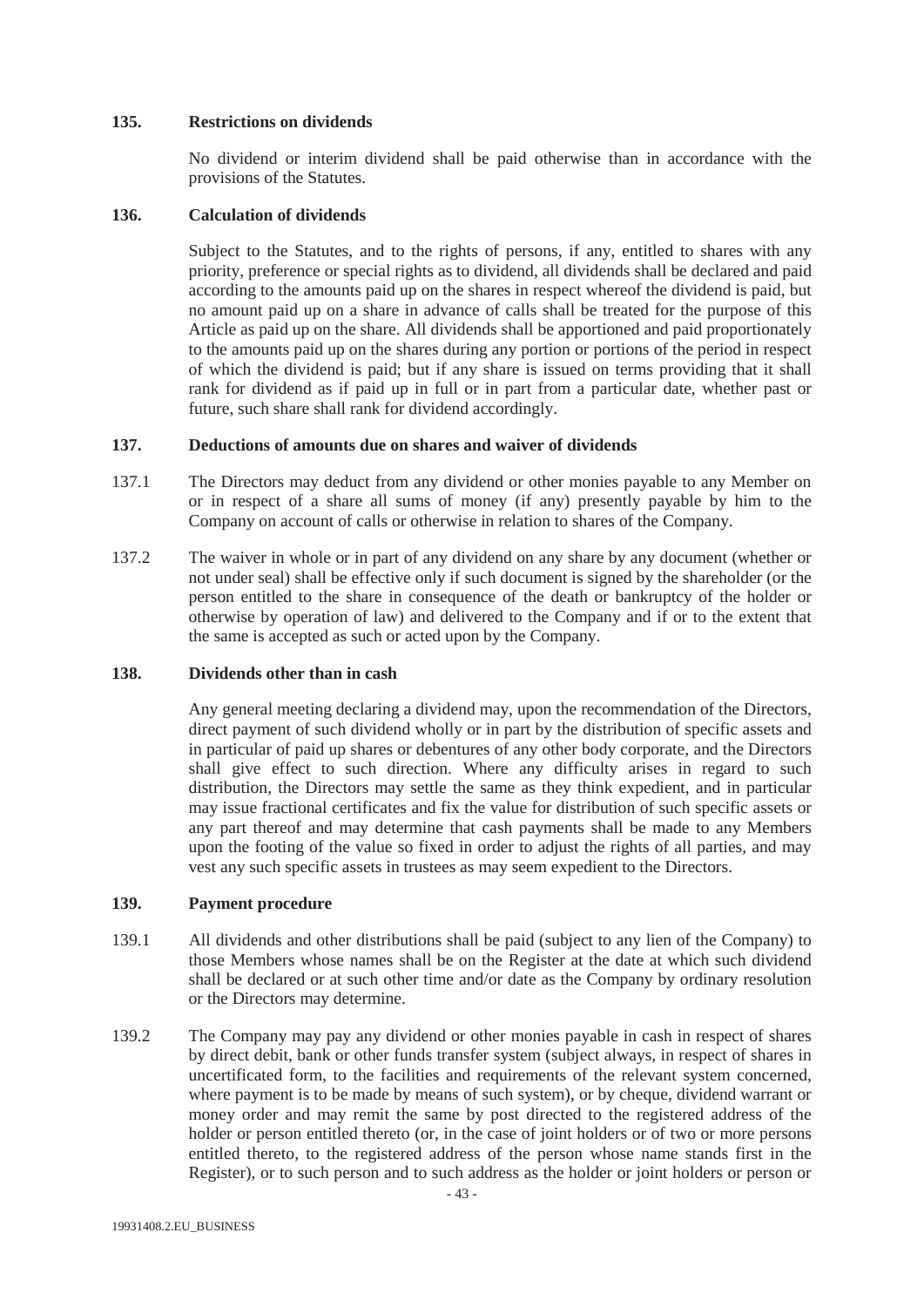persons may in writing direct, and the Company shall not be responsible for any loss of any such cheque, warrant or order nor for any loss in the course of any such transfer or where it has acted on any such directions. Every such cheque, warrant or order shall be made payable to, or to the order of, the person to whom it is sent, or to, or to the order of, such person as the holder or joint holders or persons or persons entitled may in writing direct, and the payment of such cheque, warrant or order or the collection of funds from or transfer of funds by a bank in accordance with such direct debit or bank or other funds transfer or, in respect of shares in uncertificated form, the making of payment by means of the relevant system concerned, shall be a good discharge to the Company. Any one of two or more joint holders of any share, or any one of two or more persons entitled jointly to a share in consequence of the death or bankruptcy of the holder or otherwise by operation of law, may give effectual receipts for any dividends or other monies payable or property distributable on or in respect of the share.

#### **140. Interest**

Subject to the rights attaching to, or the terms of issue of, any shares, no dividend or other monies payable on or in respect of a share shall bear interest against the Company.

## **141. Forfeiture of dividends**

All dividends or other sums payable on or in respect of any share which remain unclaimed may be invested or otherwise made use of by the Directors for the benefit of the Company until claimed. All dividends unclaimed for a period of 12 years or more after becoming due for payment shall be forfeited and shall revert to the Company. The payment of any unclaimed dividend or other sum payable by the Company on or in respect of any share into a separate account shall not constitute the Company a trustee thereof.

# **CAPITALISATION OF PROFITS AND SCRIP DIVIDENDS**

#### **142. Power to capitalise**

Subject to the provisions of Article 143, the Directors may capitalise any part of the amount for the time being standing to the credit of any of the Company's reserve accounts (including any share premium account and capital redemption reserve) or to the credit of the profit and loss or retained earnings account (in each case, whether or not such amounts are available for distribution), and appropriate the sum resolved to be capitalised either:

- 142.1 to the holders of ordinary shares (on the Register at such time and on such date as may be specified in, or determined as provided in, the resolution of the general meeting granting authority for such capitalisation) who would have been entitled thereto if distributed by way of dividend and in the same proportions (including, for this purpose, any shares in the Company held as treasury shares, as if the restriction on payment of dividends in the Statutes did not apply); and the Directors shall apply such sum on their behalf either in or towards paying up any amounts, if any, for the time being unpaid on any shares held by such holders of ordinary shares respectively or in paying up in full at par new shares or debentures of the Company to be allotted credited as fully paid up to such holders of ordinary shares in the proportions aforesaid, or partly in the one way and partly in the other; or
- 142.2 to such holders of ordinary shares who may, in relation to any dividend or dividends, validly accept an offer or offers on such terms and conditions as the Directors may determine (and subject to such exclusions or other arrangements as the Directors may consider necessary or expedient to deal with legal or practical problems in respect of overseas shareholders or in respect of shares represented by depository receipts) to receive new ordinary shares, credited as fully paid up, in lieu of the whole or any part of any such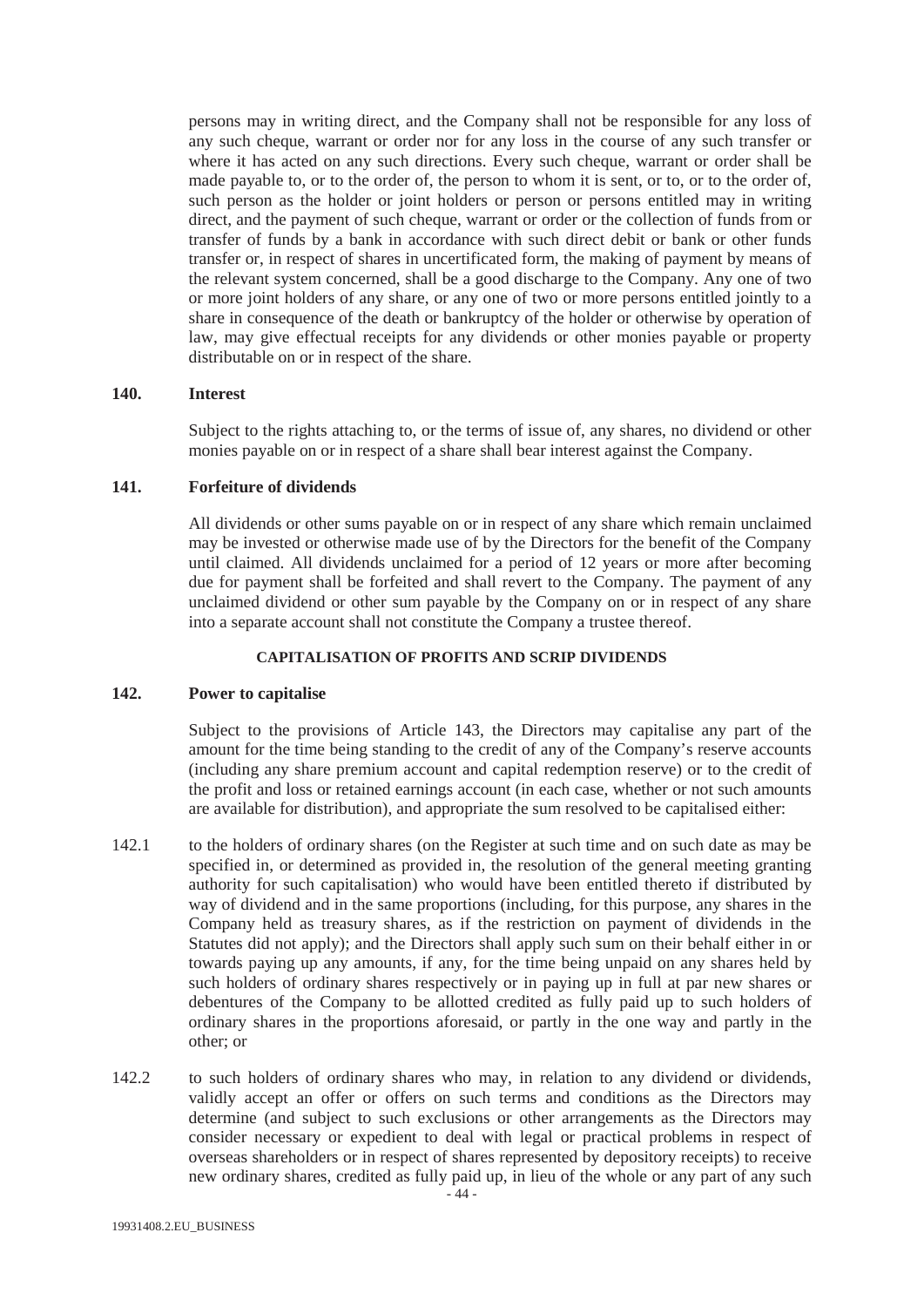dividend or dividends (any such offer being called a **"Scrip Dividend Offer"**); and the Directors shall apply such sum on their behalf in paying up in full at par new shares (in accordance with the terms, conditions and exclusions or other arrangements of the Scrip Dividend Offer) to be allotted credited as fully paid up to such holders respectively.

## **143. Authority required**

- 143.1 The authority of the Company in general meeting shall be required before the Directors implement any Scrip Dividend Offer (which authority may extend to one or more offers).
- 143.2 The authority of the Company in general meeting shall be required for any capitalisation pursuant to Article 142.1 above.
- 143.3 A share premium account and a capital redemption reserve and any other amounts which are not available for distribution may only be applied in the paying up of new shares to be allotted to holders of ordinary shares of the Company credited as fully paid up.

## **144. Provision for fractions etc.**

Whenever a capitalisation requires to be effected, the Directors may do all acts and things which they may consider necessary or expedient to give effect thereto, with full power to the Directors to make such provision as they think fit for the case of shares or debentures becoming distributable in fractions (including provisions whereby fractional entitlements are disregarded or the benefit thereof accrues to the Company rather than to the Members concerned) and also to authorise any person to enter on behalf of all Members concerned into an agreement with the Company providing for any such capitalisation and matters incidental thereto and any agreement made under such authority shall be effective and binding on all concerned.

# **ACCOUNTING RECORDS**

#### **145. Accounting records to be kept**

The Directors shall cause accounting records to be kept in accordance with the provisions of the Statutes.

#### **146. Location of accounting records**

The accounting records shall be kept at the Office or, subject to the provisions of the Statutes, at such other place or places as the Directors think fit.

## **147. Inspection of accounting records**

The accounting records shall always be open to the inspection of the officers of the Company.

#### **148. Power to extend inspection to Members**

The Directors shall from time to time determine whether and to what extent and at what times and places and under what conditions or regulations the accounting records of the Company or any of them shall be open to the inspection of Members not being Directors.

# **149. Limit on Members' right to inspect**

No Member (not being a Director) shall have any right of inspecting any account or book or document or information of the Company except as conferred by statute or authorised by the Directors or by the Company in general meeting.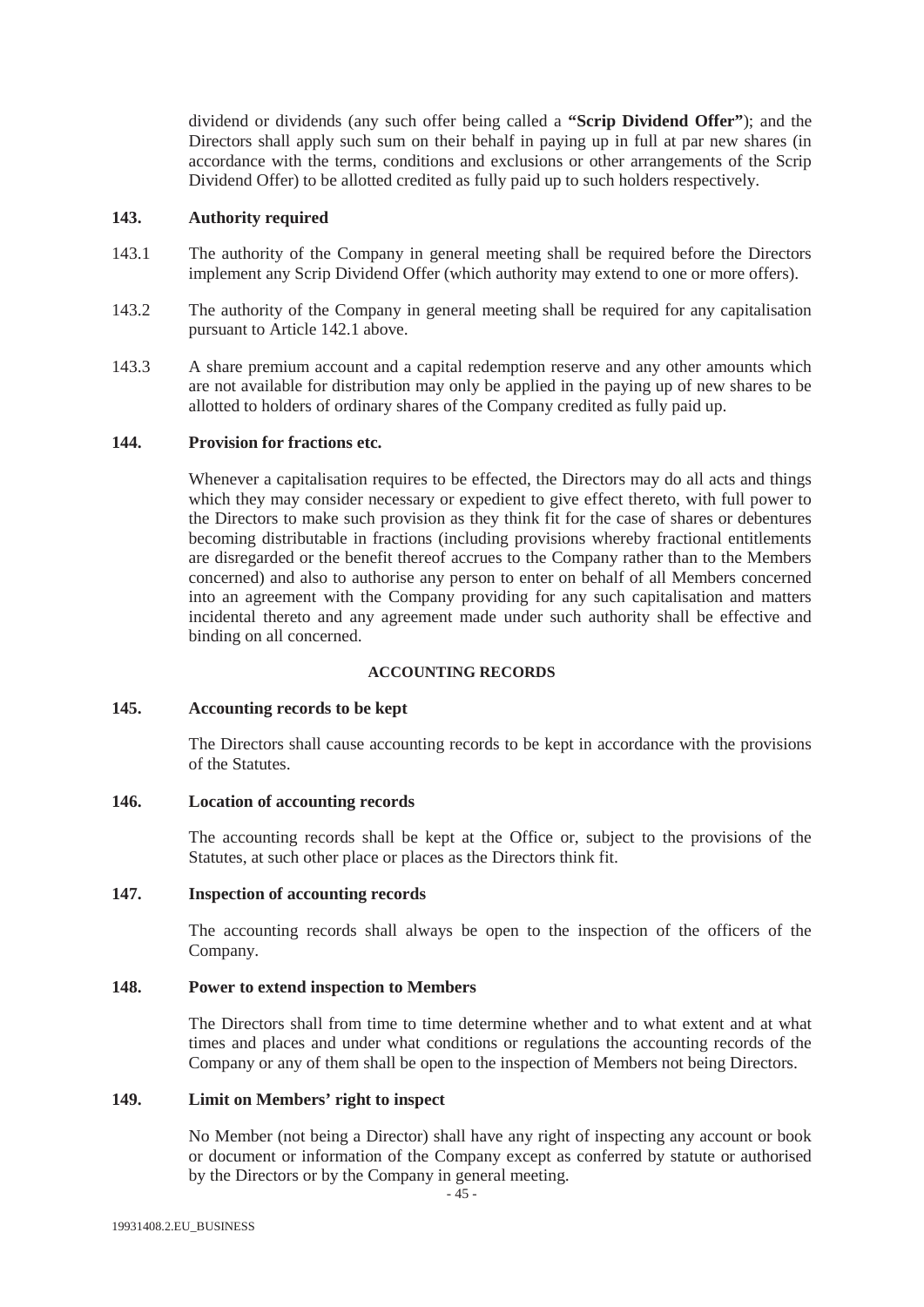#### **AUDIT**

# **150. Appointment of Auditors**

Auditors shall be appointed and their duties regulated in accordance with the provisions of the Statutes.

## **NOTICES**

## **151. Service of notice and curtailment of postal service**

- 151.1 A notice or other document (including a share certificate) or information may be given, sent, supplied, delivered or provided by the Company to any Member in accordance with the Act, subject to these Articles. The Company may at any time and in its sole discretion choose to give, send, supply, deliver or provide any notice, document or information in hard copy form alone to some or all members.
- 151.2 If at any time by reason of the suspension or any curtailment of postal services in the United Kingdom or any part of the United Kingdom, or of services for delivery by electronic means, the Company is unable in the opinion of the Directors effectively to convene a general meeting by notices sent through the post (or by notification by post as to the availability of the notice of meeting on a website) or (in the case of those Members in respect of whom an address has for the time being been notified to the Company, in a manner specified by the Directors, for the purpose of giving notices by electronic means) by electronic means, the Directors may decide that the only persons to whom notice of the affected general meeting must be sent are:
	- 151.2.1 the Directors;
	- 151.2.2 the Company's auditors;
	- 151.2.3 those Members to whom notice to convene the general meeting can validly be sent by electronic means; and
	- 151.2.4 those Members to whom notice to convene the general meeting can validly be sent by means of a website and to whom notification as to the availability of the notice of meeting on a website can validly be sent by electronic means.

In any such case the Company shall:

- 151.2.5 send confirmatory copies of the notice (or a confirmatory notification as to the availability of the notice on the Company's website in the case of those Members to whom notice to convene the general meeting can validly be sent by means of a website but to whom notification as of the availability of the notice of meeting on a website cannot validly be sent by electronic means) by post or (as the case may be) by electronic means if, at least seven days prior to the date of the general meeting, the posting of notices to addresses throughout the United Kingdom or (as the case may be) the sending of notices by electronic means again becomes, in the opinion of the Directors, practicable;
- 151.2.6 advertise the notice of meeting in at least one national newspaper; and
- 151.2.7 make the notice of meeting available on its website from the day the notice was sent until the conclusion of the meeting or any adjournment thereof.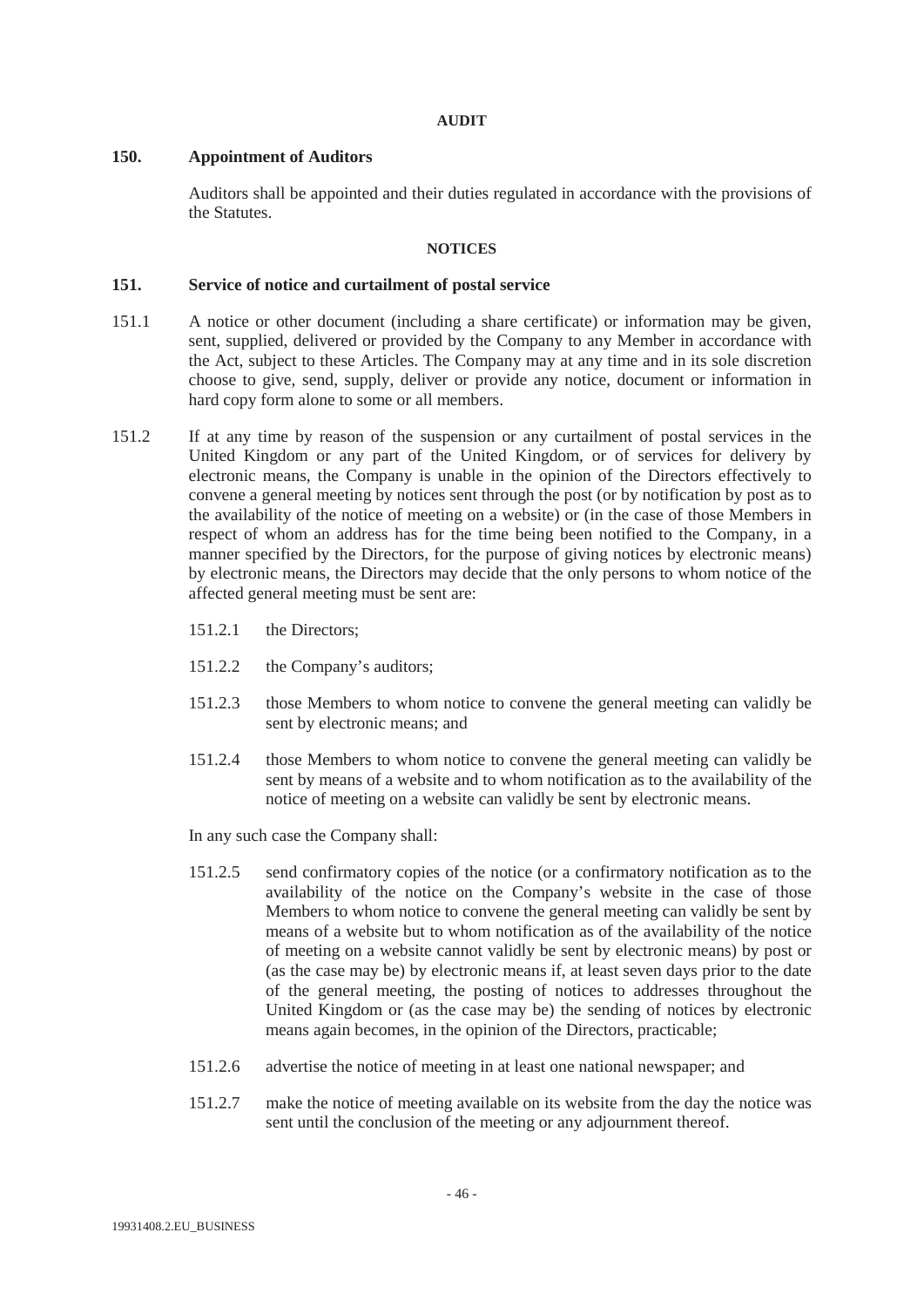## **152. Members resident abroad**

A Member who has no registered address within the United Kingdom, and has not supplied to the Company an address (not being an address for communication by electronic means) within the United Kingdom at which notices or other documents or information may be given to him, shall not be entitled to receive any notice or other documents or information from the Company.

# **153. Notice deemed served**

- 153.1 Where a notice or other document or information is given, sent, supplied, delivered or provided by the Company by post, service of the notice or other document or information shall be deemed to be effected by properly addressing, prepaying, and posting it, or a letter containing the notice or other document or information, and to have been effected at the latest at the expiration of 24 hours after posting if first-class post was used and at the latest at the expiration of 48 hours after posting if first-class post was not used. In proving such service it shall be sufficient to prove that the notice, document or information, or the letter containing the same, was properly addressed and put in the post with postage paid.
- 153.2 Where a notice or other document or information is given, sent, supplied, delivered or provided by the Company by electronic means, service of the notice or other document or information shall be deemed to be effected by sending it by electronic means to an address for the time being notified to the person giving the notice or other document or information or as otherwise permitted by the Statutes for that purpose, and to have been effected at the latest at the expiration of 24 hours from when it was sent (even if the Company subsequently sends a hard copy of such notice, document or information by post). In proving such service by electronic means, it shall be sufficient to prove that the notice or other document or information was properly addressed subject to the provisions of section 1147(4) of the Act as to deemed delivery of documents or information by means of a website.

# **154. Notice to joint holders**

A notice or other document or information may be given, sent, supplied, delivered or provided by the Company to the joint holders of a share by giving, sending, supplying, delivering or providing the notice or other document or information to the joint holder first named in the Register in respect of the share.

Anything to be agreed or specified by joint holders of a share may be agreed or specified by any of the joint holders (and any such agreement or specification shall be deemed for all purposes to be agreed or specified by all the joint holders) unless the Directors require it to be agreed or specified by all the joint holders or by the joint holder first named in the Register in respect of the share.

# **155. Service of notice on persons entitle by transmission**

A notice or other document or information may be given, sent, supplied, delivered or provided by the Company to the persons entitled to a share in consequence of the death or bankruptcy of a Member or otherwise by operation of law by giving, sending, supplying, delivering or providing it addressed to them by name, or by the title of representatives of the deceased, or trustee of the bankrupt, or by any like description, to the address, if any, within the United Kingdom supplied for the purpose by the persons claiming to be so entitled or (until such an address has been so supplied) by giving, sending, supplying, delivering or providing the notice or other document or information in any manner in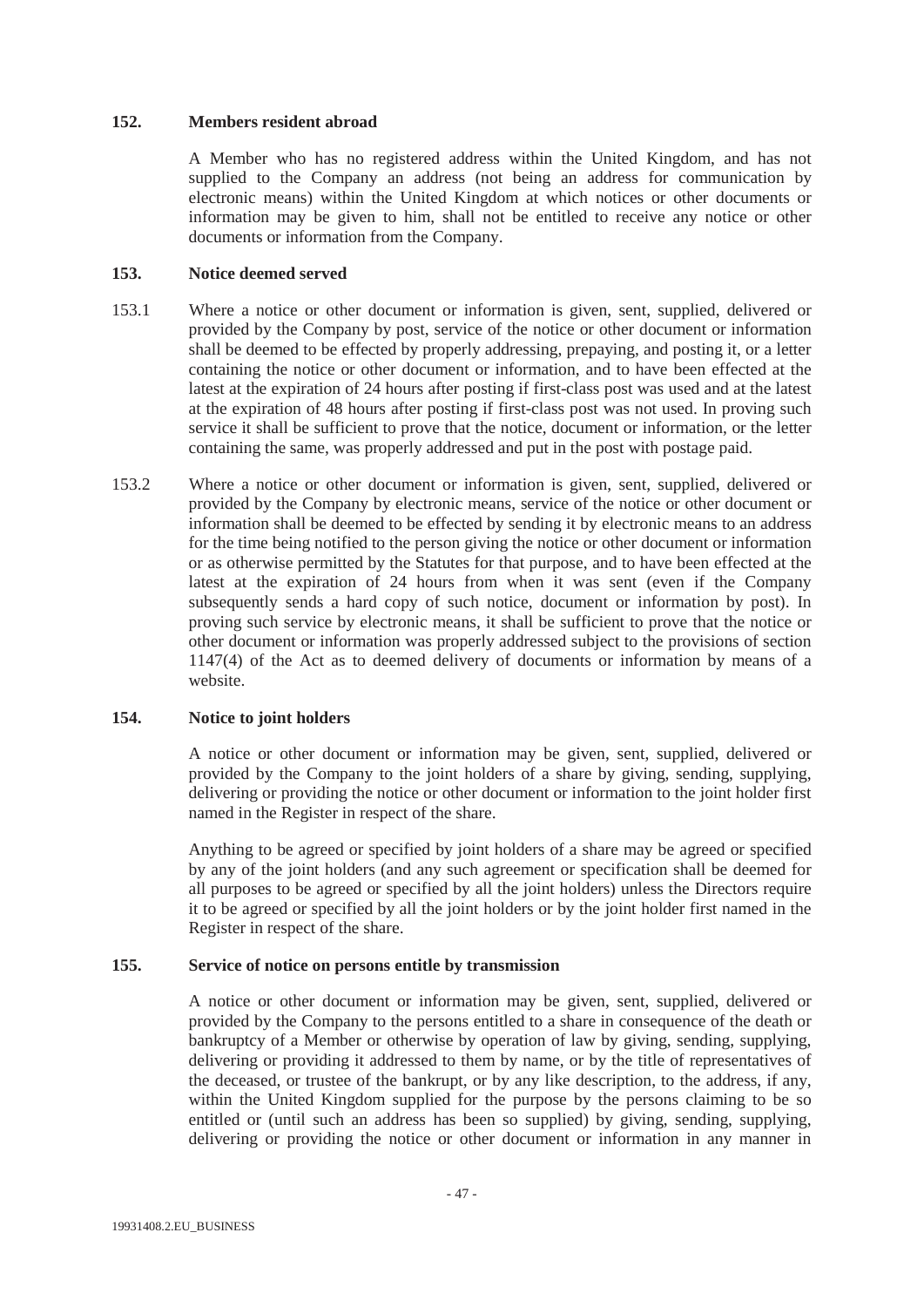which the same might have been given, sent, supplied, delivered or provided if the death or bankruptcy or other event had not occurred.

## **ELECTRONIC COMMUNICATION**

# **156. Electronic Communication**

Notwithstanding anything in these Articles to the contrary:

156.1 Any document or information to be given, sent, supplied, delivered or provided to any person by the Company, whether pursuant to these Articles, the Statutes or otherwise, is also to be treated as given, sent, supplied, delivered or provided where it is made available on a website, or is sent in electronic form, in the manner provided by the Act for the purposes of the Act (subject to the provisions of these Articles).

> For the purposes of paragraph 10(2)(b) of schedule 5 to the Act, the Company may give, send, supply, deliver or provide documents or information to Members by making them available on a website.

> For the purposes of paragraph 6.1.8R(1) of the Disclosure and Transparency Rules, the Company may use electronic means (as defined therein) to convey information or documents to Members or holders of debt securities (as defined therein).

156.2 The Directors may from time to time make such arrangements or regulations (if any) as they may from time to time in their absolute discretion think fit in relation to the giving of notices or other documents or information by electronic means by or to the Company and otherwise for the purpose of implementing and/or supplementing the provisions of these Articles and the Statutes in relation to electronic means; and such arrangements and regulations (as the case may be) shall have the same effect as if set out in this Article.

# **PROVISION FOR EMPLOYEES**

## **157. Provision for employees**

The power conferred by section 247 of the Act to make provision for the benefit of persons employed or formerly employed by the Company or any of its subsidiaries, in connection with the cessation or the transfer to any person of the whole or part of the undertaking of the Company or any subsidiary shall only be exercised by the Company with the prior sanction of a special resolution. If at any time the capital of the Company is divided into different classes of shares, the exercise of such power as aforesaid shall be deemed to be a variation of the rights attached to each class of shares in issue and shall accordingly require either (i) the prior consent in writing of the holders of at least three-quarters of the nominal value of the issued shares or (ii) the prior sanction of a special resolution passed at a separate general meeting of the holders of the shares of each class, in accordance with the provisions of Article 22.

#### **WINDING UP**

- 48 -

#### **158. Distribution of assets**

If the Company shall be wound up the liquidator may, subject to the Statutes, with the sanction of a special resolution of the Company and any other sanction required by the Statutes, divide amongst the Members in specie or in kind the whole or any part of the assets of the Company (whether they shall consist of property of the same kind or not) and may, for such purpose, set such value as he deems fair upon any property to be divided as aforesaid and may determine how such division shall be carried out as between the